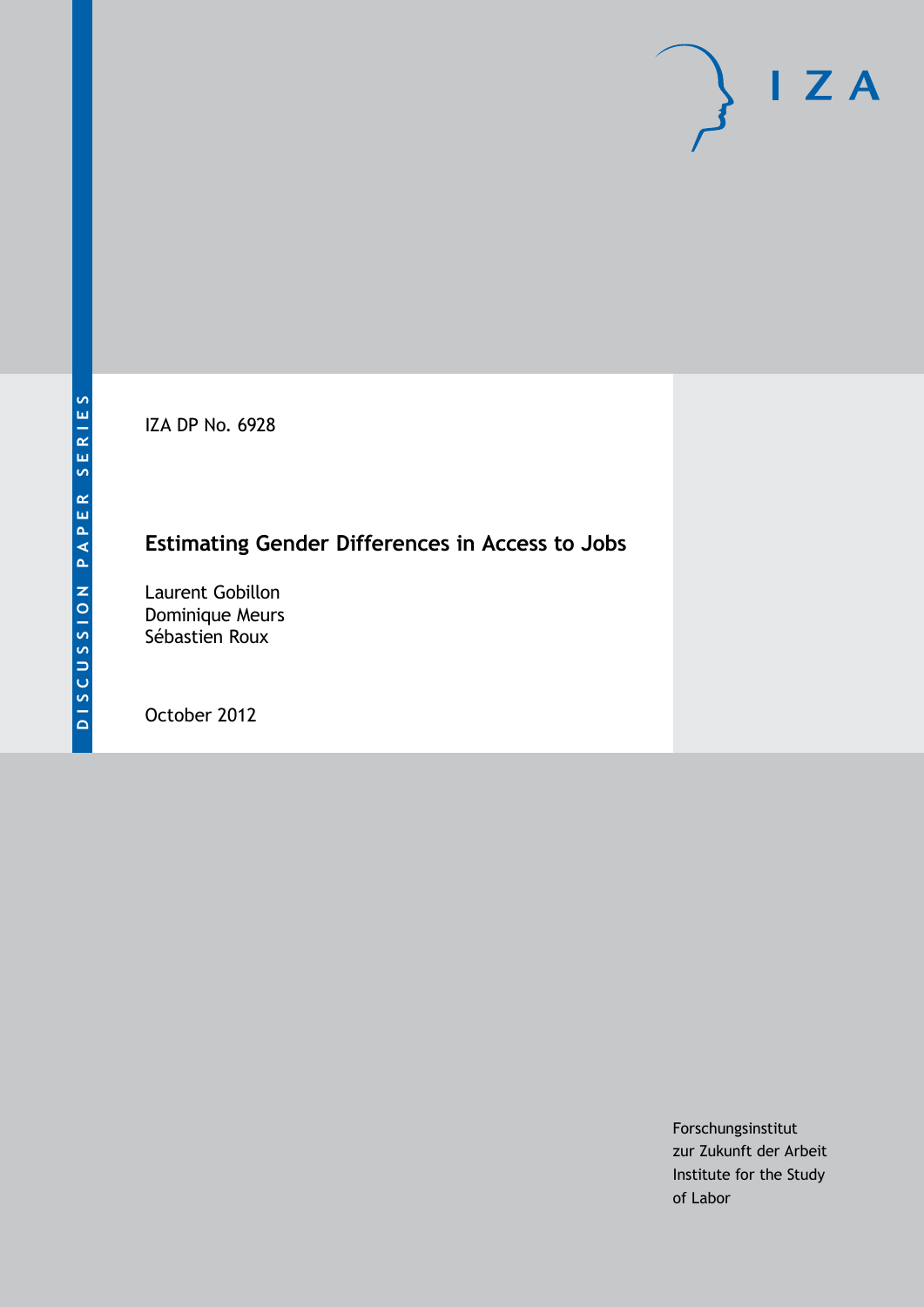# **Estimating Gender Differences in Access to Jobs**

## **Laurent Gobillon**

*INED, PSE, CEPR and IZA*

## **Dominique Meurs**

*University of Paris Ouest Nanterre (EconomiX) and INED*

## **Sébastien Roux**

*DARES and CREST*

Discussion Paper No. 6928 October 2012

IZA

P.O. Box 7240 53072 Bonn Germany

Phone: +49-228-3894-0 Fax: +49-228-3894-180 E-mail: [iza@iza.org](mailto:iza@iza.org)

Any opinions expressed here are those of the author(s) and not those of IZA. Research published in this series may include views on policy, but the institute itself takes no institutional policy positions. The IZA research network is committed to the IZA Guiding Principles of Research Integrity.

The Institute for the Study of Labor (IZA) in Bonn is a local and virtual international research center and a place of communication between science, politics and business. IZA is an independent nonprofit organization supported by Deutsche Post Foundation. The center is associated with the University of Bonn and offers a stimulating research environment through its international network, workshops and conferences, data service, project support, research visits and doctoral program. IZA engages in (i) original and internationally competitive research in all fields of labor economics, (ii) development of policy concepts, and (iii) dissemination of research results and concepts to the interested public.

<span id="page-1-0"></span>IZA Discussion Papers often represent preliminary work and are circulated to encourage discussion. Citation of such a paper should account for its provisional character. A revised version may be available directly from the author.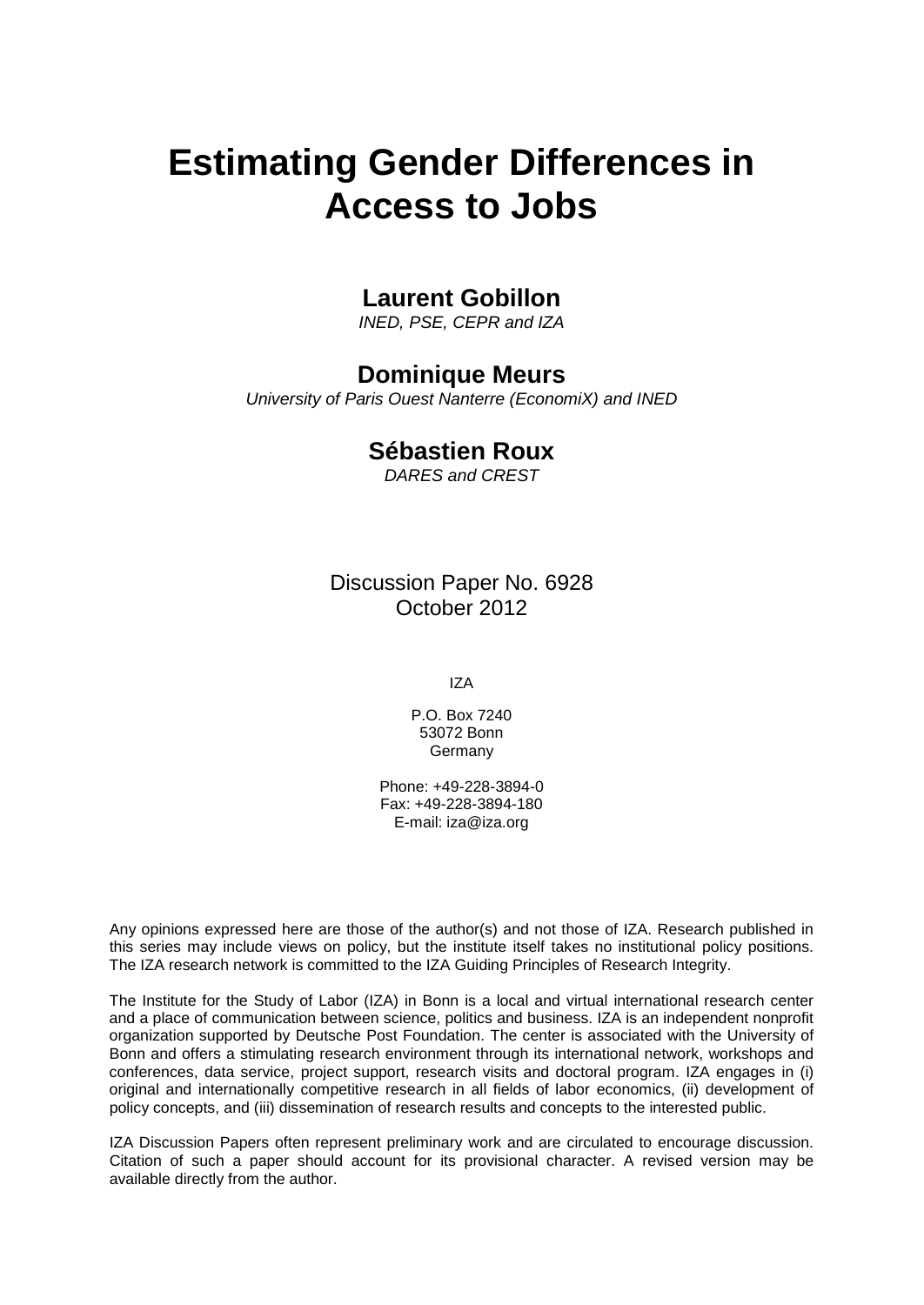IZA Discussion Paper No. 6928 October 2012

## **ABSTRACT**

## **Estimating Gender Differences in Access to Jobs[\\*](#page-1-0)**

This paper proposes a new measure of gender differences in access to jobs based on a job assignment model. This measure is the probability ratio of getting a job for females and males at each rank of the wage ladder. We derive a non-parametric estimator of this access measure and estimate it for French full-time executives aged 40-45 in the private sector. Our results show that the gender difference in the probability of getting a job increases along the wage ladder from 9% to 50%. Females thus have a significantly lower access to high-paid jobs than to low-paid jobs.

JEL Classification: J16, J31, J71

Keywords: gender, discrimination, wages, quantiles, job assignment model, glass ceiling

Corresponding author:

Laurent Gobillon Institut National d'Etudes Démographiques (INED) 133 Boulevard Davout 75980 Paris Cedex 20 France E-mail: [laurent.gobillon@ined.fr](mailto:laurent.gobillon@ined.fr)

\* We thank Joseph Altonji, Christian Bontemps, Allison Booth, Moshe Buchinski, Pierre Dubois, Francis Kramarz, Thierry Magnac, Ronald Oaxaca, Patrick Puhani, Jean-Marc Robin, Bernard Salanié and two anonymous referees for their useful comments, as well as the participants of seminars and conferences at the University of Hanover, INED (Paris), CREST (Paris), University of Toulouse, Paris School of Economics, University of Paris Ouest Nanterre, World Congress of the Econometric Society (Shanghai), ESEM (Barcelona), EALE (Tallinn). All remaining errors are ours.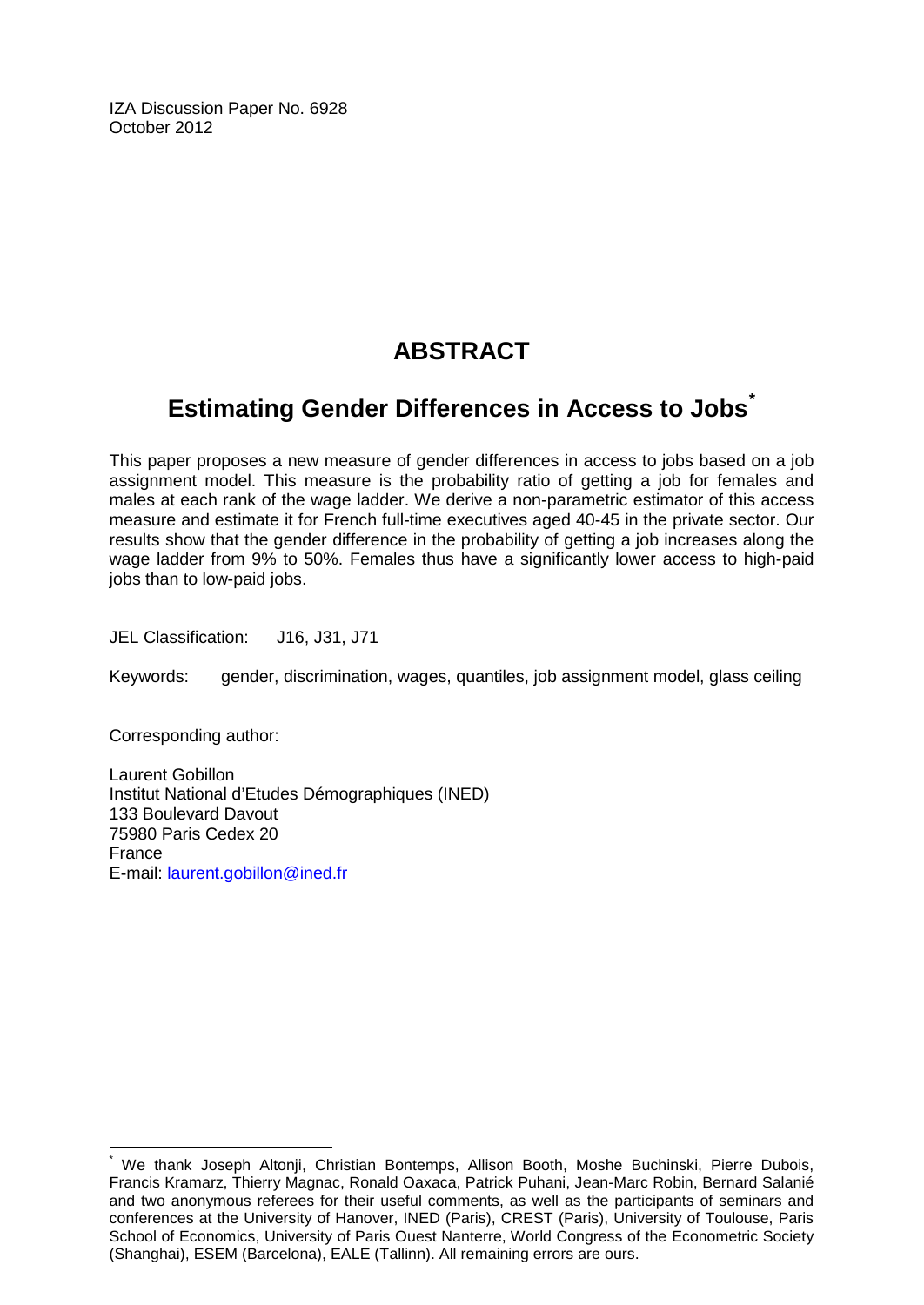## 1 Introduction

Females are under-represented in high-paid occupations and this fact explains a large part of the gender wage differential. In this paper, we propose a formal way to quantify the gender difference in access to each position along the job ladder and to assess whether females have a lower access to high-paid jobs than to low-paid jobs.

Since Albrecht, Bjorklund and Vroman (2003), quantile regressions have been used to estimate the difference between the conditional wage distributions of males and females. It is said to be a "glass ceiling effect" when this gap gets wider in the upper tail. This widely used approach is fruitful to highlight the gender bias in promotions but it remains purely descriptive.

We propose a more precise measure of this gender bias which can be justified with a microfounded framework. Our work builds on the literature on job assignment models which posits the existence of heterogenous job positions (see Sattinger, 1993; Teulings, 1995; Fortin and Lemieux, 2002; Costrell and Loury, 2004). In our framework, each position is characterized by a specific wage offer to applicants. Some male and female workers apply for the bestpaid job. Males and females are characterized by different chances of getting this specific job. The manager of the best-paid job selects a worker among applicants accordingly. The manager of the second best-paid job hires an individual among the remaining workers, and so on. We define an access function as the probability ratio of females and males getting a job of a given rank.

In an empirical section, we estimate this access function on full-time executives aged  $40 - 45$  working in French private and public firms. We find that at the bottom of the wage distribution  $(5<sup>th</sup>$  percentile), the probability of females getting a job is 9% lower than that of males. The difference in probability is far larger at the top of the wage distribution (95<sup>th</sup> percentile) and climbs to 50%. Females thus have a significantly lower access to high-paid jobs than to low-paid jobs.

Our analysis is related to a few empirical studies which investigate the gender difference in promotions. Blackaby, Booth and Frank (2005) find a significant gender promotion gap on the UK academic labour market after controlling for productivity differences. Pekkarinen and Vartiainen (2006) show on Finnish data that among blue-collar workers, females have to reach a higher productivity threshold to get promoted than males. This kind of research is limited to case studies as it exploits detailed information on the individual ranking along the job ladder in a specific sector.

Here, we consider the whole private sector and postulate that the wage is a reasonable proxy for the position in the job hierarchy: a higher wage corresponds to a better position. The wage has already been used by Bertrand and Hallock  $(2001)$  to define the group of top corporate jobs which is shown to include only  $2.5\%$  of women. In fact, results obtained by Baker, Gibbs and Holmstrom (1994) on a single firm support the fact that the rank of a position in the job hierarchy is correlated with the wage, although the wage is not strictly attached to the job.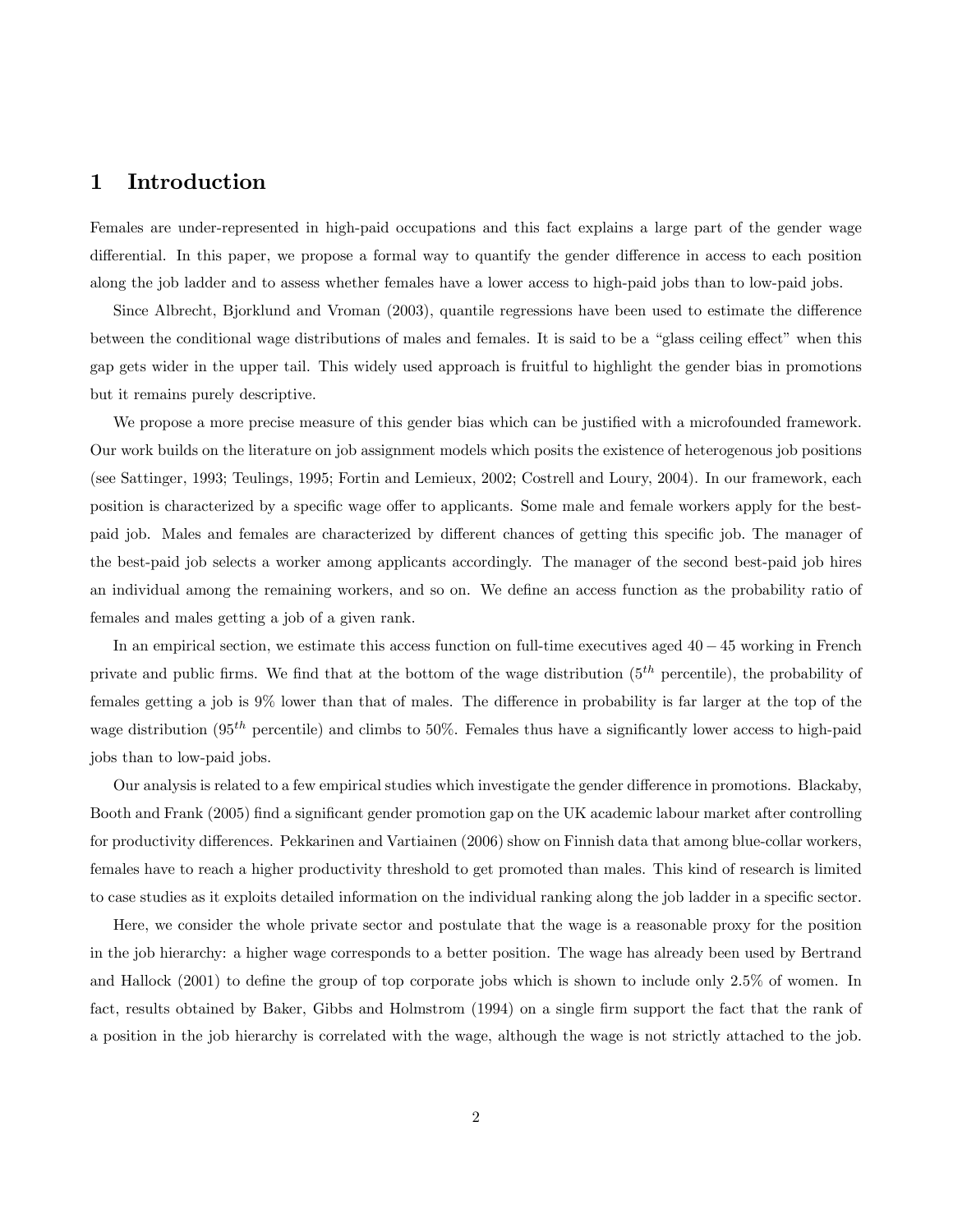Killinsworth and Reimers (1983) argue that neither the type nor the rank of a position is perfectly indexed by the wage. This is particularly true for blue collars, for whom wages increase significantly with job tenure. Also, some blue collars occupy jobs which are paid at the minimum wage but do not correspond to the same hierarchical position. Hence, we restrict our attention to executives whose wage reflects more closely the rank along the job ladder. We only analyse full-time workers aged  $40 - 45$  who should constitute a rather homogenous population. Additionally, the effect of supply side factors for female full-time executives aged  $40-45$  should be rather limited.<sup>1</sup>

Our results show that females have a lower access to jobs than males at all ranks in the wage distribution. Moreover, their access to jobs decreases along the job ladder. We also conduct our analysis for specific industries as they constitute more homogenous labour markets. We consider more specifically banking and insurance as they are labour intensive with a large share of females and have contrasting wage policies in France. Banks rely on a rigid job classification inherited from the early eighties when they belonged to the public sector. By contrast, insurance companies propose much more individualized careers. Females are found to have a far better access to high-paid jobs than males in the banking industry than in the insurance industry. Results on pooled industries, insurance and banking are qualitatively in line with the usual interpretation of the gender quantile wage difference increasing with the rank.

We then stratify our estimation of the access function by group defined from age, labour market experience or country of birth (France or foreign country). Results are very similar across groups. This is in line with our use of an homogeneous population. We also make an alternative assumption on the size of the labour market, assuming that the competition of workers for jobs occurs within each firm rather than on the national market. We estimate the average access function across large firms employing more than 150 full-time executives aged  $40 - 45$ . When pooling all industries, results are quite similar to those obtained when competition is supposed to occur on the national market. For the specific insurance industry, results are a bit different, as we find that the gender difference in access to high-paid jobs is slightly less pronounced. This change is generated by some heterogeneity in the level of wages among Örms. Finally, we show that our results on the lower access of females to high-paid jobs are robust when workers occupying lower ranking jobs than executive positions are included in the sample.

In the last section, the access function is micro-founded with three theoretical mechanisms that can lead to a lower access of females to high-paid jobs. The first one is based on gender differences in labour supply. We consider that males and females have ex-ante the same distribution of productivity but are heterogenous in their labour supply. We show that the access function is decreasing if the difference in job application rates between females and males increases along the job ladder. The second mechanism is based on taste discrimination (Becker, 1971).

<sup>&</sup>lt;sup>1</sup>It can still be argued that, for a given job position, females bargain less for the wage than males and may end up earning less at the same hierarchical level (Babcock and Lashever, 2003). However, the effect on wages of the gender difference in bargaining power should be rather small in our case, as French wages scales are based on a job classification system negotiated at the industry level. The actual wage depends strongly on the ranking of the position in the job classification and is independent of gender.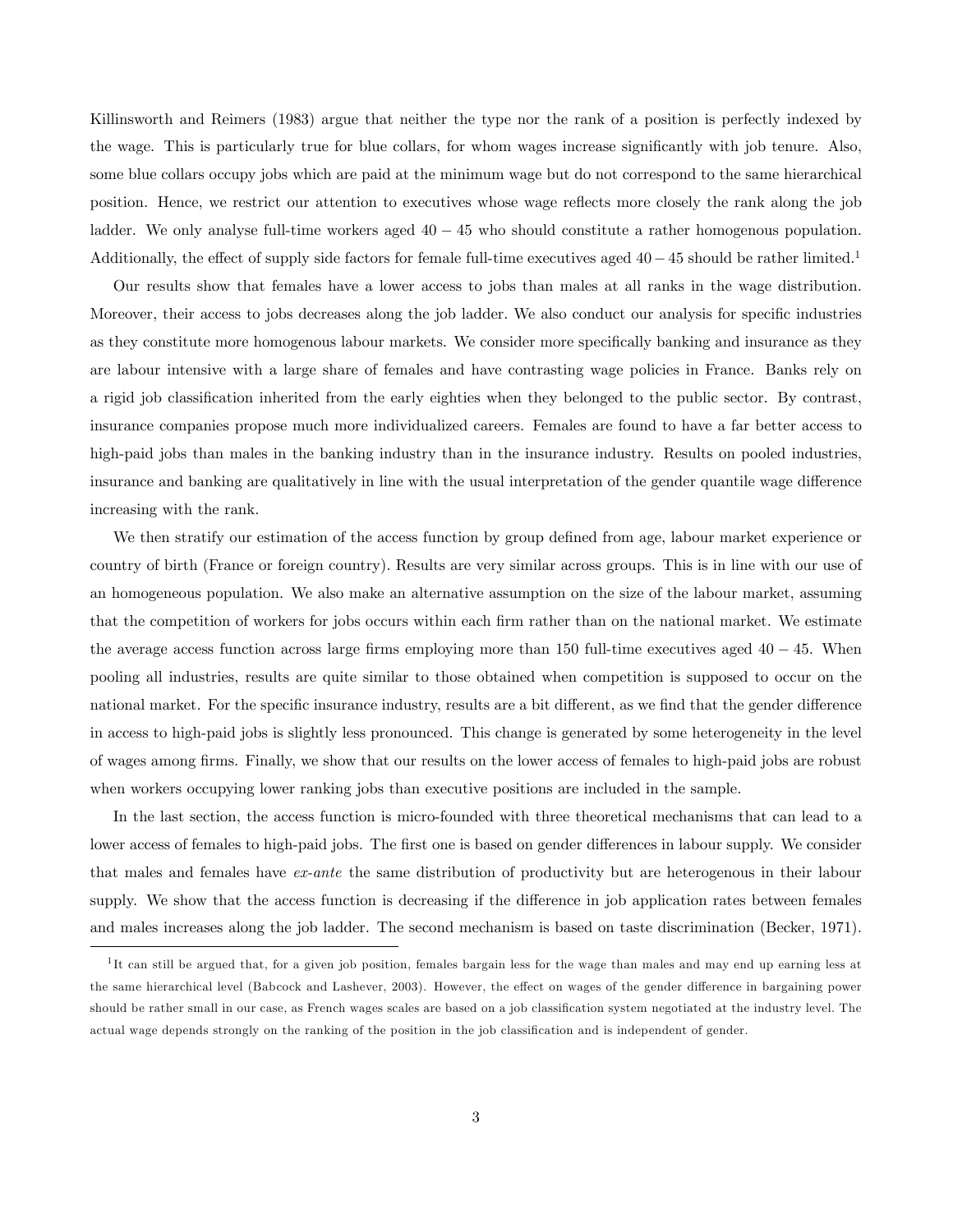It is straighforward to show that the access function is decreasing if the preference for females relative to males decreases along the job ladder. Finally, the third mechanism is a version of statistical discrimination where the distribution of skills is the same for males and females but skills are observed with more noise for females than for males (Aigner and Cain, 1977; Coate and Loury, 1993; Cornell and Welch, 1996).<sup>2</sup> We show that statistical discrimination can then lead to a decreasing access function. This can occur because skilled males are more often hired for high-paid jobs as their skills are observed with less uncertainty. Males looking for less-paid jobs are those not selected for high-paid positions and they are on average less skilled than females. As a consequence, the hiring rate of males for less-paid jobs is lower than for high-paid jobs. The three mechanisms can occur simultanously and the empirical access function captures the aggregate of the three explanations.e

The rest of the paper is organized as follows. In section 2, we present our framework. Our econometric strategy to estimate the access function is detailed in section 3. We then describe our dataset and report some stylized facts in section 4. We comment our estimation results in section 5. We conduct some robustness checks when taking into account the individual observed heterogeneity and segmented markets in section 6. Some additional robustness checks such as the inclusion in the sample of workers unable to access an executive position are proposed in section 7. In section 8, we present three theoretical mechanisms that can generate a decreasing access function. Concluding remarks are given in the last section.

## 2 The framework

### 2.1 Our model

We propose a job assignment framework that allows to consistently measure the gender differences in access to jobs. Consider a countable number of workers applying for a countable number of job positions. There is a proportion  $n<sub>m</sub>$  of males in the whole population of workers, which we refer to as the *measure* of males for clarity hereafter, and a measure  $n_f = 1 - n_m$  of females. For simplicity, we assume that there is a bijection between workers and job positions. This assumption rules out the existence of workers not being hired and job positions not being filled. It will be relaxed in Section 7.

A worker is primarily interested in the job yielding the highest wage. Job positions are heterogenous such that each job position is associated with a specific fixed wage through a contract. This wage is not allowed to depend on the gender of the applicant. We suppose that two job positions cannot be associated with the same wage offer so that each job can be uniquely identified by its *rank* in the wage distribution.<sup>3</sup> Workers first consider the best

<sup>&</sup>lt;sup>2</sup> Another version of statistical discrimination posits a gender difference in average productivity (Arrow, 1971; Phelps, 1972) but we think it is more interesting to show that a decreasing access function can be obtained without differences in the intrinsic characteristics of the male and female subpopulations.

 $3$ The wage distribution is supposed to be exogenous. We could introduce some mechanisms on the labour market to endogenize this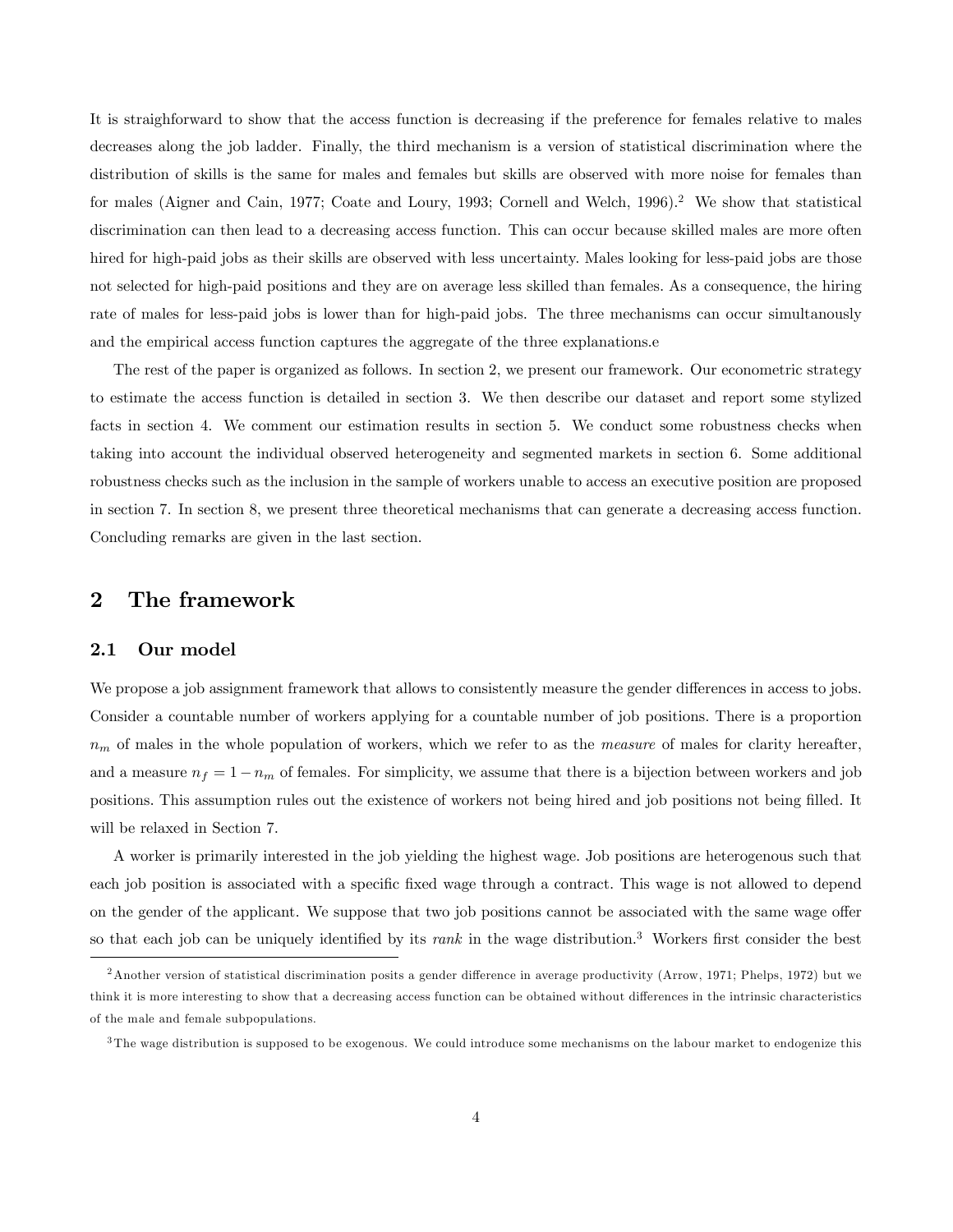ranked position as it offers the highest wage. Those who are not hired turn to the second best ranked position, and so on.

For any job position of given rank u, there is a measure denoted  $n_j(u)$  of gender-j workers considering the job (ie. all the gender-j workers not hired for jobs of higher rank). We have  $n_j(1) = n_j$  as all workers consider the first job and  $n_j (0) = 0$  as all workers end up being employed.

We can then determine for each gender  $j$  a differential equation which is verified by the measure of available workers at each rank. Consider an arbitrarily small interval du in the unit interval. The proportion of jobs in this small interval is du since ranks are equally spaced (and dense) in the unit interval. The instantaneous probability of a gender-j worker getting a job in this interval is denoted  $\phi_j(u)$ . This probability can vary with gender for various reasons such as differences in labour supply (a different share of males and females considering that work conditions are too constraining to apply), taste discrimination against females or statistical discrimination against females. We discuss in Section 8 how the instantaneous probability can be micro-founded theoretically to embed these three explanations.

It is possible to relate the instantaneous probabilities of getting a job with the process through which jobs are filled. The measure of jobs occupied by workers of a given gender j is  $n_j(u)\phi_j(u) du$ . For this gender, the measure of workers available for a job of rank  $u - du$  can be deduced from the measure of workers available for a job of rank u substracting the workers who get the jobs of ranks between  $u - du$  and u:

$$
n_{j}(u - du) = n_{j}(u) - n_{j}(u)\phi_{j}(u) du
$$
\n(1)

From this equation, we obtain when  $du \to 0$ :

$$
n'_{j}(u) = \phi_{j}(u) n_{j}(u)
$$
\n<sup>(2)</sup>

This relationship states that the instantaneous variation in the measure of gender-j workers around rank  $u$  depends on the stock of gender-j workers and their chances of getting a job.

We now introduce a measure of relative access to jobs. Consider one male worker and one female worker available for a job position of given rank u. These two workers have different chances of being hired as they are not of the same gender. We can characterize the gender difference in access to jobs with the function defined as the probability ratio of a female and a male being hired for the job position:

$$
h(u) \equiv \frac{\phi_f(u)}{\phi_m(u)}\tag{3}
$$

This function  $h(\cdot)$  measures the gender relative access to jobs and we label it the "access function". When the access function takes the value one at all ranks, males and females have the same chances of getting each job

distribution but it is beyond the scope of this paper as the wage setting is not relevant to our empirical approach.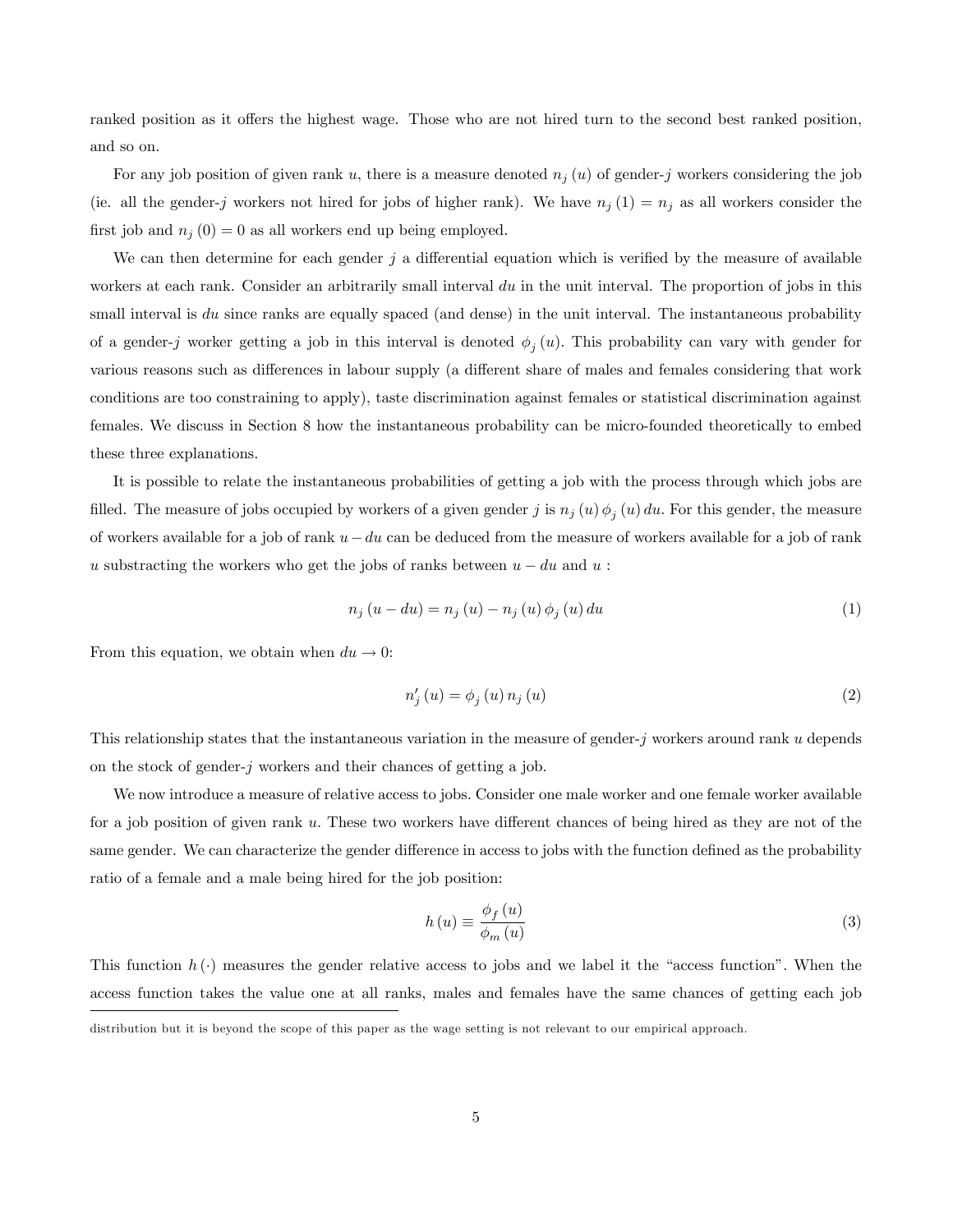position. When the access function takes a value lower than one for a job position of given rank, females have less chances than males of getting the job.

It is then possible to formally define a lower access to high-paid jobs than to low-paid jobs for females:

**Definition 1** Females have a **lower access to high-paid jobs** than to low-paid jobs if there are some ranks  $u_0$ and  $u_1$  such that for any  $u \in [u_0, u_1]$  and  $v > u_1$ , we have  $h(u) > h(v)$  and  $h(v) < 1$ .

For instance, females have a lower access to high-paid jobs than to low-paid jobs when the access function is continuous, strictly decreasing and takes some values lower than one at the highest ranks. It is also the case when the access function is a two-step function with the second step at a value lower than the first step and lower than one. In particular, an interpretation of the specification where the second step takes a zero value is the existence of a glass ceiling.<sup>4</sup> In practice, a lower access to high-paid jobs can be contrasted to a uniform access to all jobs when the access function is constant at all ranks.

#### 2.2 Gender quantile differences

The recent empirical literature on the glass ceiling has focused on the difference between the quantiles of the wage distributions of males and females. Typically, when this difference increases with the rank, it is usually said that there is a glass ceiling. We believe that this approach confuses two dimensions, the job position and the associated wage, possibly leading to inaccurate interpretations. Figure 1 presents a simple scheme illustrating this point. Suppose a classic job ladder where the wage increases more than proportionally with the rank in the wage distribution. Positions are occupied alternately by a female and a male. The gender quantile difference for high-paid jobs is larger than for low-paid jobs, which means that the gender wage gap widens along the job ladder. It is tempting to conclude that there is a glass ceiling effect (according to the loose labelling of the literature), but this interpretation is questionable as the odds of a female (or a male) occupying a position are roughly constant along the job ladder.

#### $[Insert \, Figure \, 1]$

In fact, this intepretation does not rest on any straightforward rationale and has two caveats. First, it does not control for the spacing between wages and thus mixes the ranks of positions on the job ladder with earnings. Second, the rank at which quantiles are computed has a different meaning for the two genders. For males, it corresponds to the rank in the wage distribution of males. For females, it corresponds to the rank in the wage distribution of females.

<sup>&</sup>lt;sup>4</sup> Very often in the literature, the glass ceiling is more loosely defined. It is considered that there is a glass ceiling effect when females' access to jobs is particularly low for top positions.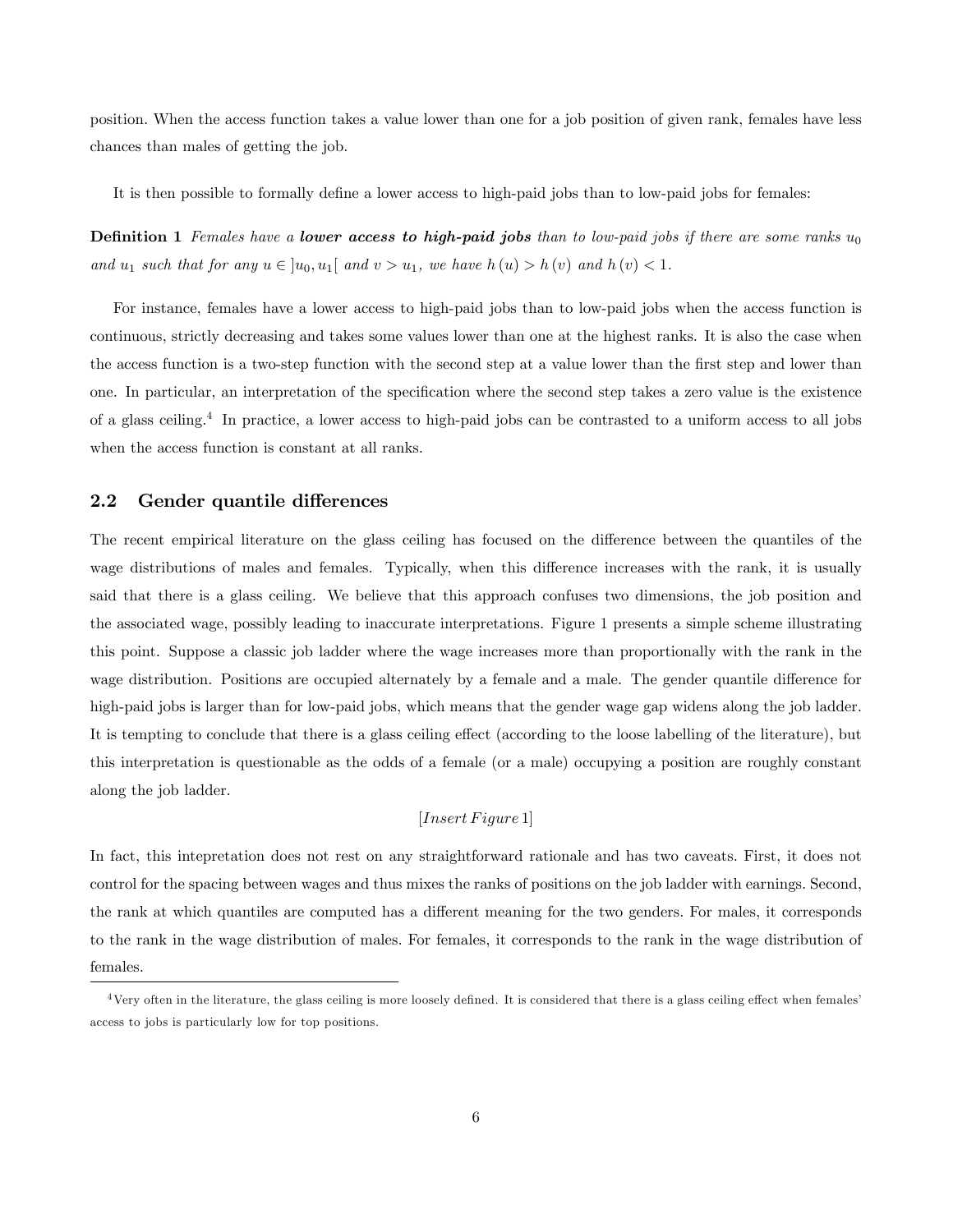We now show that it is possible to generate from our framework a gender quantile difference which increases with the rank even if there is no glass ceiling and the difference in access to jobs between males and females is the same at all ranks. We first solve the model when the access function is constant with  $h(u) = .672$  at all ranks and the proportion of females is that of the banking industry  $(28.7\%)$ .<sup>5</sup> The numerical solution allows to compute  $v_j(u) = \frac{n_j(u)}{n_j}$  as well as  $u_j = v_j^{-1}$  which gives for a job of given rank in the wage distribution of gender j, its rank in the wage distribution of job positions.<sup>6</sup> We can then relate the quantile function of gender j denoted  $\lambda_i(\cdot)$  to the quantile function of job positions  $\lambda(\cdot)$  through the relationship:  $\lambda_j(v) = \lambda[u_j(v)]$ . The gender quantile difference is given by:

$$
\left(\lambda_m - \lambda_f\right)(v) = \lambda \left[u_m\left(v\right)\right] - \lambda \left[u_f\left(v\right)\right] \tag{4}
$$

We can compute the gender quantile difference using the solution  $u_j(\cdot)$  of the model and the wage distribution of job positions in the banking industry for  $\lambda(\cdot)$ . The gender quantile difference represented on Figure 2 is an increasing function above rank :6. Whereas the increase is small just above that rank, the curve becomes very steep above rank :9. The literature would conclude to a glass ceiling whereas there is none.

#### $\lceil$  Insert Figure 2  $\rceil$

Hence, economic interpretations should rather rely on the primitive function of a model which is the access function in our case. We now propose an econometric approach to estimate the access function non parametrically from the data.

## 3 Estimation strategy

We now show how the access function can be estimated non-parametrically from a cross-section dataset containing for each worker some information on gender and wage. First recall that the access function can be reinterpreted as the unit probability ratio of females and males getting a given job. From equation (2), each unit probability can be rewritten as:

$$
\phi_j\left(u\right) = \frac{n_j'\left(u\right)}{n_j\left(u\right)}\tag{5}
$$

 $5$ These choices are made clear in the empirical section. Indeed, we will show that the gender difference in access to jobs is nearly uniform in the banking industry and that the access function takes values close to :672 at all ranks.

 $6$ We determine numerically for each gender the measure of available workers at each rank at the equilibrium. For females, we use the algorithm proposed by Bulirsch and Stoer (for the implementation, see Press et al., 1992, p. 724-732) to solve the differential equation giving  $n_f(\cdot)$ . As all jobs are filled, we have:  $n_f(u) + n_m(u) = u$ . Deriving this equality, we get:  $n'_m(u) = 1 - n'_f(u)$ . Using (2) for the two genders, we get:  $n'_{f}(u)/n'_{m}(u) = h(u) n_{f}(u)/n_{m}(u)$ , which is equivalent to  $n'_{f}(u)/\left[1-n'_{f}(u)\right] = h(u) n_{f}(u)/\left[u-n_{f}(u)\right]$ . Rewriting this expression to get an expression of  $n'_{f}(u)$ , we obtain:  $n'_{f}(u) = \frac{n_{f}(u)h(u)}{u-n_{f}(u)+n_{f}(u)h(u)}$ . This differential equation is solved backward from the highest to the lowest rank using the initial condition  $n_f(1) = n_f$ . After the differential equation for females has been solved, we deduce the solution for males using the relationship  $n_m(u) = u - n_f(u)$ . It is then straightforward to compute  $v_i(\cdot)$ and its inverse from the solution.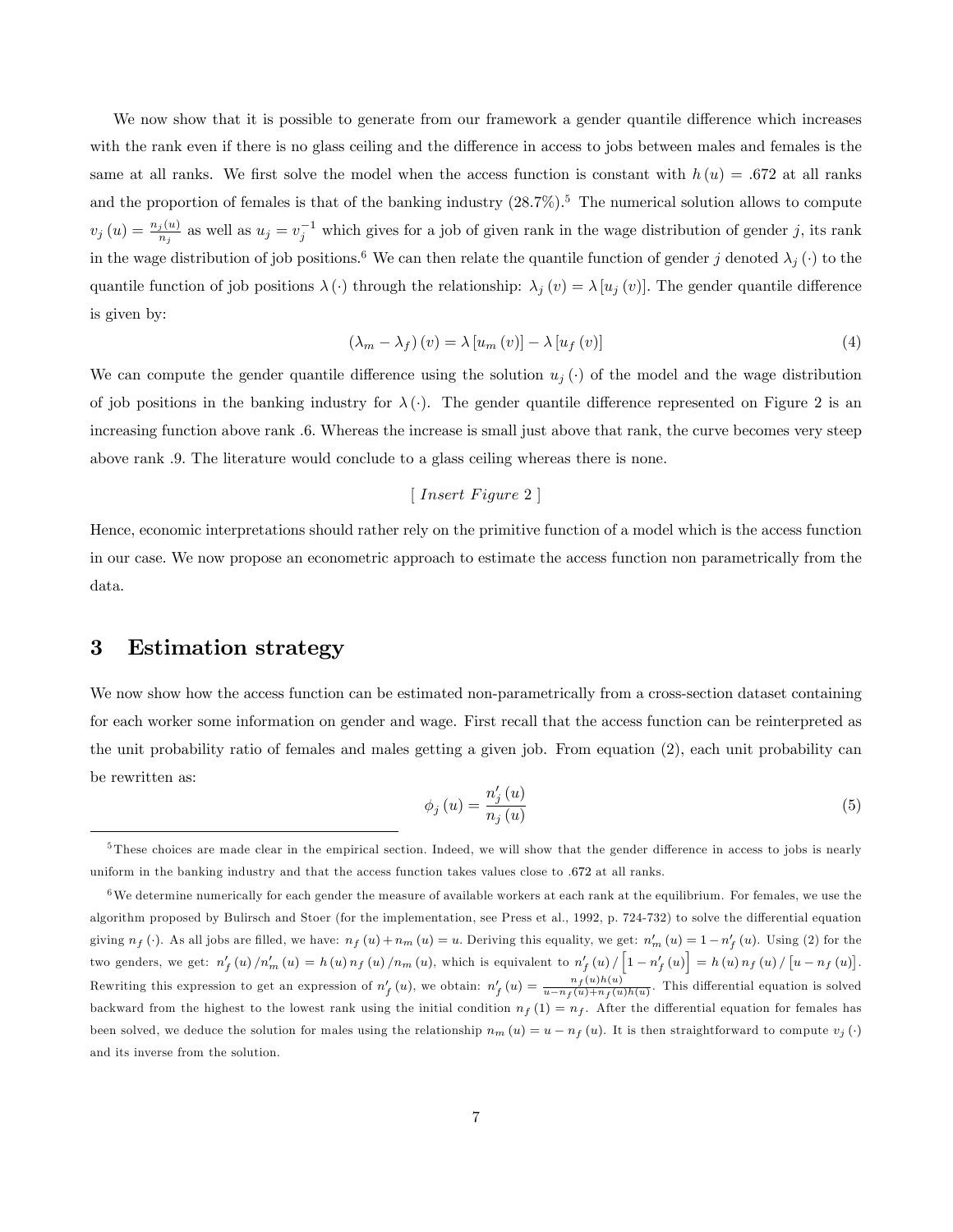We introduce for gender-j workers, the random variable corresponding to their rank in the wage distribution of job positions,  $U_j$ . The cumulative (resp. density) of this variable is denoted  $F_{U_j}$  (resp.  $f_{U_j}$ ). The cumulative verifies the relationship:  $F_{U_j}(u) = n_j(u)/n_j$ . Hence, each unit probability can be rewritten as:

$$
\phi_j\left(u\right) = \frac{f_{U_j}\left(u\right)}{F_{U_j}\left(u\right)}\tag{6}
$$

The numerator and denominator of the gender-j unit probability only depend on the distribution of ranks of gender-j workers in the wage distribution of job positions. This means that in practice, the ranks of workers of each gender in the distribution of job positions are sufficient to estimate the unit probabilities, and thus the access function. These ranks can be computed very easily from the data.

For each gender, the numerator and denominator of the unit probability of getting a job can be evaluated using the usual Rosenblatt-Parzen Kernel estimator of the density  $f_{U_j}(\cdot)$  which is given by:

$$
\widetilde{f}_{U_j}\left(u\right) = \frac{1}{\omega_j N_j} \sum_{i|j(i)=j} K\left(\frac{u - u_i}{\omega_j}\right) \tag{7}
$$

where  $K(\cdot)$  is a Kernel,  $\omega_j$  is the bandwidth,  $j(i)$  is the gender of individual i and  $u_i$  is his/her rank in the wage distribution of job positions. A standard estimator of the cumulative  $F_{U_j}(\cdot)$  is then given by:

$$
\widetilde{F}_{U_j}\left(u\right) = \int\limits_0^u \widetilde{f}_{U_j}\left(u\right) du = \frac{1}{N_j} \sum\limits_{i \mid j \left(i\right) = j} L\left(\frac{u - u_i}{\omega_j}\right) \tag{8}
$$

where  $L(u) = \int_{-\infty}^{u} K(v) dv$ . However, we expect the estimators  $\tilde{f}_{U_j}(v)$  and  $\tilde{F}_{U_j}(v)$  to perform quite poorly for ranks close to zero and one as standard non-parametric estimators are asymptotically biased at the boundaries (see Härdle, 1990).

Therefore, we rather consider some estimators based on local polynomial approximations in line with Jones (1993) and Lejeune and Sarda (1992). The density and cumulative functions evaluated at a given rank  $u$  are obtained by minimizing:

$$
\min_{\alpha,\beta} \int_0^1 K\left(\frac{u-v}{\omega_j}\right) \left[g_j\left(v\right) - \alpha - \beta\left(u-v\right)\right]^2 dv \tag{9}
$$

where  $g_j$  is either the empirical density function defined as  $g_j(v) = N_j^{-1} \sum_{i|j(i)=j} \delta_{u_i}(v)$  where  $\delta_u(v)$  is the Dirac delta function associated to v, or the empirical cumulative function defined as  $g_j(v) = N_j^{-1} \sum_{i|j(i)=j} 1_{\{u_i \le v\}}$ . The estimators of the density and cumulative functions at rank u, denoted  $f_{U_j}(u)$  and  $F_{U_j}(u)$ , are given by the value of  $\alpha$  derived from their respective minimization program. Here, the boundary problem is taken into account by simply fixing the bounds of the integral in (9) to zero and one.<sup>7</sup> The bias at thesd boundaries is of order  $O(\omega_j^2)$ and tends to zero when the bandwidth tends to zero.

<sup>&</sup>lt;sup>7</sup>If, instead, the bounds of the integral in (9) were fixed to  $-\infty$  and  $+\infty$ , the estimators of the density and cumulative would turn out to be the usual kernel estimators given by (7) and (8).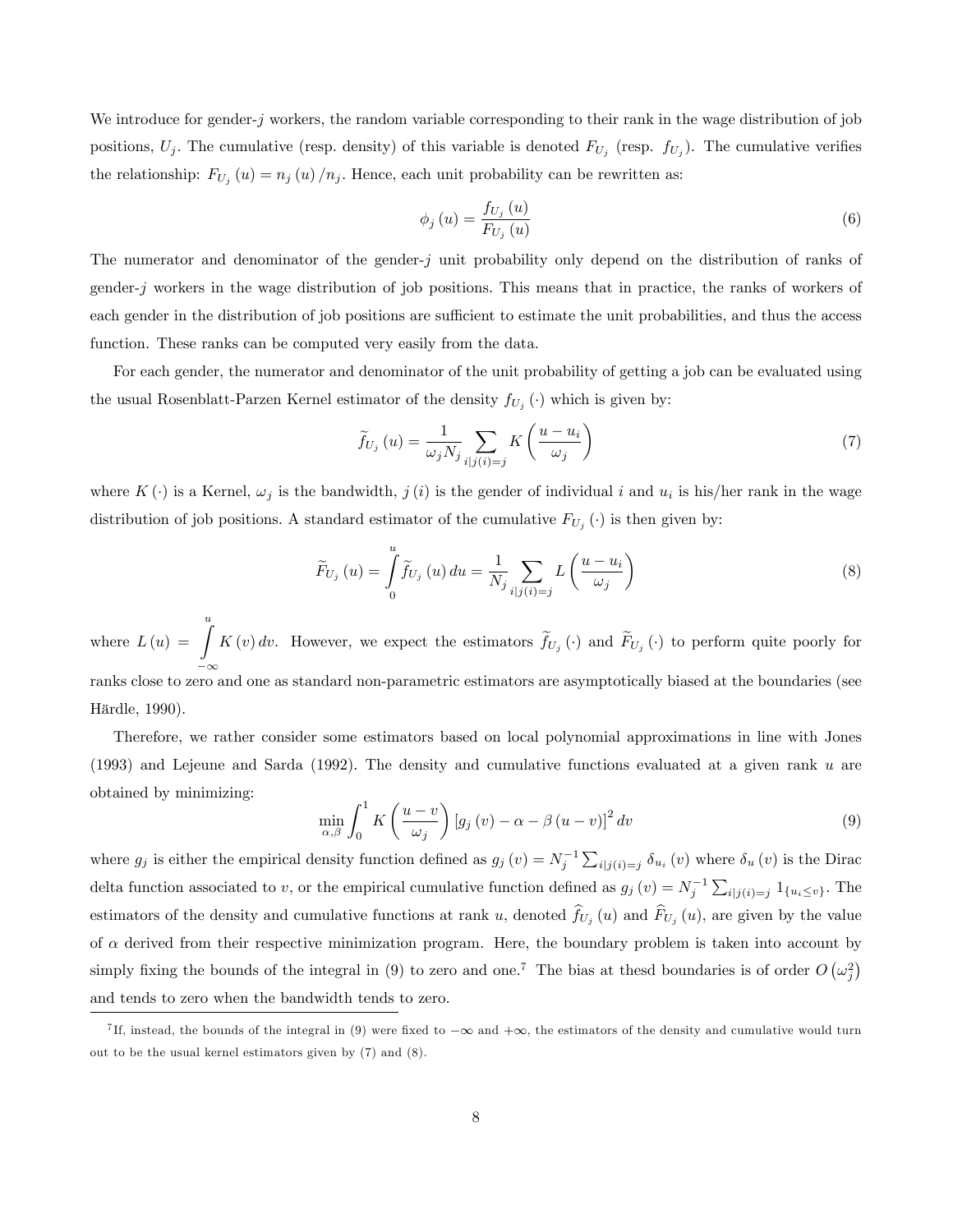In our application, the Kernel is chosen to be Epanechnikov and we experiment with values of bandwidth which are mutliples of the value given by the rule of thumb (Silverman, 1986). For a bandwidth taking the value given by the rule of thumb, there are not enough observations at small ranks for the density and cumulative to be estimated properly. We thus decided to use a bandwidth which is equal to two times the value given by the rule of thumb.<sup>8</sup> Note that the Epanechnikov kernel takes the value zero outside the interval  $[-\omega_j, \omega_j]$ . It is possible to show that because of this property, the estimator of the density obtained from (9) takes exactly the same value as the estimator given by (7) for ranks in the interval  $[\omega_j, 1 - \omega_j]$ . In fact, the two estimators for the density computed at points in this interval coincide because there is no boundary problem.<sup>9</sup> Technical details to obtain some analytical formulas for the estimators are given in Appendix A.

For gender j, an estimator of the unit probability of getting a job can then be computed as  $\phi_j(u) = f_{U_j}(u) / F_{U_j}(u)$ . We finally obtain an estimator of the access function:

$$
\widehat{h}\left(u\right) = \frac{\widehat{\phi}_{f}\left(u\right)}{\widehat{\phi}_{m}\left(u\right)}\tag{10}
$$

This estimator is computed for a grid of 1000 ranks in  $[0, 1]$  which are equally spaced. The confidence interval of the access function at each rank is computed by bootstrap with replacement (100 replications).

It is also possible to adopt a parametric specification of the access function and estimate the parameters from a minimization program as shown in Appendix B. More specifically, we consider the linear specification  $h(u) = a - bu$ where  $a$  is the access to jobs at the lowest rank and  $b$  captures a decrease or an increase in access to jobs with the rank. A test of the linear specification using the Cramer Van-Mises statistic is also provided.

## 4 Descriptive statistics

#### 4.1 The data

The wage distribution of job positions, as well as the males' and females' wage distributions, are constructed from the Déclarations Annuelles de Données Sociales (DADS) or Annual Declarations of Social Data database. These data have been collected from employers for tax purposes every year since 1994. They are *exhaustive* for all private and public firms. For each job, the data contain some information on the industry, contract type (full-time/parttime), daily wage, socio-occupational category, age, sex and country of birth (France/foreign country<sup>10</sup>) of the employee. A limitation is that the education level of employees is not reported.

 $8$ Results obtained for different values of the bandwidth are available upon request.

<sup>9</sup>Note that it is not exactly the case for the cumulative as it is computed using values close to boundary 0.

 $10$  For workers born in a foreign country, our data do not allow us to distinguish which country it is.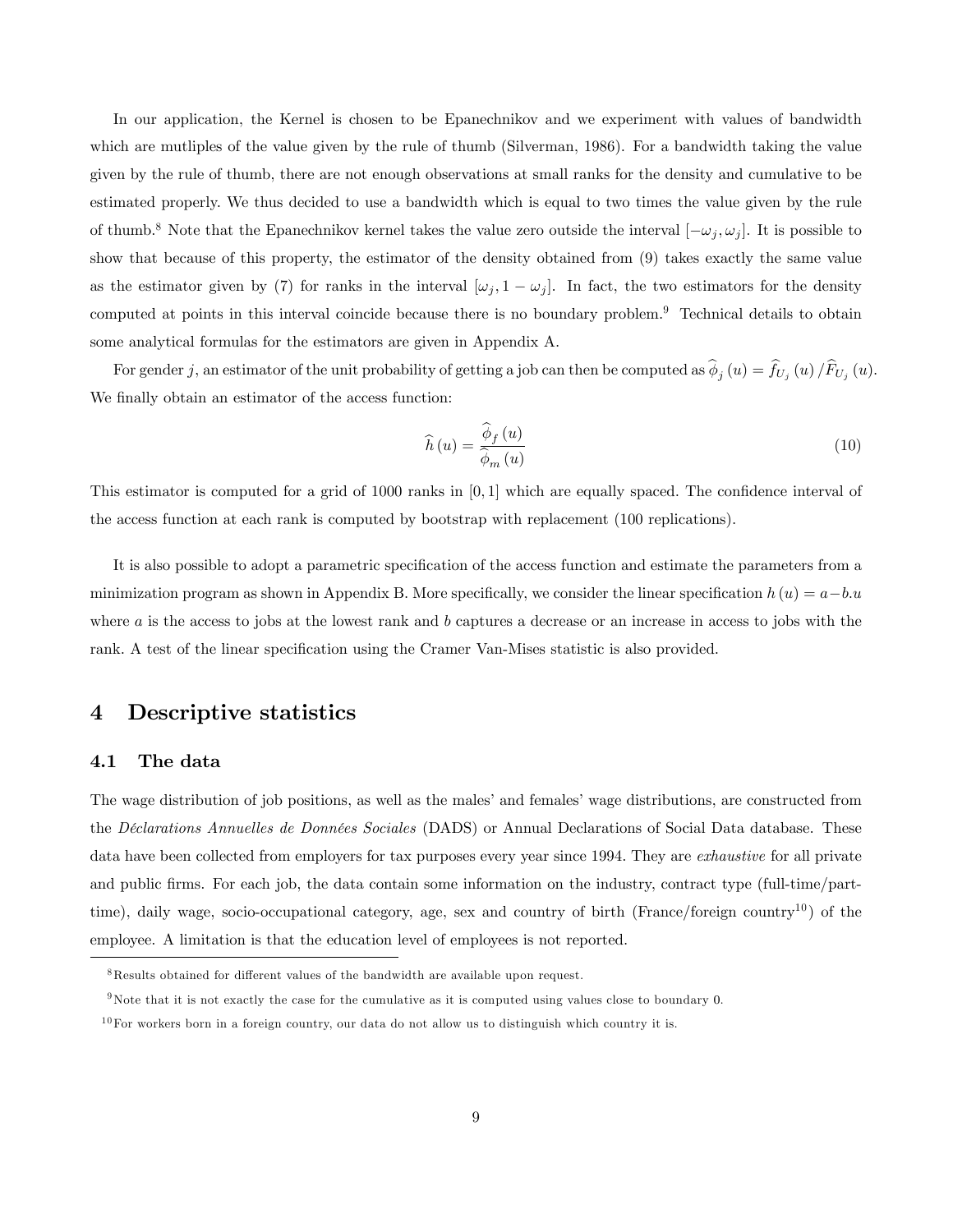As our model is static, we consider the single year 2003. For that year, there are 20, 599, 456 jobs in 1, 599, 865 firms. We want to restrict our attention to a subpopulation of workers for whom the assumptions of our model are more likely to be verified. Because of the mimimum wage, some blue collars and clerks may be paid the same wage although they are ranked differently along the job ladder. Also, the length of tenure has an important effect on the wage of blue collars even if they do not move to another job position. We discard low-skilled workers from our analysis to avoid these issues and rather focus on workers with an executive job position (business managers, top executives, engineers and marketing staff). There are 2, 173, 975 executive job positions in 318, 852 firms.

We want to study simular subpopulations of males and females competing for the same positions. For that purpose, we restrict our sample to executives aged  $40 - 45$  working full time. Executive females still on the market at those ages usually have not experienced career interruptions, are more career-oriented and compete for jobs with males. Labour supply factors such as family duties should thus play a limited role in the analysis. Having a range of only six years for age limits the cohort effects.

Table 1 shows that for the  $40 - 45$  age bracket, there are  $354,968$  executive job positions in  $86,989$  firms. 22:4% of the executives are females. As reported in Table A.1, the average age is the same for males and females  $(42.4 \text{ years})$  and the proportion of workers born in a foreign country is very close at 11% for males and 10% for females.<sup>11</sup> The wage distribution is skewed to the right and the mean daily wage (139 euros) is higher than the median daily wage (109 euros). The dispersion is very large and the standard error of wages stands at 602 euros.

### $[Insert\ Table\ 1]$

Figure 3 represents the log-wage densities of male and female full-time executives aged  $40-45$  working in a private or public Örm. It shows that wages of males are more dispersed and that high wages are more frequent than for females. The gender difference in median wage is as large as 17 euros. In line with the literature on quantile regressions, Figure 4 represents the quantile wage difference as a function of rank. Males have a higher wage than females at every rank and the gap widens as the rank increases. Using the gender quantile values reported in table 1, we obtain a wage difference of  $14\%$  at the bottom of the distribution (5th percentile) which increases to  $26\%$  at the top of the distribution (95th percentile).

#### $\lceil$  Insert Figures 3 and 4  $\rceil$

We will take a closer look at two industries: banking and insurance. These industries share some similarities as they are both labor intensive and both employ a high proportion of executives. Also, the proportion of females is above the average, which is quite usual in the service industries: 28:7% (resp. 36:9%) of executives are females in banking (resp. insurance). This ensures that there is a large pool of female executives competing for promotion with their

<sup>&</sup>lt;sup>11</sup>As shown in Appendix D with the 2003 French Labour Survey, the distributions of diplomas for our subpopulations of males and females are rather close.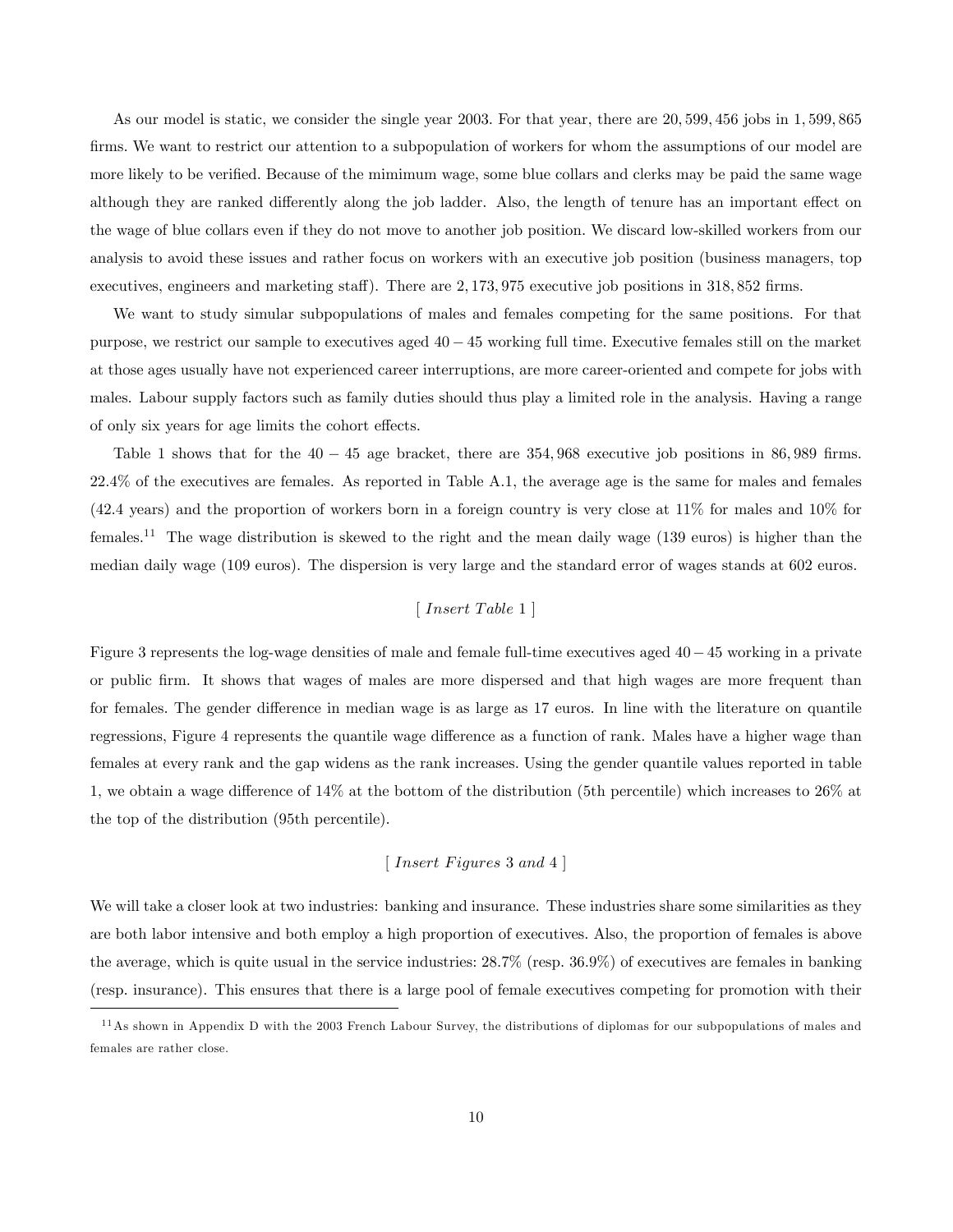male counterparts. The common organizational features of the two industries contrast with the differences in their wage structure. The wage dispersion is far larger in the banking industry than in the insurance industry. There is also a far larger gender gap in median wage for insurance (21 euros) than for banking (13 euros).

It is of particular interest to study the females' access to high-paid jobs in these two industries as economic performance in these industries relies heavily on the quality of human resource management (Bartel, 2004). We represented the gender quantile difference as a function of rank for the two industries in Figures 5 and 6. Whereas the gender quantile difference starts increasing for insurance at low ranks, it increases only above rank  $\,$ .8 for banking. Using the gender quantile values reported in Table 1, we obtain a wage difference for insurance (resp. banking) of 13% (resp.11%) at the bottom of the distribution (5th percentile) which increases to 53% (resp. 33%) at the top of the distribution (95th percentile).

 $[Insert \; Figures \; 5 \; and \; 6]$ 

## 5 Results

Figure 7 represents the estimator of the access function  $\hat{h}$  and the confidence interval at each rank of the wage distribution of job positions. Recall that  $\hat{h}(u)$  can be interpreted as the gender probability ratio of getting a job at rank u. When  $\hat{h}(u) > 1$ , females have a better access to the job than males. When  $\hat{h}(u) < 1$ , males have a better access to the job than females. As the access function takes values which are always lower than one, the probability of getting a job at any rank is lower for females than for males. However, the values are close to one for the Örst ranks, indicating that females and males have almost the same access to lower-paid jobs. For instance, the probability of females getting a job at rank :05 is only 9% lower than the probability of males as shown in Table 2. Between ranks :2 and :8, the access to job slightly decreases for females compared to males. After rank :8, the access function decreases more sharply, pointing to a far lower female access to the best-paid jobs. The probability of females getting a job at rank :95 is 50% lower than the probability of males.

 $[Insert \ Figure 7]$ 

### $[Insert\ Table\ 2]$

We now look at banking and insurance, which are closely related as shown by the recent take-overs across these two industries. These industries have different wage policies. Banks rely on a job classification and on regulations which are quite rigid as they are inherited from the period when most banks belonged to the public sector. Insurance companies give more weight to the individualization of careers (Dejonghes and Gasnier, 1990). We find that there is a sharp constrast in the access function between the two industries. For insurance, it decreases sharply from rank :6 to rank 1, pointing to a lower female access to high-paid jobs than to low-paid jobs (Figure 8). For banking, the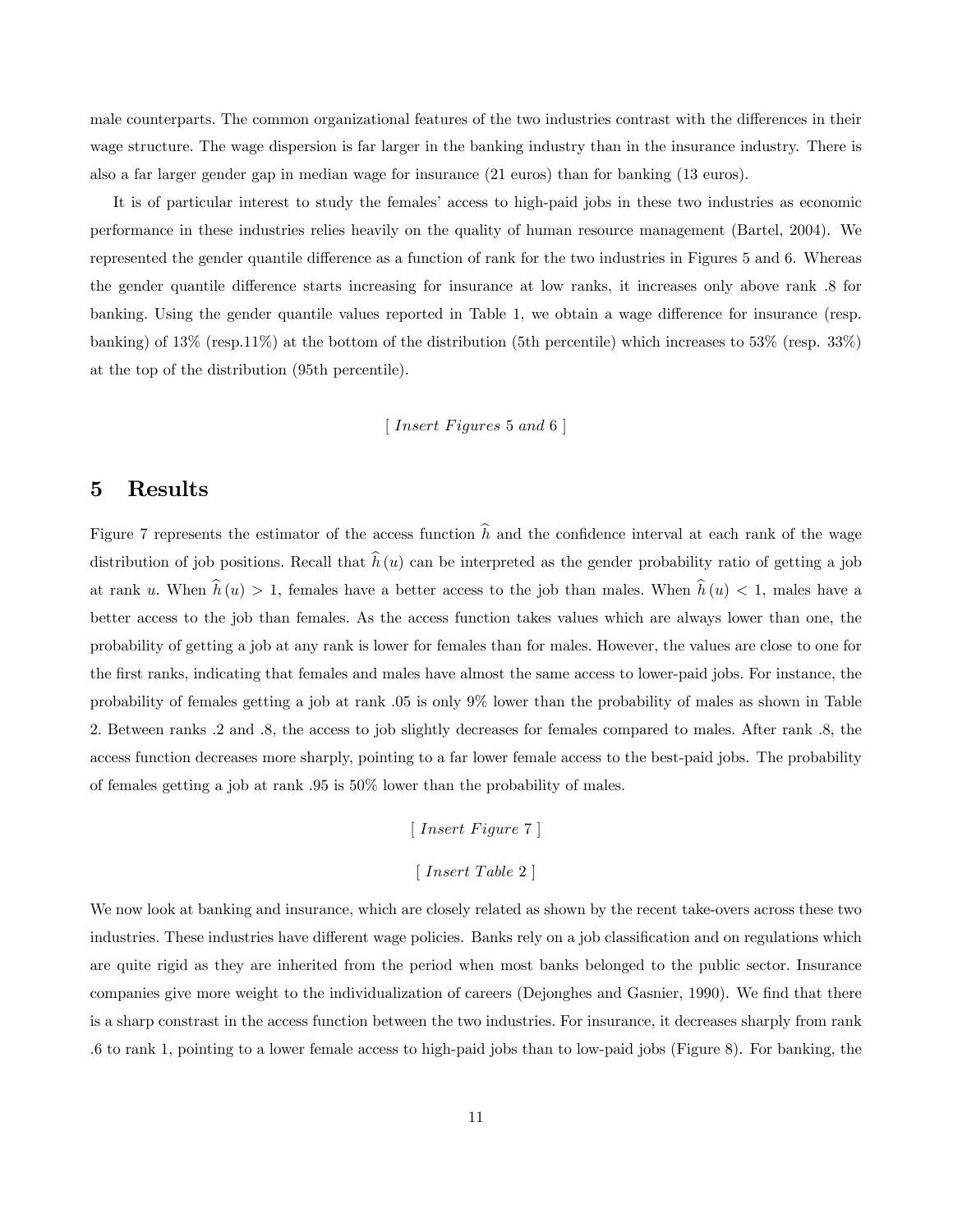access function decreases only at the highest rank and the overall pattern points to a uniform lower access to jobs for females (Figure 9).

We can assess more accurately the extent to which females have a lower access to high-paid jobs than to low-paid jobs from the slope of the access function. Indeed, the steeper the slope, the larger the difference in female access to high-paid jobs and to low-paid jobs. We thus estimate a linear specification of the access function,  $h(u) = a - b.u$ , and compare the value of the slope parameter b for the pooled industries, banking and insurance (see Appendix B for details on the procedure). For the pooled industries, an increase of one decile in the wage distribution of job positions ( $\Delta u = .1$ ) yields a decrease in access to jobs of females relative to males of 2.8% ( $b = .28$ ) as shown in Table 3. Whereas the decrease is smaller in the banking industry, at :7%, it is more than two times larger in the insurance industry, at 6:0%. Interestingly, a statistical test shows that the linearity of the access function is not rejected at the Öve percent level for the pooled industries, nor for banking and insurance. As the slope of the access function is small in the banking industry for ranks between :1 and :9, we tried to approximate the access function of that sector with a constant specification:  $h(u) = \gamma$ . The constant is estimated to be .672 and the specification is not rejected at the Öve percent level. Hence, the access function in the banking sector is nearly constant except at the extremes.

 $\lceil$  Insert Figures 8 and 9  $\rceil$ 

 $[Insert\ Table\ 3]$ 

Overall, our results on pooled industries, banking and insurance suggest a lower female access to high-paid jobs than to low-paid jobs.

## 6 Individual and market heterogeneity

So far, we have considered that workers are heterogenous only in the gender dimension, in the sense that all workers of a given gender have ex-ante the same chances of getting a job of a given rank. However, in our data, workers also differ in age and country of birth, and there is no reason why their access to jobs cannot be influenced by these factors.<sup>12</sup> As a consequence, we estimate access functions for different subgroups of the population and assess whether our results are robust across subgroups.<sup>13</sup>

We represent the access functions for the age-40 group and the age-45 group in Figure 10. The two access functions have a very similar profile although the gender gap in access to jobs is slightly lower for workers aged 40

 $12$ Workers also differ in their qualifications and labour market experience, which are likely to affect their chances of getting hired but are not available in our dataset. We will assess the effect of labour market experience in Section 7 for a subsample of workers for whom it is possible to construct a measure of labour market experience.

 $13$  This amounts to assessing the effect of individual variables using a non-parametric approach. A semi-parametric approach is developped in Gobillon, Meurs and Roux (2011).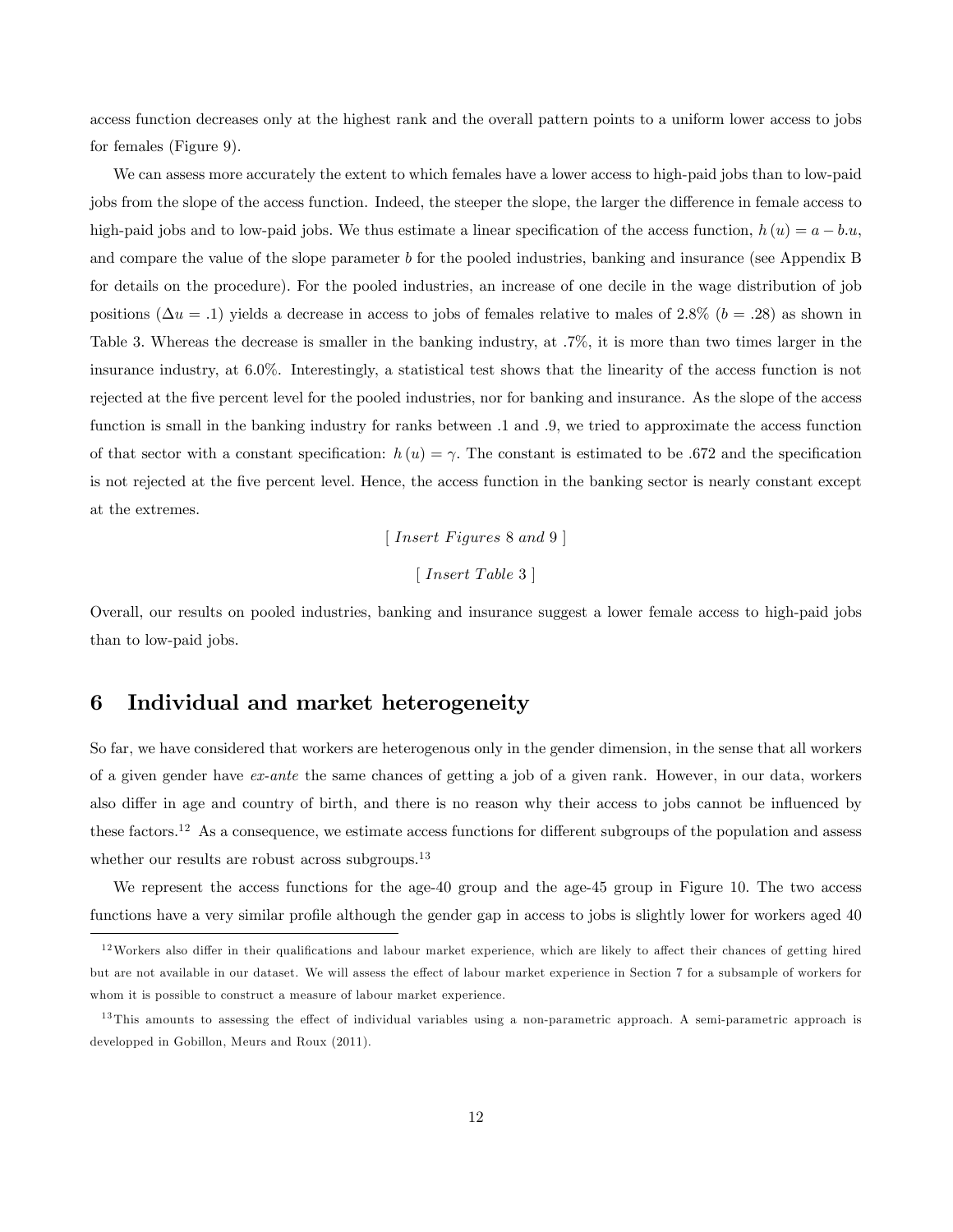than for workers aged 45. We also represent the access functions for workers born in France and workers born in a foreign country in Figure 11. The two access functions exhibit a very similar profile although the gender gap in access to jobs is slightly lower for workers born in France than for workers born in a foreign country.

#### $\lceil$  Insert Figures 10 and 11  $\rceil$

We also implicitly assumed that all workers compete on the national market. This is arguable as some individuals spend their whole career in a large firm which can be considered as an internal market. We can redefine the access function under the alternative assumption that each firm is a separate market and workers within each firm compete with each other but not with outsiders. We first compute non parametrically an access function for each firm using the estimation procedure developed in Section 3. An overall access function is then defined as a weighted average of the access functions of firms where the weight is the number of workers in the  $\lim_{n \to \infty} 14$  Alternatively, we adopt a parametric approach and consider that the access function of each firm follows a linear specification where the parameters are common to all firms. An estimation procedure and a test of the linear specification are provided in Appendix B.

For this robustness check, we limit our sample to large firms employing at least 150 full-time executives aged  $40-45$ . Indeed, many workers getting their first job in a large firm spend their entire career in that firm. As shown in Table 1, only  $175/86989 * 100 = .5\%$  of firms in our sample are large, but they employ 33% of workers. The median wage in large firms is 114 euros, which is a bit higher than for the whole sample (109 euros). By contrast, the wages are far less dispersed, with a standard deviation of 132 euros compared to 602 euros for the whole sample.

Figure 12 shows that the average access function when workers compete on each submarket has a profile quite similar to the access function when all workers of large firms compete on a common national market. The similarity between the two curves is confirmed when evaluating some linear specifications of the access function in the two cases. The estimated specifications are respectively  $h (u) = .74 - .09u$  and  $h (u) = .69 - .05u$  which are very close. Interestingly, our linear specification is rejected only when competition occurs on the national market and not when it occurs on segmented submarkets. This difference arises because females are often employed by firms offering low wages and we condition out the heterogeneity among firms only when workers compete on segmented submarkets. Indeed, we conduct a within-firm estimation in the spirit of what is done for linear panel data models.

## $\lceil$  Insert Figure 12  $\rceil$

We performed the same exercise for the insurance and banking industries. For banking, the average access function when competition occurs on each segmented submarket has a profile similar to the access function when competition occurs on the national market. Curves seem to differ for insurance. We estimated a linear specification of the two access functions to facilitate the comparison. We obtained for insurance, respectively,  $h(u) = .93 - .66u$  when

<sup>14</sup> See Gobillon, Meurs and Roux (2011) for more details.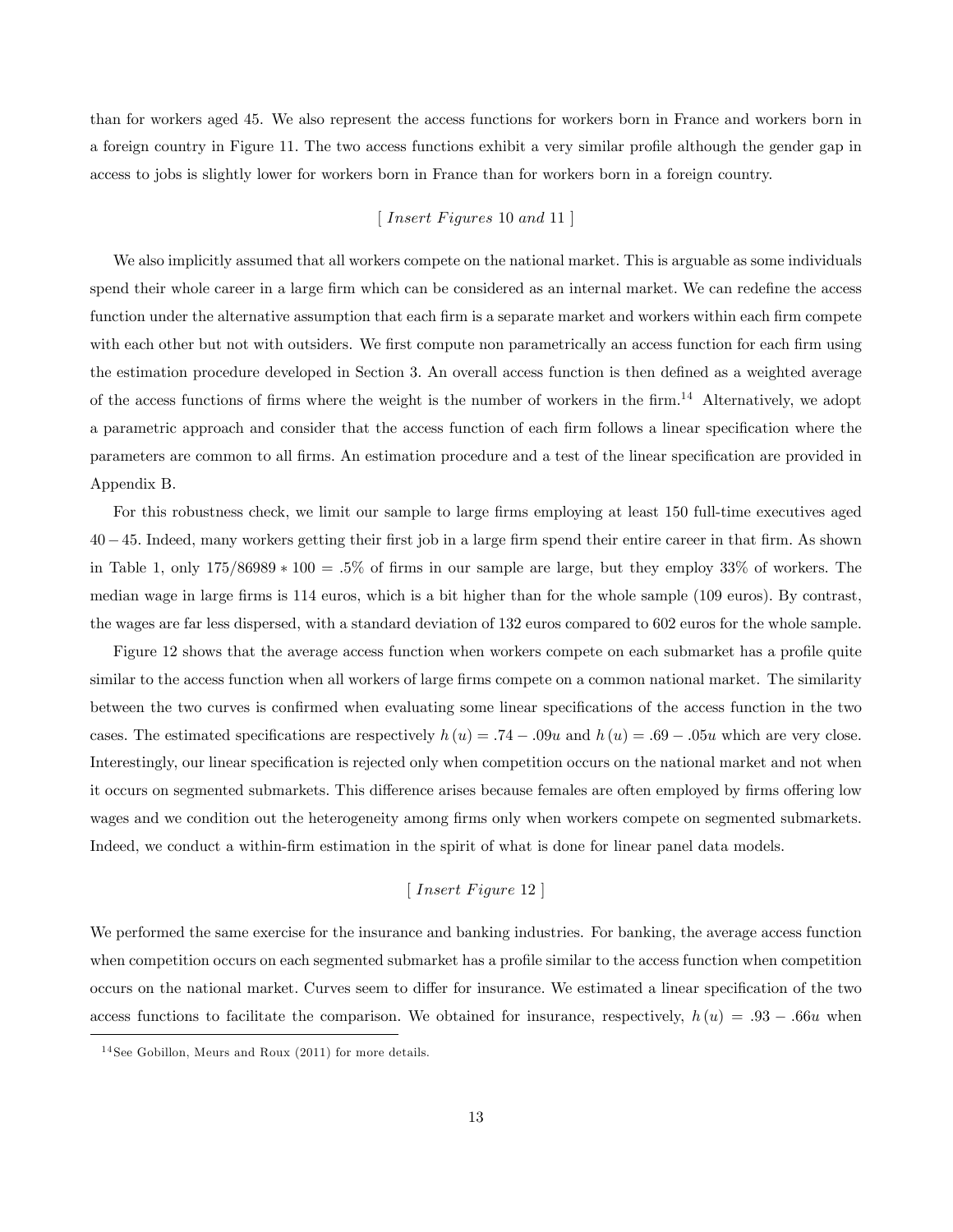competition occurs on the national market and  $h(u) = .74 - .41u$  when it occurs on each segmented submarket. Hence, the access function begins at a lower level when competition occurs on each segmented submarket but its slope is less steep, suggesting that the lower female access to high-paid jobs is less pronounced. Once again, the difference between the two access functions can be explained by some heterogeneity in the level of wages among firms and the sorting of females in firms offering low wages. We control for this heterogeneity only when competition is supposed to occur within firms. In any case, the gender difference in access to high-paid jobs is larger in the insurance industry than in the banking industry and for pooled industries. Our results are thus qualitatively robust to the assumption on the extent of the market where workers compete for jobs.

## 7 Robustness checks

We now assess the robustness of our results to some additional changes in our assumptions.

We argued that our population of interest is homogeneous but this could be questioned as the labour market experience is missing from our analysis. Females may have accumulated less experience on the labour market than males because of career interruptions to raise children. For this reason, firms could prefer to select males rather than females for the best positions. We can evaluate to what extent this type of mechanism plays a role for 4% of workers for whom we have a panel over the 1984-2003 period.<sup>15</sup> A comparison of Table A.2 with Tables 1 and A.1. shows that descriptive statistics by gender for the whole dataset and for the  $4\%$  subsample are quite close.<sup>16</sup>

We use the panel information to construct a measure of experience defined as the number of days spent in a firm since 1984. The median experience for our whole sample is 16.5 years. We define two subgroups depending on whether workers have experience below or above the median. We assess whether our results are robust for each experience group. This would point to a limited effect of experience on gender differences in access to high-paid jobs. Figure 13 shows that the profile of the access function is very similar to the one obtained for the whole population.

## $[\;Insert\;Figures\;13\;]\;$

<sup>&</sup>lt;sup>15</sup>We use the panel data of the *Déclaration des Données Sociales* (DADS) which contains some panel information on all workers born in October of an even year over the 1976-2003 period (see Abowd, Kramarz and Roux, 2006, for more details). There is no information for the years 1981 and 1983 because all the resources of the French Institute of Statistics were devoted to the 1982 census. We thus only consider the information from 1984 onwards. The information is also missing for the census year 1990 and we did not take into account that year in our computation of the labour market experience.

<sup>&</sup>lt;sup>16</sup> The average age, the proportion of workers born in a foreign country and the median wage are slightly higher for males and females in the subsample than in the whole sample.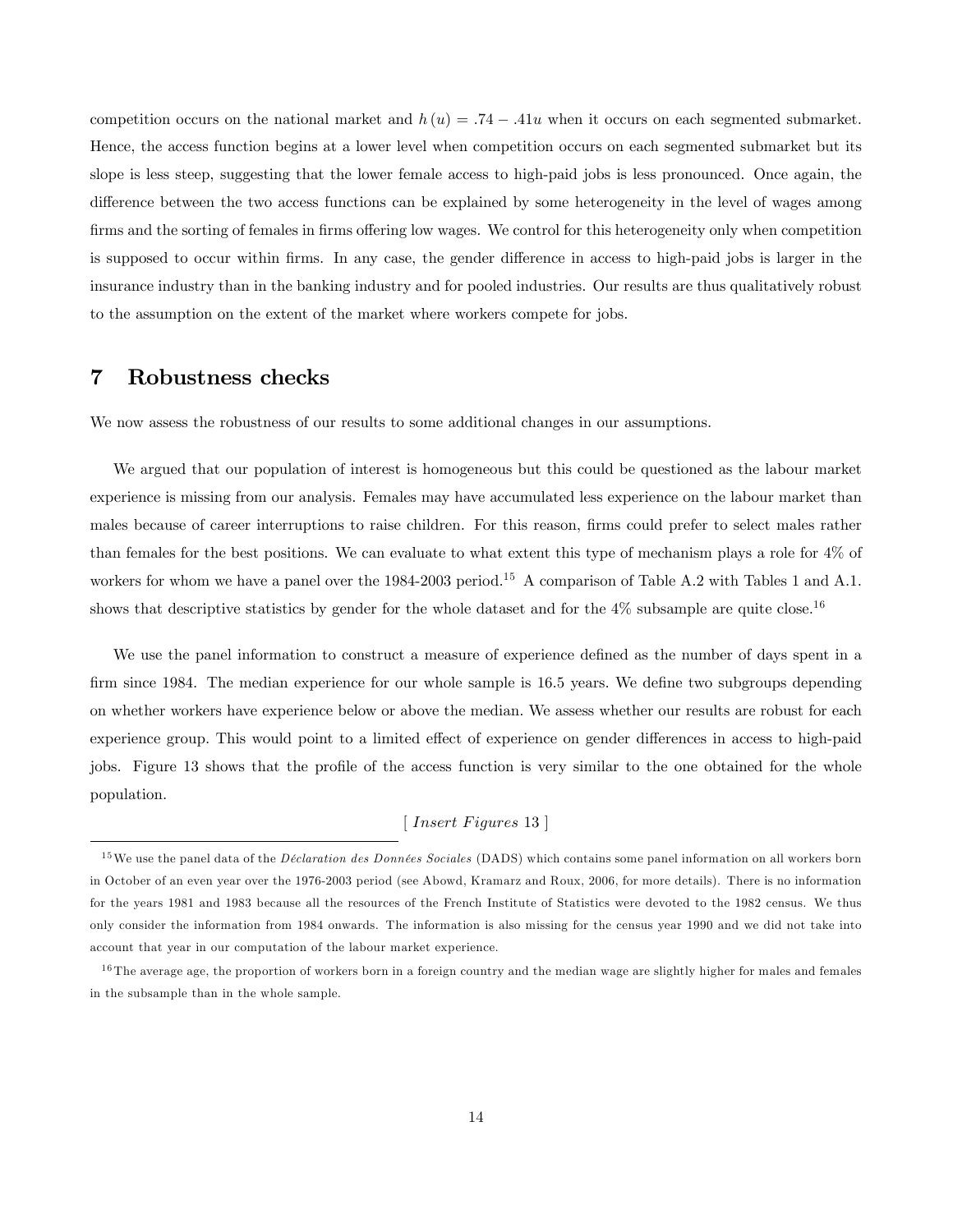Overall, our Öndings support our claim that the population is rather homogenous. In particular, this result is driven by the restriction of the analysis to full-time workers. When part-time workers are included in the analysis, controlling for experience lowers the gender difference in access to jobs.

Another limit to our analysis is that in our model, all workers get an executive position. This assumption usually does not hold as some workers may decide not to apply for an executive position because of work conditions and some applicants may not be selected for any executive position. These workers are employed in intermediate positions.<sup>17</sup> It is possible to extend the model to include males and females who do not get an executive job. For a given job of rank u in the wage distribution, it is possible to decompose the measure of gender-j workers available for the job  $n_j(u)$  into the measure of workers not occupying any executive job  $n_{0j}$  and the measure of workers not yet hired for an executive job but who will be hired  $\tilde{n}_j (u)$ :  $n_j (u) = n_{0j} + \tilde{n}_j (u)$ . The cumulative of gender-j ranks now verifies:  $F_{U_j}(u) = \tilde{n}_j(u)/\tilde{n}_j$  where  $\tilde{n}_j$  is the measure of workers occupying an executive job. Using equation (5), the gender-j unit probability of getting the rank-u job can be rewritten as:

$$
\phi_{j}\left(u\right) = \frac{f_{U_{j}}\left(u\right)}{\omega_{j} + F_{U_{j}}\left(u\right)}
$$

where  $\omega_j = n_{0j}/\tilde{n}_j$  is the ratio between the measure of workers not occupying an executive job and the measure of workers occupying an executive job. The access function is given again as the ratio between the unit probabilities of females and males.

In the computation of the ratios  $\omega_i$ , we use the whole population of workers holding an intermediate position as a proxy for the population of workers not hired for an executive position. Indeed, these workers belong to the socio-occupational category just below executive. As one can argue that some of these workers should not be considered as they do not have the skills for becoming executives, we also considered alternatively the subpopulation of workers holding intermediate positions for at least ten years during their career. We expect these workers to have accumulated enough experience to apply for an executive position. In this category, we miss, however, the workers with less experience but enough skills to become executives. The true ratio  $\omega_i$  probably lies between the bounds obtained using our two alternative definitions of workers not being selected for executive positions. The ratios are found to be  $\omega_f = 1.651$  and  $\omega_m = 1.334$  when resorting to the whole population of workers occupying an intermediate position as a measure of workers not hired for executive positions. As the ratios are larger than one, there are more workers occupying an intermediate position than workers occupying an executive position. The ratios drop to  $\omega_f = .735$  and  $\omega_m = .607$  when restricting the sample to workers having at least ten years of experience in intermediate positions. Nevertheless, even in this case, the ratios are large and always higher for females than for males. This means that, as expected, a larger proportion of females occupy an intermediate position.

<sup>&</sup>lt;sup>17</sup> Intermediate positions include: intermediate positions in the health sector or social work sector, intermediate administrative and marketing positions in firms, technician positions and supervisor positions.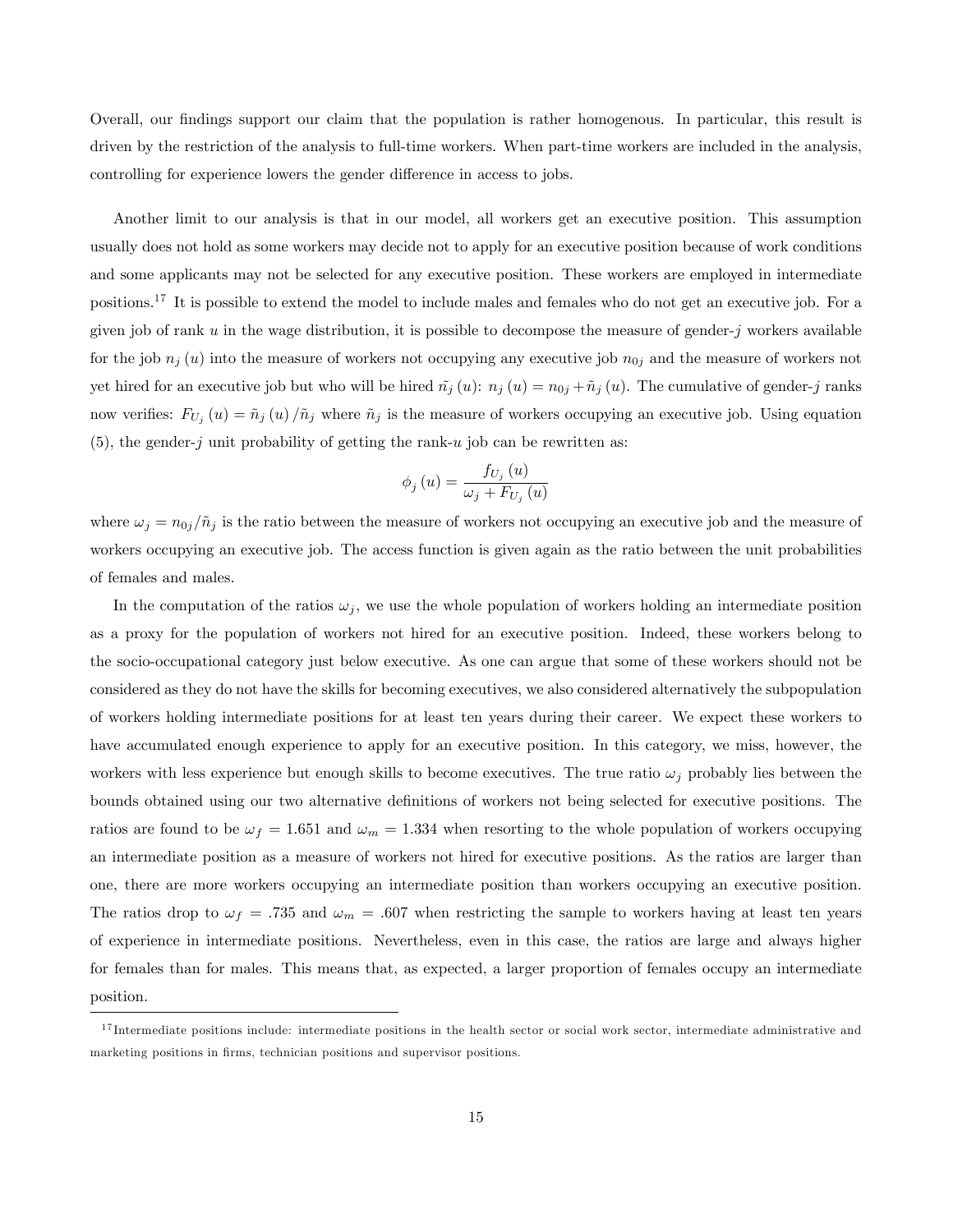Interestingly, the access function at rank zero takes the value  $(\omega_m/\omega_f) / (f_{U_m}(0) / f_{U_f}(0))$  and is thus proportional to  $\omega_m/\omega_f$ . Hence, the access function at rank zero will be very slightly lower when using all workers occupying an intermediate position as a measure of workers without an executive position  $(\omega_m/\omega_f = .808)$  than when using only the workers with at least ten years of experience in intermediate positions  $(\omega_m/\omega_f = .826)$ .

The access functions obtained when considering only workers occupying an executive position and when also considering the two alternative groups of workers not occupying an executive position are represented in Figure 14. The two access functions obtained when also considering workers not occupying an executive position are below one and decreasing. They remain very close to the access function when considering only workers occupying an executive position for ranks above :5. Results on a lower female access to high-paid jobs would thus be robust to alternative assumptions on the extent to which all workers occupy an executive job.

 $\lceil$  Insert Figures 14  $\rceil$ 

## 8 Theoretical foundation of the approach

We now show how the gender access function can be founded theoretically with some simple models of gender differences in labour supply, taste discrimination of managers against females, and statistical discrimination against females. In particular, all these mechanisms can generate a decreasing access function in line with our results. For simplicity, we present these three mechanisms separately, but they can easily be embedded in one single model as explained at the end of the section. We do not argue that their relative role can be identified separately from the data, but rather that they can all contribute to explaining a decreasing access function.

When considering gender differences in labour supply and taste discrimination, we assume that the productivity of all workers whatever their gender is the same. Indeed, no productivity heterogeneity is needed for these mechanisms as they are not related to productivity. By contrast, we suppose that there is some productivity heterogeneity when considering statistical discrimination as, in that case, the choice of workers by firms is based on the observation of the productivity with error. We show that even when the distribution of skills is the same for males and females, it is possible to obtain a decreasing access function. This can happen when the measurement error on female productivity has a larger variance than the measurement error on male productivity.

The recruitment process is similar in the three cases. For a job of rank  $u$ , a manager screens the applicants. He derives a utility  $V_i(u)$  from an applicant i whose form depends on the mechanism. The manager hires the applicant yielding the highest utility. The set of applicants to the job is the set of workers not hired for a job of higher rank and interested in the job. This set can be defined recursively as:

$$
\Omega(u) = \left\{ i \text{ applying for the rank-}u \text{ job} \mid \text{for all } \tilde{u} > u, i \notin \Omega(\tilde{u}) \text{ or } V_i(\tilde{u}) < \max_{k \in \Omega(\tilde{u})} V_k(\tilde{u}) \right\}
$$
(11)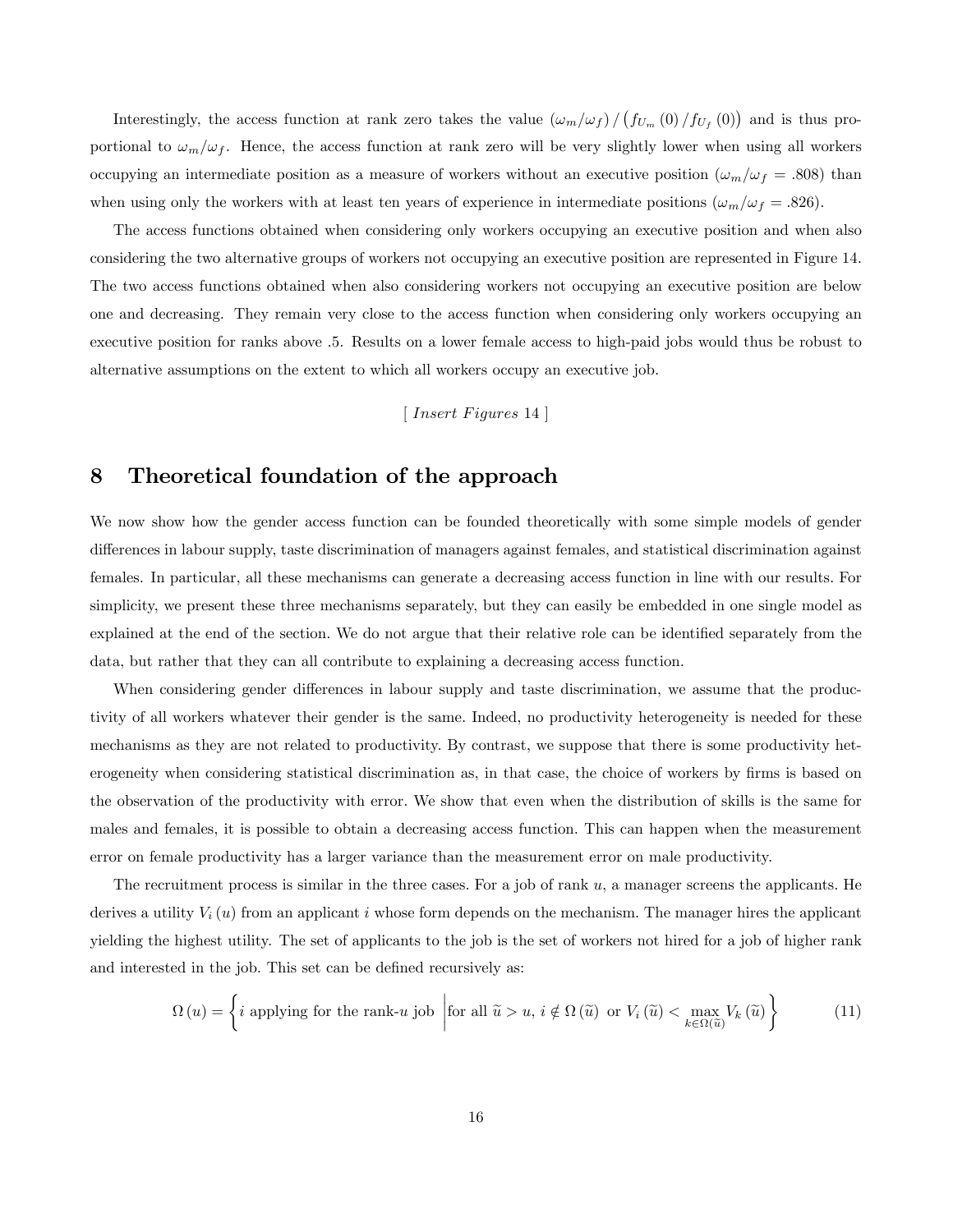#### 8.1 Participation

We consider that males and females have ex-ante the same productivity. However, males and females are heterogeneous in their labour supply. Some females may find the work conditions for some jobs too constraining more often than males, especially for well-paid jobs which usually involve long working hours and investment not compatible with family constraints.

We thus consider that, for a given job of rank u, there is an exogenous share  $1 - v_j(u)$  of available gender-j workers who decide not to apply for the job.<sup>18</sup> The measure of applicants for the job is then  $v_j(u) n_j(u)$ . We suppose that  $v_j (u) > 0$ : there are always some workers interested in the position. The utility derived by a manager from an applicant i is a random match quality  $V_i(u) = \varepsilon_i(u)$  corresponding to the profit associated with the job. The manager is supposed to observe the match quality so that he can evaluate exactly how much profit he can make from the job if he hires the applicant. The manager hires the applicant yielding the highest profit. The set of applicants for the job  $\Omega(u)$  contains all the workers who did not apply for the jobs above rank u because of work constraints or did not draw a match quality high enough to get selected for those jobs.

The resulting allocation of workers is a Nash equilibrium. Workers have no incentive to move from their position. This is because the worker occupying the best position has no incentive to move to a less-paid job. The worker occupying the second best position cannot move to the best position as it is already occupied. Hence, he has no incentive to move, and so on. Also, managers have no incentive to fire an employee as they cannot find a better worker on the market. We assume that at the equilibrium, there is a bijection between workers and job positions so that all job positions are filled and all workers are employed.

For a given job, it is possible to determine a closed formula for the probability that the selected worker is of gender  $j$  under some additional assumptions. The maximization program of the manager is a multinomial model with two specificities. First, the choice set consists in all applicants still available after better ranked job positions have been filled. There would be a selection process based on match qualities if the match quality of the workers available for the job was correlated with their match quality for better ranked jobs. We suppose that the match qualities are drawn independently across jobs to avoid this kind of selection mechanism.<sup>19</sup> Second, the choice set contains an infinite but countable number of workers. We extend the extreme value assumption on the law of residuals that is associated with a logit specification to an infinite countable number of jobs following Dagsvik  $(1994).^{20}$  In particular, this assumption ensures that for any given job, the probability of selecting a worker in any

<sup>20</sup>For any job of given rank u, the share of applicants of gender j is given by  $\frac{v_j(u)n_j(u)}{v_f(u)n_f(u)+v_m(u)n_m(u)}$ . We asume that the points of

<sup>&</sup>lt;sup>18</sup>In particular, this setting corresponds to the case where the decision to apply for the job is drawn randomly and independently across workers in the same binomial law of parameter  $v_j(u)$ .

 $19$ This assumption is extreme as it yields that profits made from a given worker are not correlated across jobs. However, it is easy to generate a correlation with some unobserved heterogeneity in productivity among workers as shown later when dealing with statistical discrimination.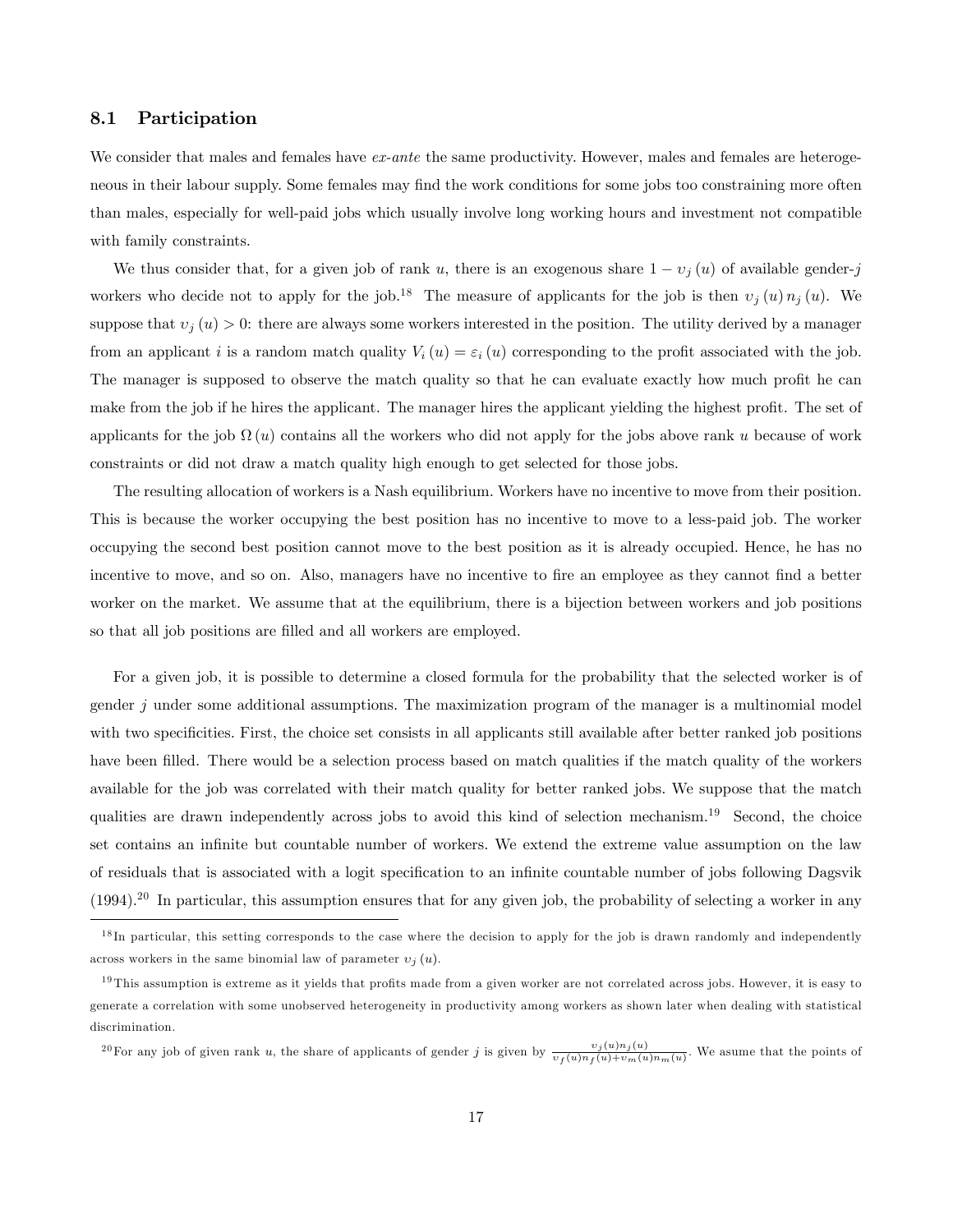given finite subgroup of available applicants follows a logit model. Under this assumption, the following formula is verified by the probability that the worker chosen for the job of rank  $u$  is of gender j:

$$
P(j(u) = j) = n_j(u)\phi_j(u)
$$
\n(12)

with

$$
\phi_{j}(u) = \frac{v_{j}(u)}{n_{f}(u) v_{f}(u) + n_{m}(u) v_{m}(u)}
$$
\n(13)

The denominator of this probability is a competition term which depends on the measures of available workers of the two genders as well as labour supply effects (preferences for work conditions). Competing workers are available workers of each gender who decide to apply. Some sufficient conditions under which (2) has a solution when instantaneous probabilities of getting a job verify  $(13)$  are given in Appendix C.<sup>21</sup> From this formula, we can rewrite the access function as:

$$
h(u) = \frac{v_f(u)}{v_m(u)}
$$

The access function is simply the ratio of the application rates of females and males for the job positions along the wage distribution. The access function is decreasing if the application rate of females relative to males decreases as the rank of the job position in the wage distribution increases. By contrast, it is constant if the gender ratio of application rates is constant along the wage distribution.

### 8.2 Taste discrimination

We now assume that all males and females available for a job of a given rank decide to apply for the job (ie. the application rate is equal to one for each gender), but that there can be some gender-specific taste dicrimination by the manager when screening the applicants. We now suppose that the manager chooses an applicant based not only on profit but also on the effect of the applicant's gender on his well-being. The manager hiring a worker for a job of rank  $u$  derives a utility from an applicant  $i$  which is:

$$
V_i(u) = \ln \theta_{j(i)}(u) + \varepsilon_i(u) \tag{14}
$$

where  $\theta_i(u)$  captures the taste of the manager for gender j. Note that the tastes are allowed to vary along the job ladder. The manager chooses the applicant who grants him the highest level of utility in the set of applicants for the job,  $\Omega(u)$ , which contains all the workers who did not draw a match quality high enough to get selected for jobs above rank u.

As previously, the resulting allocation of workers is a Nash equilibrium. Also, it is possible to determine for a given job, a closed formula for the probability that the selected worker is of gender  $j$  under the same assumption

the sequence  $\{j(i), \varepsilon_i(u)\}, i \in \Omega(u)$  are the points of a Poisson process with intensity measure  $\frac{v_j(u)n_j(u)}{v_f(u)n_f(u)+v_m(u)n_m(u)}$  exp $(-\varepsilon)d\varepsilon$ .

 $^{21}$ In fact, conditions are the same for the three mechanisms separately or taken together, and we will only present the existence theorem for the full model presented in Subsection 8.4.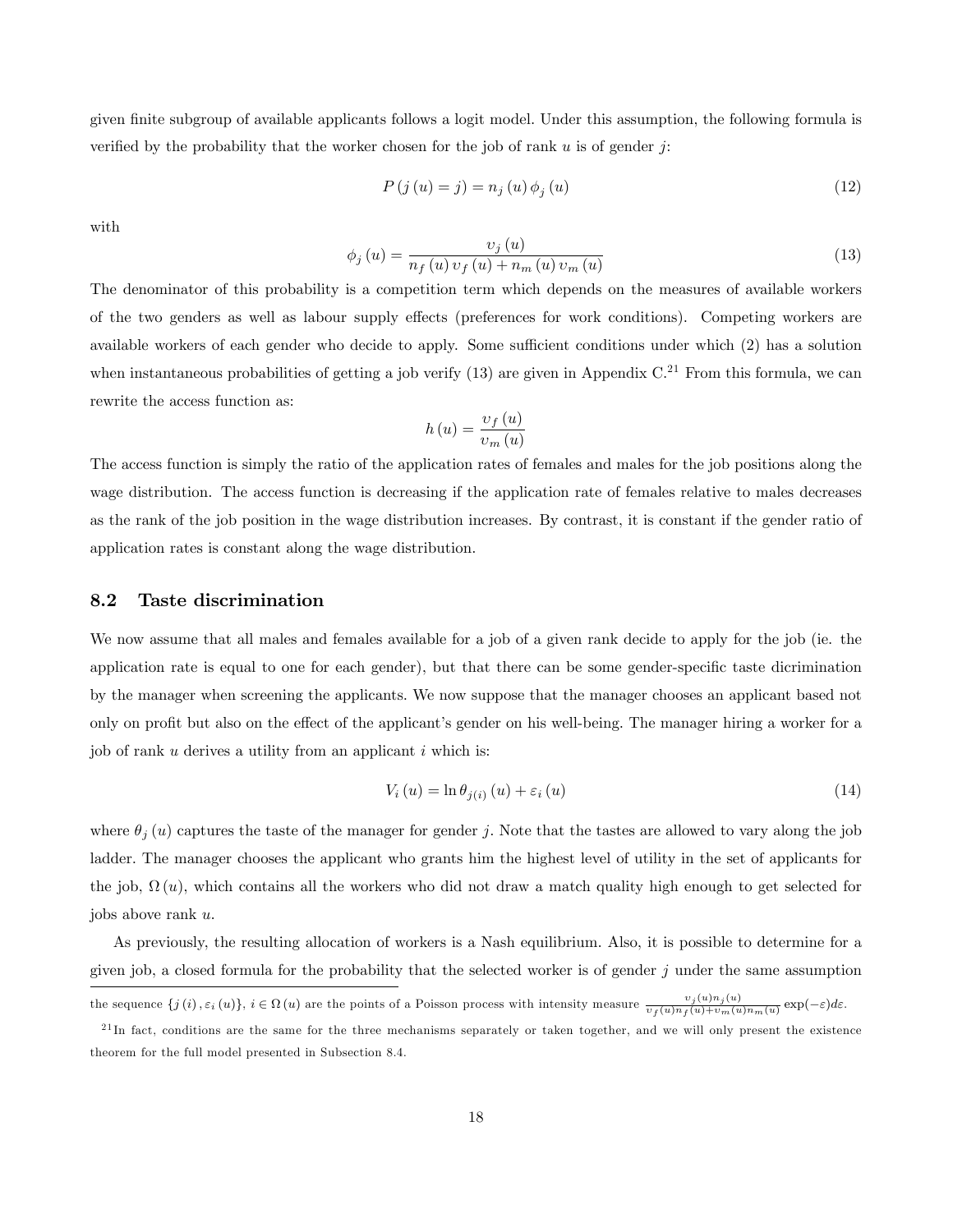as in the case of gender differences in labour supply. The probability that the worker chosen for the job of rank  $u$ is of gender j verifies  $(12)$  where the unit probability of a gender-j worker getting the job is now given by:

$$
\phi_j\left(u\right) = \frac{\theta_j\left(u\right)}{n_f\left(u\right)\theta_f\left(u\right) + n_m\left(u\right)\theta_m\left(u\right)}\tag{15}
$$

The denominator of this probability is a competition term which depends on the measures of available workers of the two genders as well as taste discrimation which can make workers of a given gender more likely to be hired than workers of the other gender. From this formula, we can rewrite the access function as:

$$
h\left(u\right) = \frac{\theta_f\left(u\right)}{\theta_m\left(u\right)}
$$

The access function is simply the preference of the managers for females relative to males for the job positions along the wage distribution. The access function is decreasing if the preference of the manager for males relative to females increases as the rank of the job position in the wage distribution increases. By contrast, it is constant if the preferences of managers are the same whatever the position of the jobs in the wage distribution.

#### 8.3 Statistical discrimination

We now assume that all males and females available for a job of a given rank decide to apply for that job (ie. the application rate is equal to one for each gender) and there is no taste discrimination. However, each worker now has some specific skills. We also consider that the skills of applicants are only observed with some noise by managers in line with Aigner and Cain (1977).

Each individual i is now characterized by skills  $s_i$  affecting his productivity and the profit of job u occupied by an individual  $i$  is now given by:

$$
\Pi_i(u) = s_i + \varepsilon_i(u) \tag{16}
$$

When a worker applies to the job, the manager only observes the worker's skills with some noise such that the skills perceived can be written as  $y_i(u) = s_i + \eta_i(u)$  where  $\eta_i(u)$  is a random error term specific to the job of rank u. Note that this error term is not equivalent to the match-specific quality  $\varepsilon_i(u)$ . Indeed, whereas the manager observes the match quality, he does not observe the error term. We consider that the manager is risk neutral such that his utility is the expected profit. As the manager does not observe the true value of skills, he computes his expected profit conditionally on the information he has on skills. This information is the observed productivity and the fact that the applicant is still in the set of available workers of gender  $j(i)$ . As the match quality is also observed, the expected profit (ie. utility of the manager) is:

$$
V_{i}(u) \equiv E\left[\Pi_{i}(u) \, \big| y_{i}(u), \varepsilon_{i}(u), i \in \Omega_{j(i)}(u) \right] = E\left[s_{i} \, \big| y_{i}(u), i \in \Omega_{j(i)}(u)\right] + \varepsilon_{i}(u) \tag{17}
$$

This formula embeds the case where there is some skill heterogeneity perfectly observed by the manager, in which case  $y_i(u) = s_i$  and thus  $E[s_i | y_i(u), i \in \Omega_{j(i)}(u)] = s_i$ . The conditional expected profit for a given individual is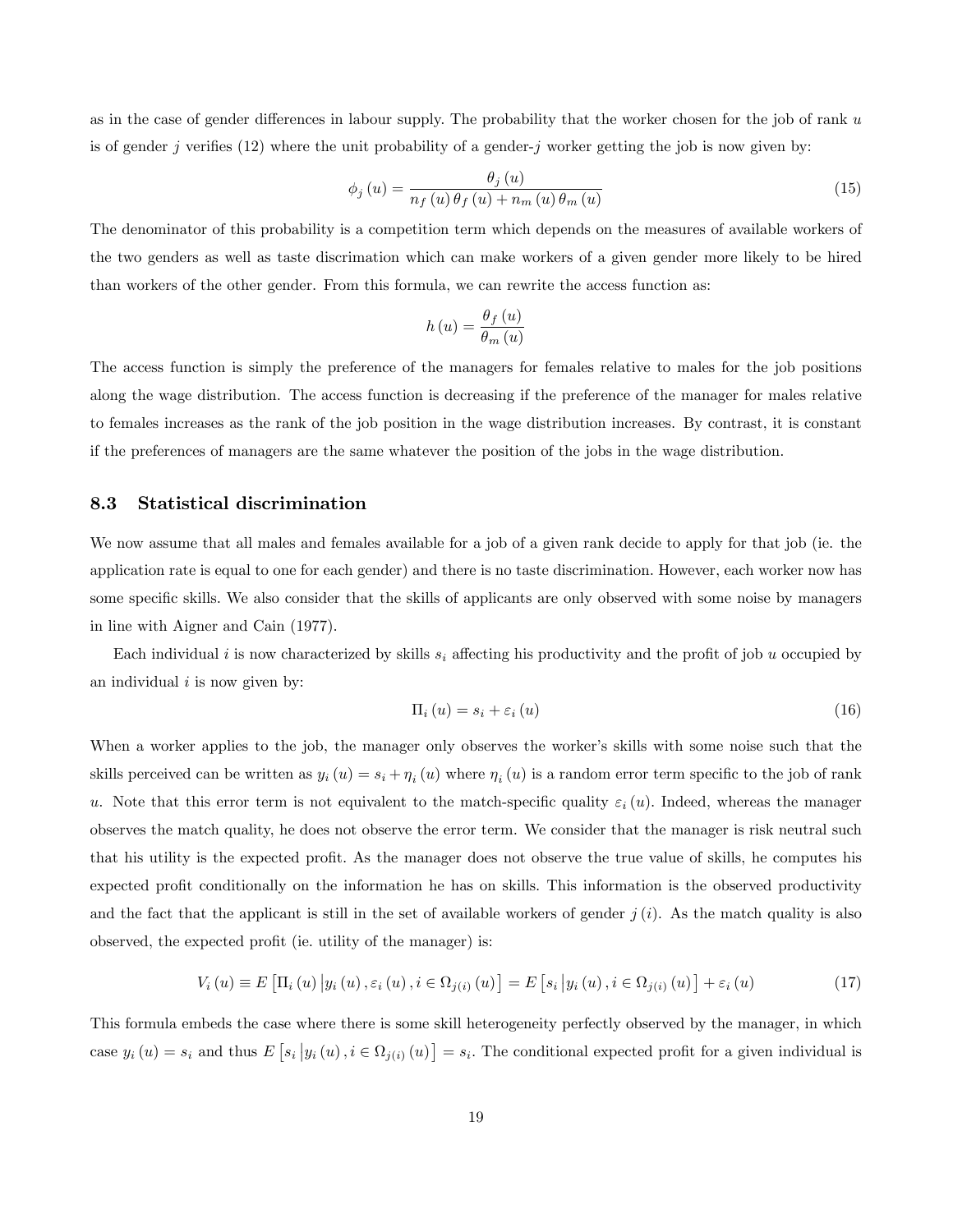then positively correlated across jobs with the covariance being equal to  $V(s_i)$ . When there is some noise in the skills observed by the managers, there is still a positive covariance due to skills, but the formula is more intricate because of the Öltering process when the rank decreases and the noise which varies across jobs. We make the same additional assumption on the discrete choice model for the selection of an applicant as in the case of taste discrimination such that for any given job, the probability of selecting a worker in any given finite subgroup of available applicants follows a logit model. Equation  $(12)$  is verified with:

$$
\phi_j\left(u\right) = \frac{\Psi_j\left(u\right)}{n_f\left(u\right)\Psi_f\left(u\right) + n_m\left(u\right)\Psi_m\left(u\right)} \text{with } \Psi_j\left(u\right) = E_{y_i\left(u\right)}\left[\exp E\left[s_i\left|y_i\left(u\right), i \in \Omega_j\left(u\right)\right]\right] \tag{18}
$$

Here,  $\Psi_j(u)$  is the average (exponentiated) expected skills for gender-j workers conditional on the available information at rank  $u$ . We finally obtain:

$$
h\left(u\right) = \frac{\Psi_f\left(u\right)}{\Psi_m\left(u\right)}\tag{19}
$$

The gender with the highest average expected skills has a better access to jobs.

Suppose that the distribution of true skills is the same for males and females, and follows a normal law with mean  $\omega$  and variance  $\sigma^2$  for each gender.<sup>22</sup> Suppose also that the noise on skills has the same distribution at all ranks for each gender but has a higher dispersion for females. More specifically, the noise is assumed to be normal with mean zero and gender-specific variance  $\sigma_j^2$  where  $\sigma_f^2 > \sigma_m^2$ . In that case, it is possible to obtain an access function which is decreasing even if males and females have the same distribution of skills. We have for a given individual i applying for the job at rank  $u = 1$  (see Aigner and Cain, 1977):

$$
E\left[s_i\,|y_i\,(1)\,,i\in\Omega_{j(i)}\,(1)\right] = E\left[s_i\,|y_i\,(1)\right] = \left(1-\gamma_{j(i)}\right)\omega + \gamma_{j(i)}y_i\,(1) \tag{20}
$$

where  $\gamma_j = \sigma^2/(\sigma^2 + \sigma_j^2)$ . The formula of the expected skills differs for the two genders only because the variance of the noise differs as shown by the term  $\gamma_j$ . Importantly, expected skills are higher for males than for females for any given level of observed skills  $y_i(1) > \omega$ . As the manager chooses an applicant depending on the expected skills, the selection process translates into some statistical discrimination in favor of males for observed skills above the average of true skills. Indeed, for a high level of observed skills, expected skills are higher for males than for females because there is a less uncertainty on their skills. This makes males with a high level of observed skills more likely to be hired and there is a filtering process with some transformations of the gender skill distribution as the rank decreases along the wage distribution. At high ranks, males are more likely to be hired, but as their average skills decrease faster than females as the rank decreases, the access to jobs at lower ranks gets better for

<sup>&</sup>lt;sup>22</sup>Alternatively, the case where there is no noise on the skills observed by the managers can be considered. We then have  $\Psi_j(u)$  $E_{s_i}$  [exp( $s_i$ ) |i  $\in \Omega_j(u)$ ] which is the average exponentiated true skills for gender j. The access function compares the true skills of the available workers between the two genders at each rank in the wage distribution of job positions. If the exponentiated values of true skills are on average larger for males than for females, the access function at the highest rank is lower than one. The access function is decreasing when, as ranks get below one, the best males are on average more often selected for the jobs and leave the population of available workers. The same mechanisms and conclusions apply when there is a noise following the same law for the two genders.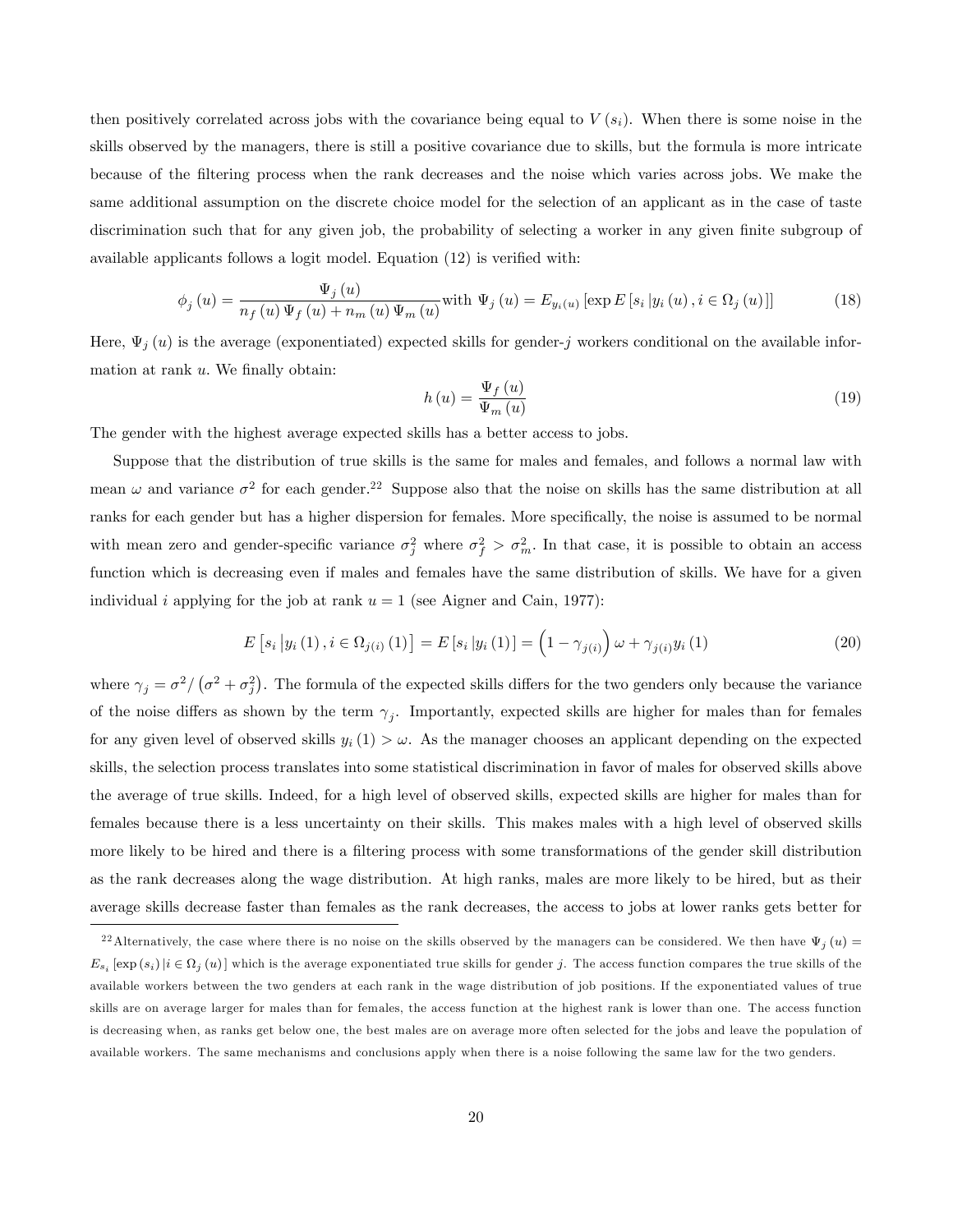females as they have on average better skills than males. However, there is also a compensating mechanism that goes in the opposite direction. Consider one male and one female having the same value of true skills. As females have on average a higher variance of the noise, the female may draw a much higher value of the observed skills  $y_i(1)$ than the male. In that case, it is the female who is hired rather than the male. As the model is not analytically tractable even under our parametric assumptions, we show with some simulations that it is possible to generate a decreasing access function.<sup>23</sup> The implementation of the simulations is detailed in Appendix E. For skills following a standard normal law ( $\omega = 0$  and  $\sigma^2 = 1$ ) and noise of variance  $\sigma_f^2 = 2$  for females and  $\sigma_m^2 = 1$  for males, Figure 15 shows that the access function is decreasing for ranks above :2. This suggests that statistical discrimination could contribute to the decrease in the access function estimated from the data.<sup>24</sup>

#### $\lceil$  Insert Figures 15  $\rceil$

The assignment of workers is an equilibrium under the extreme assumption that managers do not learn more about the true skills of workers once they are hired. Was it not the case, managers of good jobs would find that the worker they hired had skills which were not that high but drew a value of the noise which was high. In that case, he would want to fire him and hire another worker. Some workers at a lower rank would apply.

#### 8.4 Full model

Of course, the three mechanisms presented here can occur simultaneously. It is easy to show that when including the three mechanisms in the model, the access function is given by:

$$
h\left(u\right) = \frac{\mu_f\left(u\right)}{\mu_m\left(u\right)} \text{ with } \mu_j\left(u\right) = \nu_j\left(u\right) \theta_j\left(u\right) \Psi_j\left(u\right)
$$

As the three mechanisms can all predict a decreasing access function, this formula confirms that they cannot be identified separately from the empirical access function obtained from the data. In fact, the access function rather captures the aggregate of the three mechanisms.

## 9 Conclusion

In this paper, we propose a measure of gender difference in access to jobs based on a job assignment framework. Workers compete for job positions which are ranked in decreasing order of their wage. Males and females have

<sup>&</sup>lt;sup>23</sup>In fact, the model is tractable only at rank  $u = 1$  and, according to (20), we have for  $y_i(1) > \omega$  that the expected true skills are higher for males than for females for some given observed skills. This translates into a higher propensity of managers to hire males rather than females for some given observed skills, males with high observed skills (and thus on average high true skills) being more often hired.

 $^{24}$ Note that the simulated access function takes values higher than the estimated access function and even higher than one for ranks below :5. However, this is not contradictory since statistical discrimination can combine with other mechanisms that lower the female access to jobs at all ranks such as taste discrimination.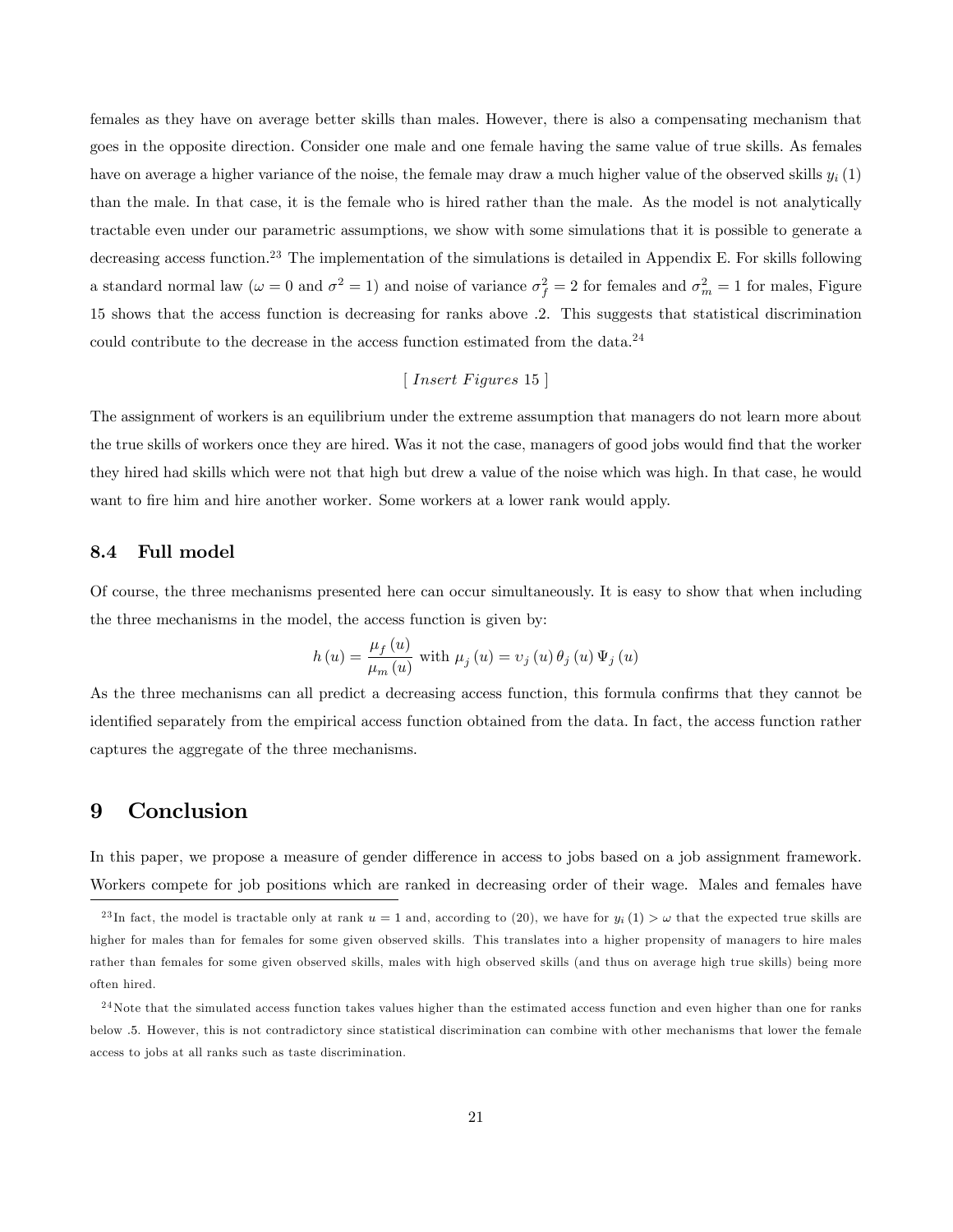different chances of getting each job. The manager of the best-paid job selects a worker among applicants. The manager of the second best-paid job hires an individual among the remaining workers, and so on. We define an access function as the probability ratio of females and males getting a job of a given rank.

We propose a non-parametric approach to estimate the access function from cross-section data. We apply our approach to full-time workers aged  $40 - 45$  using the 2003 Déclarations Annuelles des Données Sociales (DADS) which is *exhaustive* for all public and private firms. We find that females have a lower access to jobs at all ranks in the wage distribution of job positions and that the access function is decreasing with the rank. At the lowest ranks, the probability of females getting a given job is 9% lower than the probability of males. The difference between these probabilities is far larger at the highest ranks and climbs to 50%. These results are in line with a lower access to high-paid jobs for females.

We show that a decreasing access function can be theoretically micro-founded with three mechanisms. First, females may apply less often for high-paid jobs because working hours are less compatible with family constraints. Second, there can be taste discrimination against females which increases with the rank. Third, there can be statistical discrimination such that the skill distribution is the same for males and females, but skills are observed with more uncertainty for females than for males by managers. Indeed, highly skilled males are more often hired than highly skilled females for high-paid jobs because managers observe their skills with less noise. Moreover, remaining males who apply to less-paid jobs are on average less skilled than females and the chances of females being hired for less-paid jobs is higher.

Our model is initially designed to interpret cross-section gender wage differences in terms of gender differences in access to jobs. Alternatively, it could be applied to other subgroups of the population such as natives and immigrants. Also, it could be interesting to extend our model to a dynamic setting to study changes in the ranks of males and females in the wage distribution of job positions through job changes, promotions and lay-offs.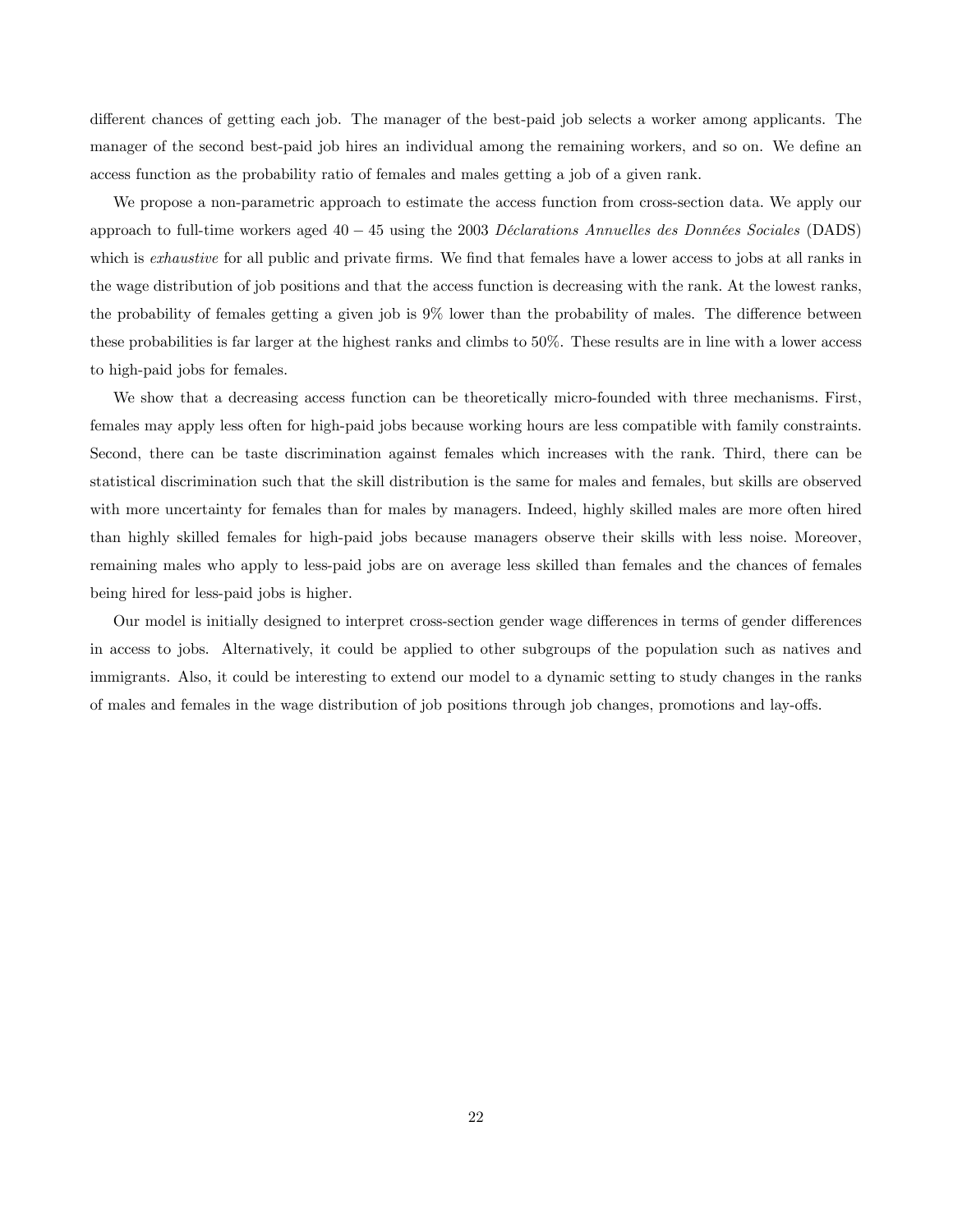## 10 APPENDIX

#### 10.1 Appendix A: Kernel estimator taking boundaries into account

In this Appendix, we explain our approach to estimate the density and cumulative of ranks of gender- $j$  workers in the wage distribution of job positions. We consider the following generic minimization program:

$$
\min_{\alpha,\beta} \int_0^1 K_{\omega} (u - v) \left[ g(v) - \alpha - \beta (u - v) \right]^2 dv
$$

where  $K_{\omega}(u) = \frac{1}{\omega} K\left(\frac{u}{\omega}\right)$  with  $K(u)$  a kernel with  $\omega$  the bandwidth,  $g(v)$  can be either the empirical cdf  $F_n(v)$  =  $n^{-1}\sum_{i=1}^{n}1_{\{u_i\leq v\}}$  to get an estimate of  $\widehat{F}(v)$ , or the empirical pdf  $f_n(v)=n^{-1}\sum_{i=1}^{n}\delta_{u_i}(v)$ , where  $\delta_u$  is the Dirac function associated to u defined such that  $\int_0^1 t(v) \, \delta_u(v) \, dv = t(u)$  for any function t of support [0,1], to get an estimate of  $\widehat{f}(v)$ .

It is possible to solve the minimization program from the two first-order conditions obtained when deriving the minimized expression with respect to  $\alpha$  and  $\beta$ :

$$
\int_0^1 K_{\omega} (u - v) g(v) dv = \hat{\alpha} \int_0^1 K_{\omega} (u - v) dv + \hat{\beta} \int_0^1 K_{\omega} (u - v) (u - v) dv
$$
  

$$
\int_0^1 K_{\omega} (u - v) g(v) (u - v) dv = \hat{\alpha} \int_0^1 K_{\omega} (u - v) (u - v) dv + \hat{\beta} \int_0^1 K_{\omega} (u - v) (u - v)^2 dv
$$

The solution of this system for  $\alpha$  is either the estimated density when g is the empirical density or the estimated cumulative when  $g$  is the empirical cumulative. Denote:

$$
a_{\ell}(u,\omega,g) = \int_0^1 K_{\omega}(u-v) t(v) (u-v)^{\ell} dv
$$

where  $t$  is any function, we get:

$$
\hat{f}(u) = \frac{a_2(u,\omega,1) a_0(u,\omega,f_n) - a_1(u,\omega,1) a_1(u,\omega,f_n)}{a_2(u,\omega,1) a_0(u,\omega,1) - a_1(u,\omega,1)^2}
$$
\n
$$
\hat{F}(u) = \frac{a_2(u,\omega,1) a_0(u,\omega,F_n) - a_1(u,\omega,1) a_1(u,\omega,F_n)}{a_2(u,\omega,1) a_0(u,\omega,1) - a_1(u,\omega,1)^2}
$$

with:

$$
a_{\ell}(u,\omega,f_n) = \int_0^1 K_{\omega}(u-v) f_n(v) (u-v)^{\ell} dv
$$
  

$$
= \int_0^1 \frac{1}{\omega} K\left(\frac{u-v}{\omega}\right) \frac{1}{n} \sum_{i=1}^n \delta_{u_i}(v) (u-v)^{\ell} dv
$$
  

$$
= \frac{1}{n\omega} \sum_{i=1}^n \int_0^1 K\left(\frac{u-v}{\omega}\right) \delta_{u_i}(v) (u-v)^{\ell} dv
$$
  

$$
= \frac{1}{n\omega} K\left(\frac{u-u_i}{\omega}\right) (u-u_i)^l
$$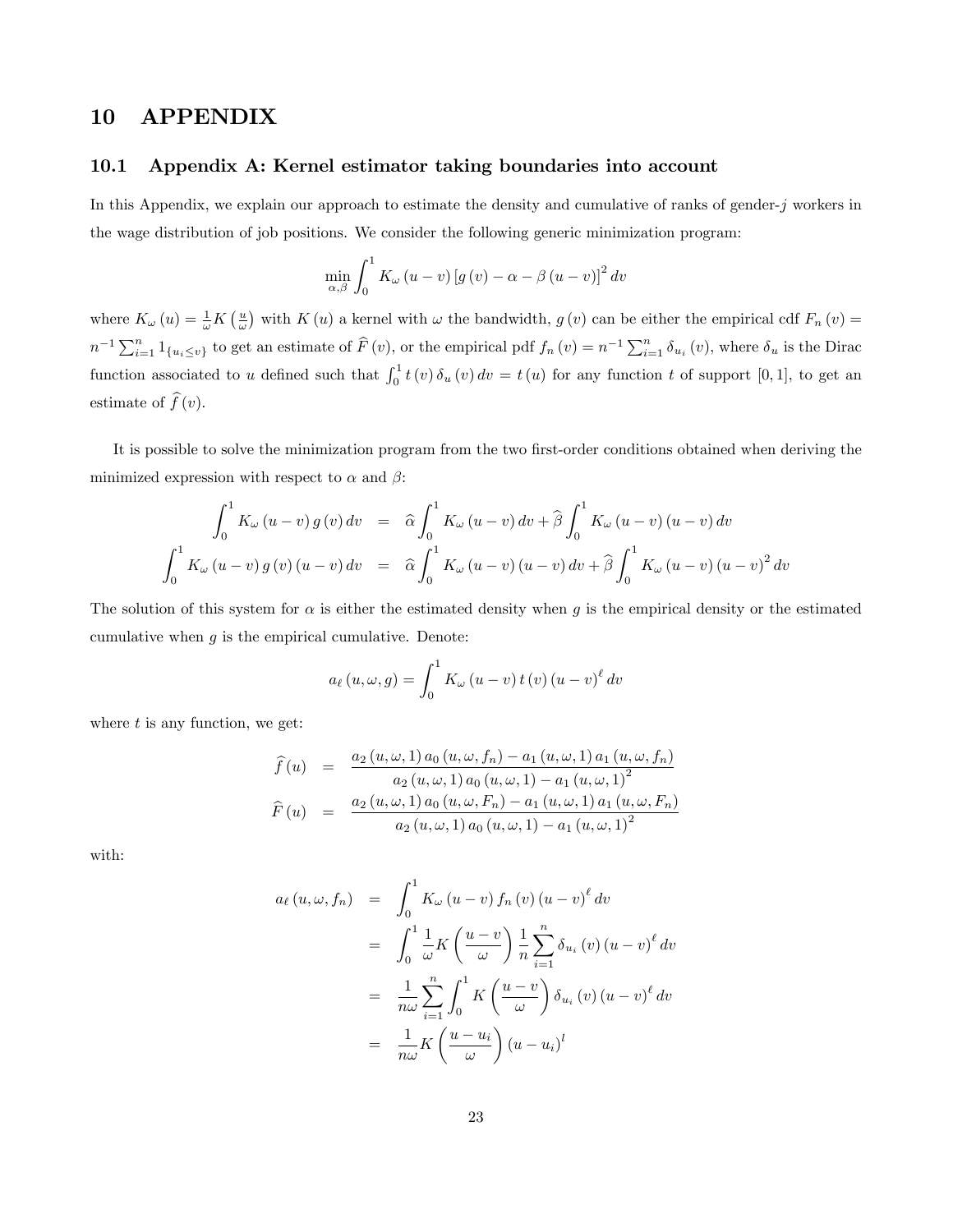and:

$$
a_{\ell}(u,\omega,1) = \omega^{\ell} \int_{\frac{u-1}{\omega}}^{\frac{u}{\omega}} K(v) v^{\ell} dv
$$
  

$$
a_{\ell}(u,\omega,F_n) = \omega^{\ell} \int_{\frac{u-1}{\omega}}^{\frac{u}{\omega}} K(v) v^{\ell} F_n (u - \omega v) dv
$$
  

$$
= \frac{\omega^{\ell}}{n} \sum_{i=1}^{n} \int_{\frac{u-1}{\omega}}^{\frac{u}{\omega}} K(v) v^{\ell} 1_{u_i \le u - \omega v} dv
$$

Define:

$$
I_{\ell}(v, u) = \int_{u}^{v} K(x) x^{\ell} dx
$$

We have:

$$
a_{\ell}(u,\omega,1) = \omega^{\ell} I_{\ell}\left(\frac{u}{\omega},\frac{u-1}{\omega}\right)
$$

$$
a_{\ell}(u,\omega,F_n) = \frac{\omega^{\ell}}{n} \sum_{i=1}^{n} I_{\ell}\left(\frac{u-u_i}{\omega},\frac{u-1}{\omega}\right)
$$

From this, we get the expressions:

$$
\hat{f}(x) = \frac{1}{n\omega} \sum_{i=1}^{n} K\left(\frac{u-u_i}{\omega}\right) \left[ \frac{I_2\left(\frac{u}{\omega}, \frac{u-1}{\omega}\right) - \left(\frac{u-u_i}{\omega}\right) I_1\left(\frac{u}{\omega}, \frac{u-1}{\omega}\right)}{I_2\left(\frac{u}{\omega}, \frac{u-1}{\omega}\right) I_0\left(\frac{u}{\omega}, \frac{u-1}{\omega}\right) - I_1\left(\frac{u}{\omega}, \frac{u-1}{\omega}\right)^2} \right]
$$
\n
$$
\hat{F}(u) = \frac{1}{n} \sum_{i=1}^{n} \left[ \frac{I_2\left(\frac{u}{\omega}, \frac{u-1}{\omega}\right) I_0\left(\frac{u-u_i}{\omega}, \frac{u-1}{\omega}\right) - I_1\left(\frac{u}{\omega}, \frac{u-1}{\omega}\right) I_1\left(\frac{u-u_i}{\omega}, \frac{u-1}{\omega}\right)}{I_2\left(\frac{u}{\omega}, \frac{u-1}{\omega}\right) I_0\left(\frac{u}{\omega}, \frac{u-1}{\omega}\right) - I_1\left(\frac{u}{\omega}, \frac{u-1}{\omega}\right)^2} \right]
$$

We can compute these expressions for an Epanechnikov Kernel  $K(u) = \frac{3}{4}(1 - u^2) 1_{|u| \leq 1}$  using the fact that we have:

$$
I_{\ell}(u,v) = \int_{u}^{v} 3/4 (1 - x^{2}) x^{\ell} 1_{\{-1 \le x \le 1\}} dx
$$
  
= 
$$
\int_{u \vee -1}^{v \wedge 1} 3/4 (1 - x^{2}) x^{\ell} 1_{\{-1 \le x \le 1\}} 1_{\{-1 \le v; u \le 1; u \le v\}} dx
$$
  
= 
$$
1_{\{-1 \le v; u \le 1; u \le v\}} 3/4 \left[ \frac{(v \wedge 1)^{\ell+1} - (u \vee -1)^{\ell+1}}{\ell+1} - \frac{(v \wedge 1)^{\ell+3} - (u \vee -1)^{\ell+3}}{\ell+3} \right]
$$

where  $\wedge$  (resp.  $\vee$ ) is the operator taking the minimum (resp. maximum) of two arguments.

## 10.2 Appendix B: estimating a linear access function

In this appendix, we explain how to approximate the access function by a linear function of ranks. We estimate a specification of the form:  $h(u) = a - b \cdot u$  and test whether this specification fits the data. This is done in the case of a national job market and some separate firm job submarkets.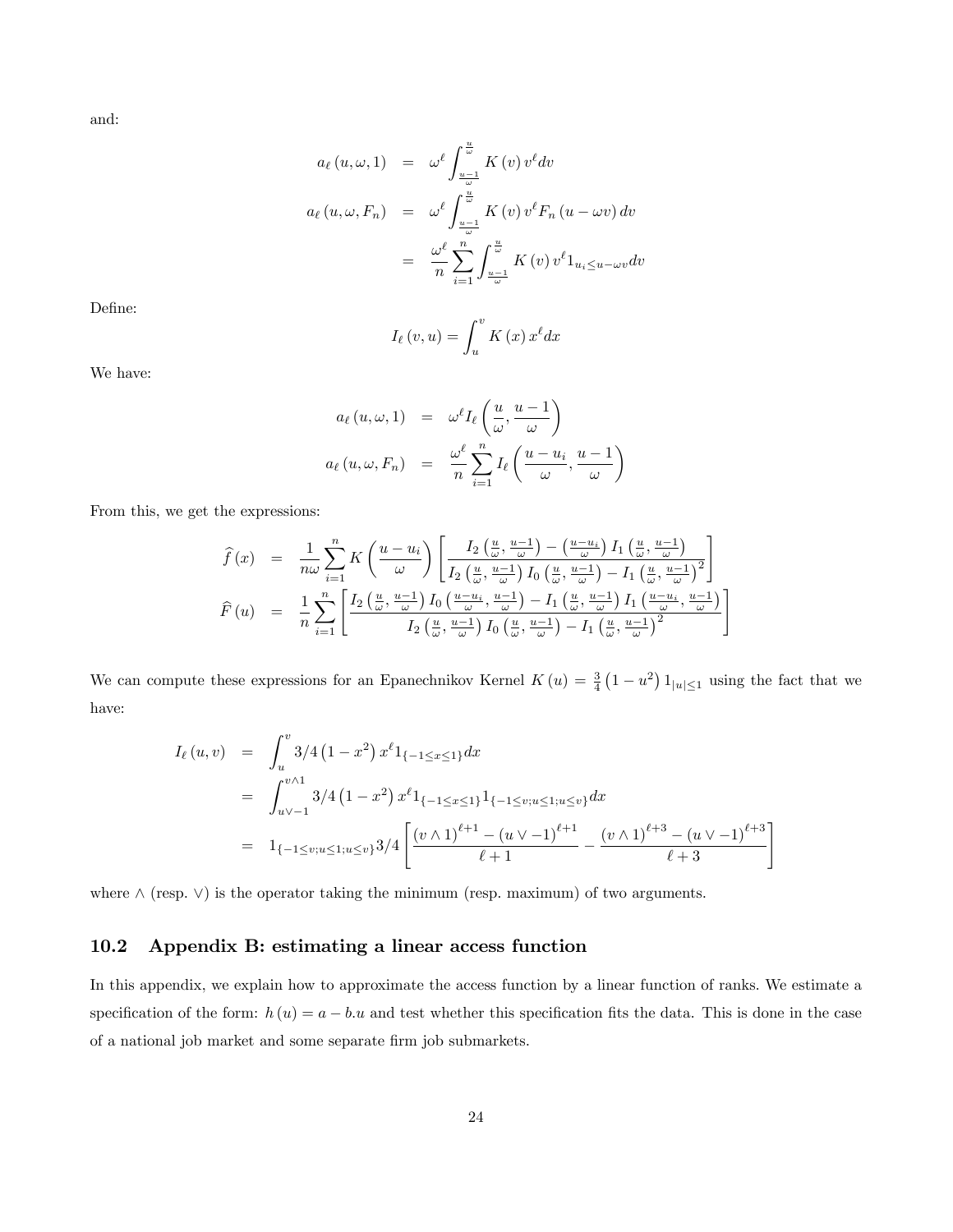#### 10.2.1 National market

The random variable corresponding to the rank of a gender-j worker in the wage distribution of job positions is denoted  $U_j$ . Its cumulative function is given by:  $F_{U_j}(u) = \frac{n_j(u)}{n_j}$ . Its quantile function is  $u_j(\cdot)$ . We have by definition:

$$
v = F_{U_j} [u_j (v)]
$$

From this equation, we get:

$$
F_{U_f} [u_f (v)] = F_{U_m} [u_m (v)] \tag{21}
$$

We use  $\frac{N_j}{N}$  where  $N = N_f + N_m$  as an estimator of  $n_j$ . For a given linear specification of  $h(u)$ , we can solve the model for  $n_f(u)$  and deduce  $n_m(u)$  from the equality  $n_m(u) = u - n_f(u)$ . We can then deduce the quantile function of  $U_j$  as it can be written as:  $u_j(v) = n_j^{-1}(n_j.v)$ . The parameters a and b are estimated minimizing the distance between the left and right-hand sides of (21) after replacing  $F_{U_j}$ ,  $j \in \{m, f\}$  by their empirical counterparts. Denoting  $\theta = (a, b)$ , the minimization program is:

$$
\min_{\theta} C(\theta) \text{ with } C(\theta) = \int_{0}^{1} \left[ \widehat{F}_{U_f} \left[ u_f\left(v\right) \right] - \widehat{F}_{U_m} \left[ u_m\left(v\right) \right] \right]^2 du \tag{22}
$$

Details on how to evaluate the minimization criterion are given in Combes et al. (2012).

The minimization criterion can be used to conduct a specification test. We have  $\frac{N_j}{N} \stackrel{P}{\to} p_j$  (the proportion of gender-j workers in the population) where  $N = N_f + N_m$  and  $p_f + p_m = 1$ . Using Donsker's theorem and Slutsky's lemma (see Van der Vaart, 1998, example 20.11), we get:

$$
N^{1/2}\left(\begin{array}{c}\widehat{F}_{U_f}\left[u_f\left(v\right)\right]-v\\ \widehat{F}_{U_m}\left[u_m\left(v\right)\right]-v\end{array}\right)\Longrightarrow\left(\begin{array}{c}\frac{1}{\sqrt{p_f}}B_f\left(v\right)\\ \frac{1}{\sqrt{p_m}}B_m\left(v\right)\end{array}\right)
$$
\n(23)

where  $B_f(\cdot)$  and  $B_m(\cdot)$  are some independent Brownian bridges.

Applying the continuous function  $\Psi(x_1, x_2) = (x_1 - x_2)^2$  to (23), we get:

$$
N\left[\widehat{F}_{U_f}\left[u_f\left(v\right)\right] - \widehat{F}_{U_m}\left[u_m\left(v\right)\right]\right]^2 \Longrightarrow \left(\frac{1}{p_f} + \frac{1}{p_m}\right)B\left(v\right)^2\tag{24}
$$

where  $B(v) = \left(\frac{1}{p_f} + \frac{1}{p_m}\right)$  $\int_{0}^{-1/2} \left[ \frac{1}{\sqrt{p_f}} B_f(v) - \frac{1}{\sqrt{p_m}} B_m(v) \right]$ . It is easy to show that  $B(v)$  is a Brownian bridge. Indeed,  $B(\cdot)$  is Gaussian by construction and we have:

$$
cov [B (u), B (v)] = \left(\frac{1}{p_f} + \frac{1}{p_m}\right)^{-1} \left[\frac{1}{p_f} cov [B_f (u), B_f (v)] + \frac{1}{p_m} cov [B_m (u), B_m (v)]\right]
$$
  

$$
= \left(\frac{1}{p_f} + \frac{1}{p_m}\right)^{-1} \left[\frac{1}{p_f} (u \wedge v - uv) + \frac{1}{p_m} (u \wedge v - uv)\right]
$$
  

$$
= u \wedge v - uv
$$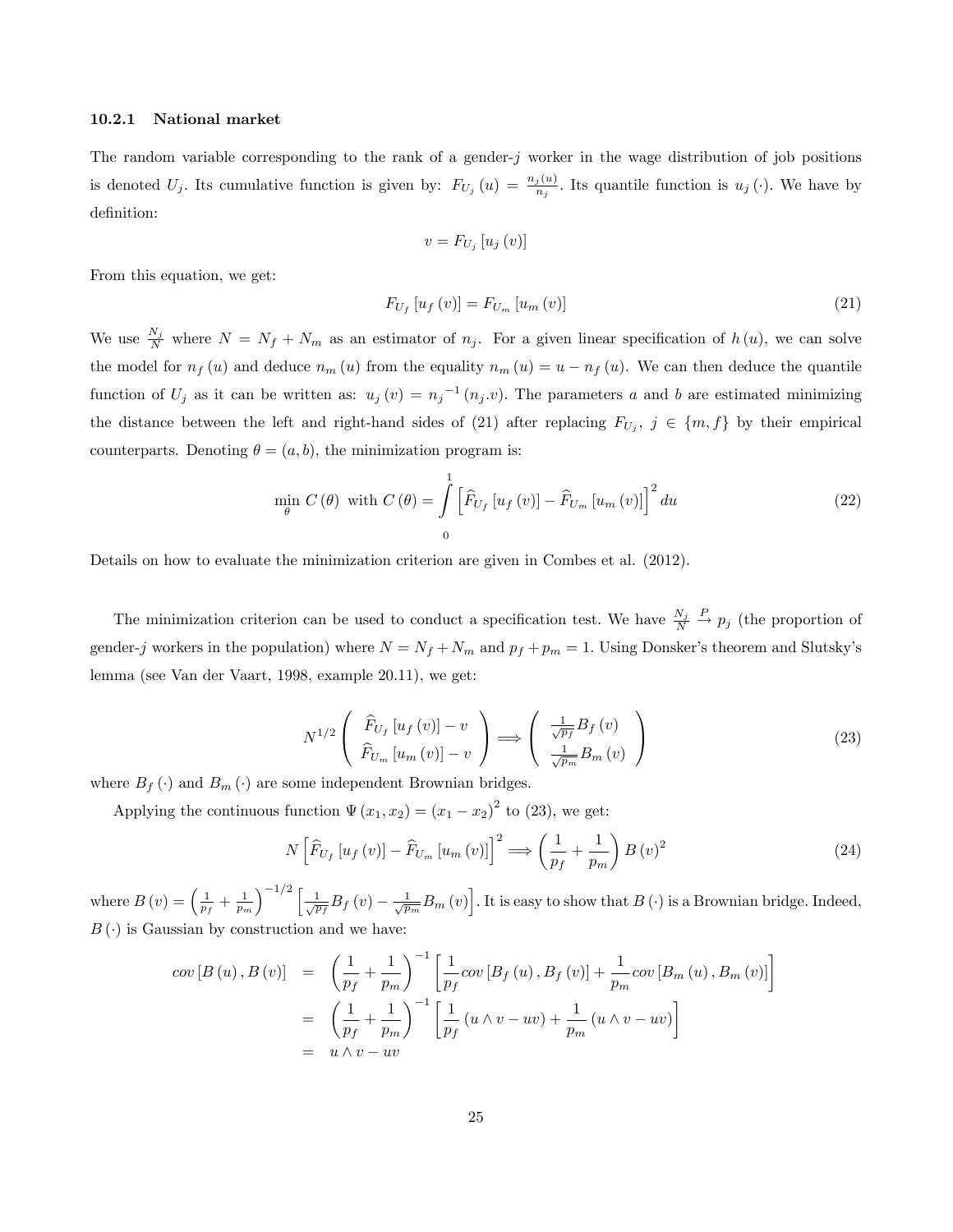Integrating  $(24)$  over the  $[0, 1]$  interval, we obtain:

$$
N\left(\frac{1}{p_f} + \frac{1}{p_m}\right)^{-1} C(\theta) \Longrightarrow \int_{0}^{1} B(v)^2 dv
$$

and the right-hand side follows a Cramer Van-Mises statistic whose threshold at the 5% level is :46136 (see Knott, 1974). We can approximate the left-hand side replacing  $p_j$  by  $\frac{N_j}{N}$  and  $\theta$  by  $\widehat{\theta}$ , and then conduct a specification test where the hypothesis we test is the equality (21).

#### 10.2.2 Separate market for each firm

For any firm z, we consider that the access function takes the linear form  $h^z(u) = a - bu$ . We then have:

$$
d^{z}(v) = 0 \text{ with } d^{z}(v) = F_{U_{f}^{z}}^{z}[u_{f}^{z}(v)] - F_{U_{m}^{z}}[u_{m}^{z}(v)] \qquad (25)
$$

where  $F_{U_j^z}^z(\cdot)$  is the cumulative function of the random variable  $U_j^z$  corresponding to the rank of a gender-j worker in the wage distribution of job positions in firm z, and  $u_j^z(\cdot)$  is the corresponding quantile function. Denote:

$$
\widehat{d^z}\left(u\right) = \widehat{F^z}_{U_f^z}\left[u_f^z\left(v\right)\right] - \widehat{F^z}_{U_m^z}\left[u_m^z\left(v\right)\right]
$$

where  $\widehat{F}^z \nu_{j}^{\alpha}(\cdot)$  is the empirical counterpart of  $F_{\tilde{U}_{j}^z}^{\alpha}(\cdot)$ . We can recover an estimator of the parameters  $\theta$  using the minimization program:

$$
\min_{\theta} C^{Z}(\theta) \text{ with } C^{Z}(\theta) = \sum_{z} P^{z} \int_{0}^{1} \hat{d}^{z} (u)^{2} du
$$

where  $P^z$  is a weight (in practice, it is chosen to be the proportion of workers in firm z). The minimization criterion can be computed in a way similar to the one given by (22).

Once again, the minimization criterion can be used to conduct a specification test. We have  $\frac{N_j^z}{N} \stackrel{P}{\to} p_j^z$  (the proportion of gender-j workers in firm z) where  $N = \sum_{i=1}^{Z}$  $z=1$  $N_f^z + \sum^Z$  $z=1$  $N_m^z$  and  $\sum_{}^{Z}$  $z=1$  $p_{f}^{z}+\sum\limits_{-}^{Z}% \left( \tau_{f}+\tau_{g}^{z}\right) ^{2}$  $z=1$  $p_m^z = 1$ . Using again Donsker's theorem and Slutsky's Lemma, we get:

$$
N^{1/2} \begin{pmatrix} \widehat{F}^1_{U_f^1} \left[ u_f^1(v) \right] - v \\ \widehat{F}^1_{U_m^1} \left[ u_m^1(v) \right] - v \\ \dots \\ \widehat{F}^2_{U_f^Z} \left[ u_f^Z(v) \right] - v \\ \widehat{F}^Z_{U_m^Z} \left[ u_f^Z(v) \right] - v \end{pmatrix} \Longrightarrow \begin{pmatrix} \frac{1}{\sqrt{p_f^1}} B_f^1(v) \\ \frac{1}{\sqrt{p_m^1}} B_m^1(v) \\ \dots \\ \frac{1}{\sqrt{p_f^Z}} B_f^Z(v) \\ \frac{1}{\sqrt{p_m^Z}} B_f^Z(v) \\ \frac{1}{\sqrt{p_m^Z}} B_m^Z(v) \end{pmatrix}
$$
(26)

where  $B_j^z(\cdot)$ , with  $j \in \{f, m\}$  and  $z \in \{1, ..., Z\}$  are some independent Brownian Bridges.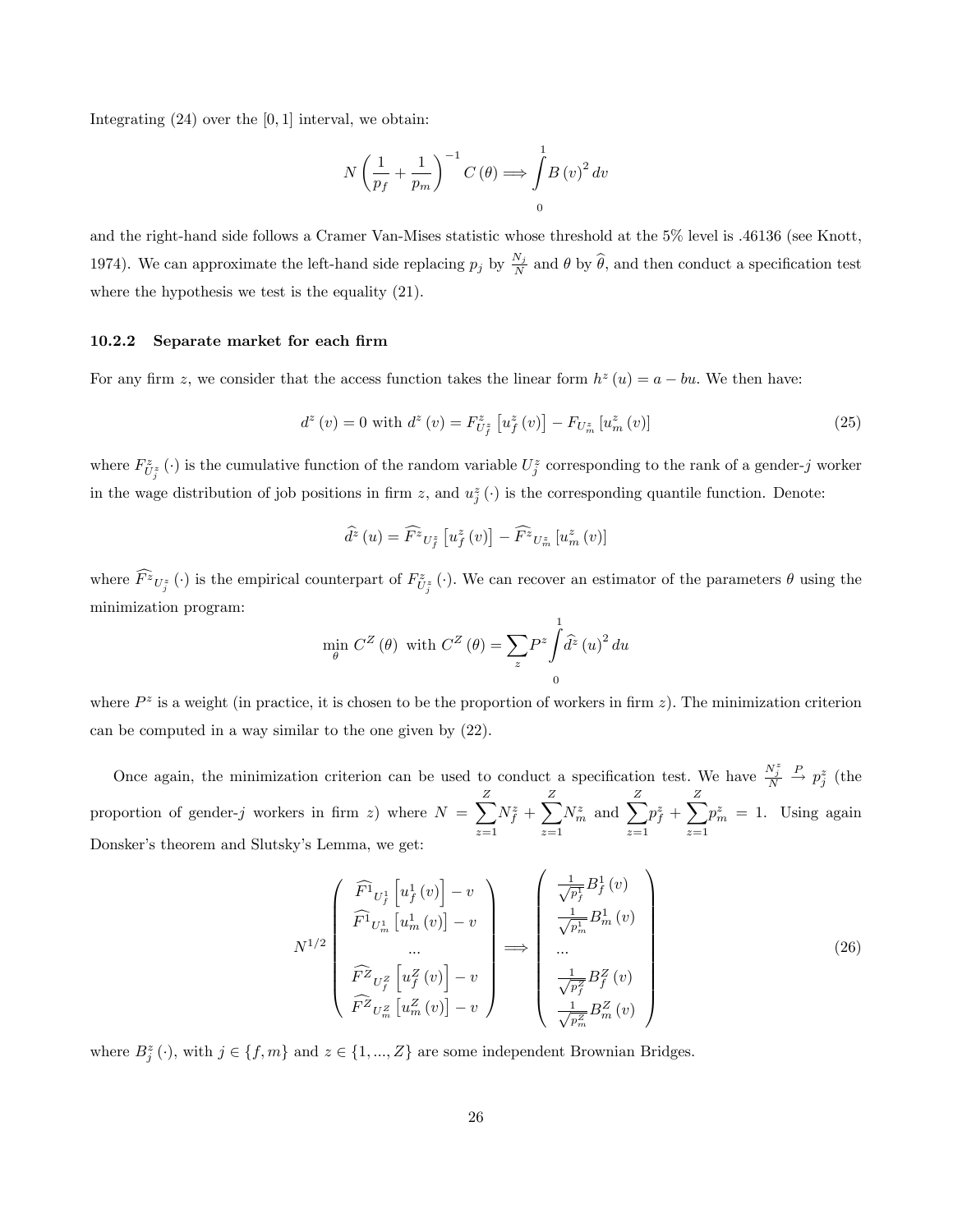Applying the continuous function  $\Psi(x_1, ..., x_{2Z}) = \sum_{n=1}^{Z}$  $z=1$  $P^{z}$ .  $(x_{2z} - x_{2z-1})^{2}$  to (26), we get:

$$
N\sum_{z=1}^{Z}P^{z}.\hat{d}^{z}(v)^{2} \Longrightarrow \sum_{z=1}^{Z}P^{z}.\left(\frac{1}{p_{f}^{z}}+\frac{1}{p_{m}^{z}}\right)B^{z}(v)^{2}
$$

where  $B^z(\cdot), z \in \{1, ..., Z\}$  are some independent Brownian bridges. Integrating this equation over the [0, 1] interval, we obtain:

$$
N\left[\sum_{z=1}^{Z}P^{z}\left(\frac{1}{p_{f}^{z}}+\frac{1}{p_{m}^{z}}\right)\right]^{-1}C^{Z}\left(\theta\right) \Longrightarrow \int_{0}^{1}B\left(v\right)^{2}dv
$$

where the right-hand side follows a Cramer Van-Mises statistic. We can approximate the left-hand side replacing  $p_j^z$  by  $\frac{N_j^z}{N}$  and  $\theta$  by  $\hat{\theta}$ , and then conduct a specification test where the hypothesis we test is the set of equalities (25).

#### 10.3 Appendix C: solution of the model

#### 10.3.1 Theorem

We have the following existence theorem for the full model (the proof is given in the next subsection):

**Theorem 2** Suppose that  $\mu_m$  ( $\cdot$ ) and  $\mu_f$  ( $\cdot$ ) are  $C^1$  on  $(0,1]$  and there is a constant  $c > 0$  such that  $\phi_m(u) > c$  and  $\mu_f(u) > c$  for all  $u \in (0,1]$ , then there is a unique two-uplet  $\{n_f(\cdot), n_m(\cdot)\}$  verifying (2) where  $\phi_j(\cdot)$  is given by:

$$
\phi_{j}(u) = \frac{\mu_{j}(u)}{n_{f}(u)\,\mu_{f}(u) + n_{m}(u)\,\mu_{m}(u)}
$$

We assume in our theorem that the gender-specific exogenous components must take their value above a strictly positive threshold, such that males and females can access all jobs. This assumption is made in order to ensure that the unit probabilities are always well-defined as the denominator in their formula then cannot be zero. We can extend the model to some cases where workers of a given gender have no access to some jobs and show that the model still has a solution. Consider, for instance, the case where females cannot access the best-paid jobs of ranks above a given threshold  $\tilde{u}$  because of a glass ceiling effect but have access to all jobs of ranks below this threshold. In that case, all the jobs of ranks above the threshold are occupied by males. For jobs of rank below the threshold, there is then a measure  $n_f$  of available females competing with a measure  $n_m - (1 - \tilde{u})$  of available males (provided that not all males have been hired for the best-paid jobs). It is possible to apply our existence theorem on the subset of ranks below the threshold and get a global solution on the whole set of ranks using a continuity argument.

Also note that the theorem can be extended to the case where the gender-value functions are not continuous, but rather discontinuous at a finite number of ranks. First consider the case where there is only one point of discontinuity. It is possible to apply the existence theorem separately for the subset of ranks below that point, and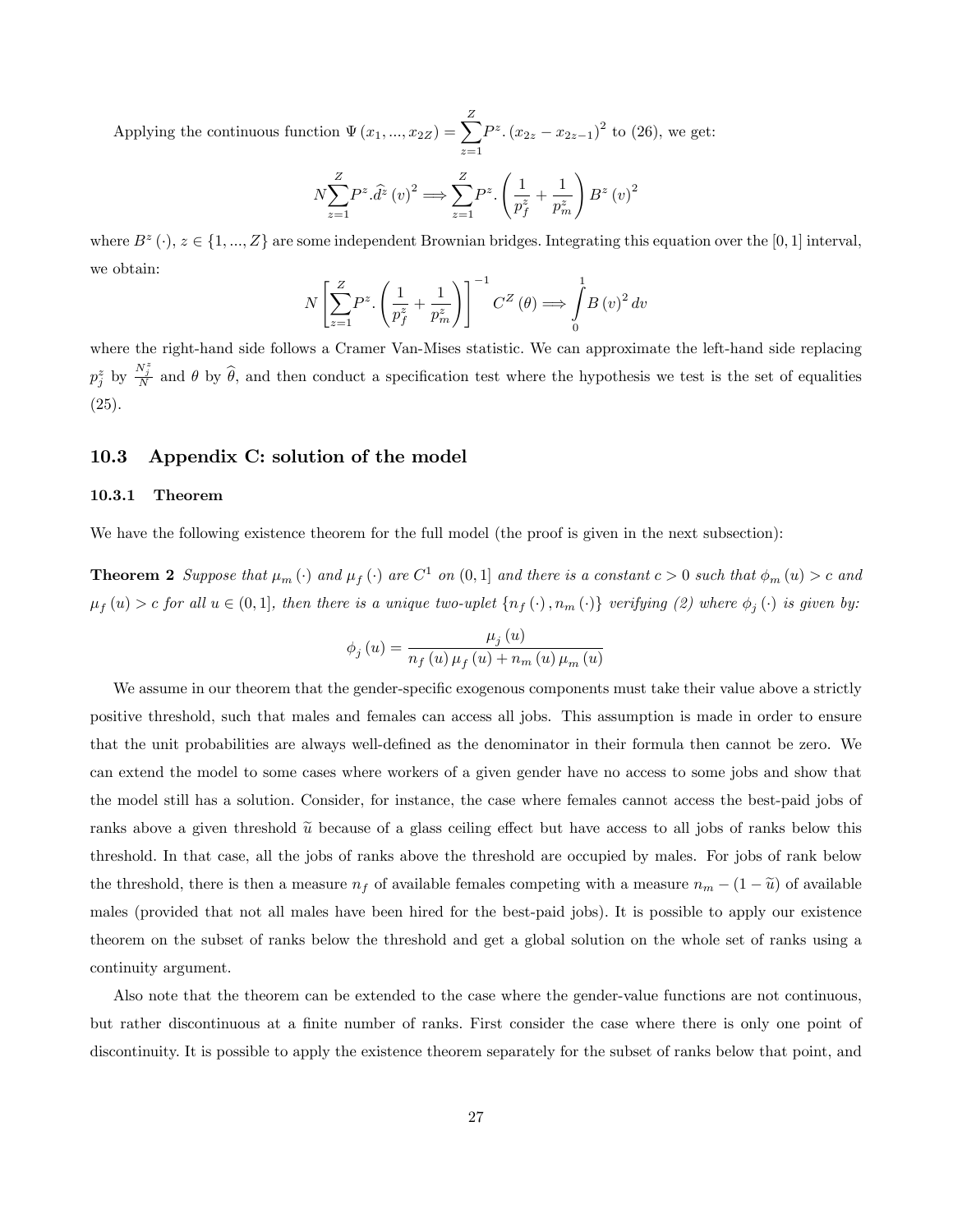the subset of ranks above that point. The solution on the whole set of ranks can be recovered from the solutions on the two subsets of ranks using again a continuity argument. This procedure can easily be extended to the case where there are more points of discontinuity.

#### 10.3.2 Proof

The proof revolves around the application of the Cauchy-Lipschitz theorem. For the full model, we have:

$$
\phi_f(u) = \frac{\mu_f(u)}{n_f(u)\,\mu_f(u) + n_m(u)\,\mu_m(u)}\tag{27}
$$

Plugging (27) into (2) for females, we get:

$$
n'_{f}(u) = \frac{n_{f}(u)\,\mu_{f}(u)}{n_{m}(u)\,\mu_{m}(u) + n_{f}(u)\,\mu_{f}(u)}
$$
\n(28)

Using the equality  $n_f(u) + n_m(u) = u$ , we obtain:

$$
n'_{f}(u) = g(u, n_{f}(u))
$$
\n(29)

where

$$
g(u, n) = \frac{n\mu_f(u)}{n\mu_f(u) + (u - n)\mu_m(u)}
$$

We can state that the denominator of  $g(\cdot, \cdot)$  is strictly positive for sure only on  $\Phi = \{(u, n) \in (0, 1] \times [0, n_f] | n \leq u\}.$ As  $\mu_f(\cdot)$  and  $\mu_m(\cdot)$  are  $C^1$  on  $\tilde{\Phi}$ , it is straightforward to show that  $g(\cdot, \cdot)$  is  $C^1$  on  $\tilde{\Phi}$ . On any compact set  $\{(u,n)\in [\varepsilon,1]\times [0,n_f]|n\leqslant u\}$  with  $\varepsilon\in (0,1), g(\cdot,\cdot)$  is Lipshitzienne and (29) has a solution for  $n_f(\cdot)$  on  $[\varepsilon,1]$ . As this is true for  $\varepsilon$  arbitrarily close to zero, (29) has a unique solution for  $n_f(\cdot)$  on (0, 1]. There is then a unique solution for  $n_m(\cdot)$  on  $(0,1]$  which is given by  $n_m(u) = u - n_f(u)$ .

#### 10.4 Appendix D: characteristics of male and female subpopulations

In this Appendix, we show that the distributions of highest qualifications and age at the end of initial schooling are close for our subpopulations of males and females using the 2003 French Labour Survey.

We only select executives aged 40-45 working full-time and obtain a subsample of 1,685 individuals including 24:0% of females (the corresponding Ögure is 22:4% for our DADS sample). As shown in Table A.3, when comparing the distributions of highest qualifications for the two genders, we find that the proportions of graduates and undergraduates are a bit higher for females than for males. Overall, the distributions of highest qualifications of the two genders are not statistically different at the  $5\%$  threshold according to a Chi-square test (but they are statistically significant at the 10\% threshold).

As shown in Table A.4, we also find that the average age of initial schooling is slightly higher for males (21.5) years) than for females (21.2 years). The difference can be explained by a higher average age of initial schooling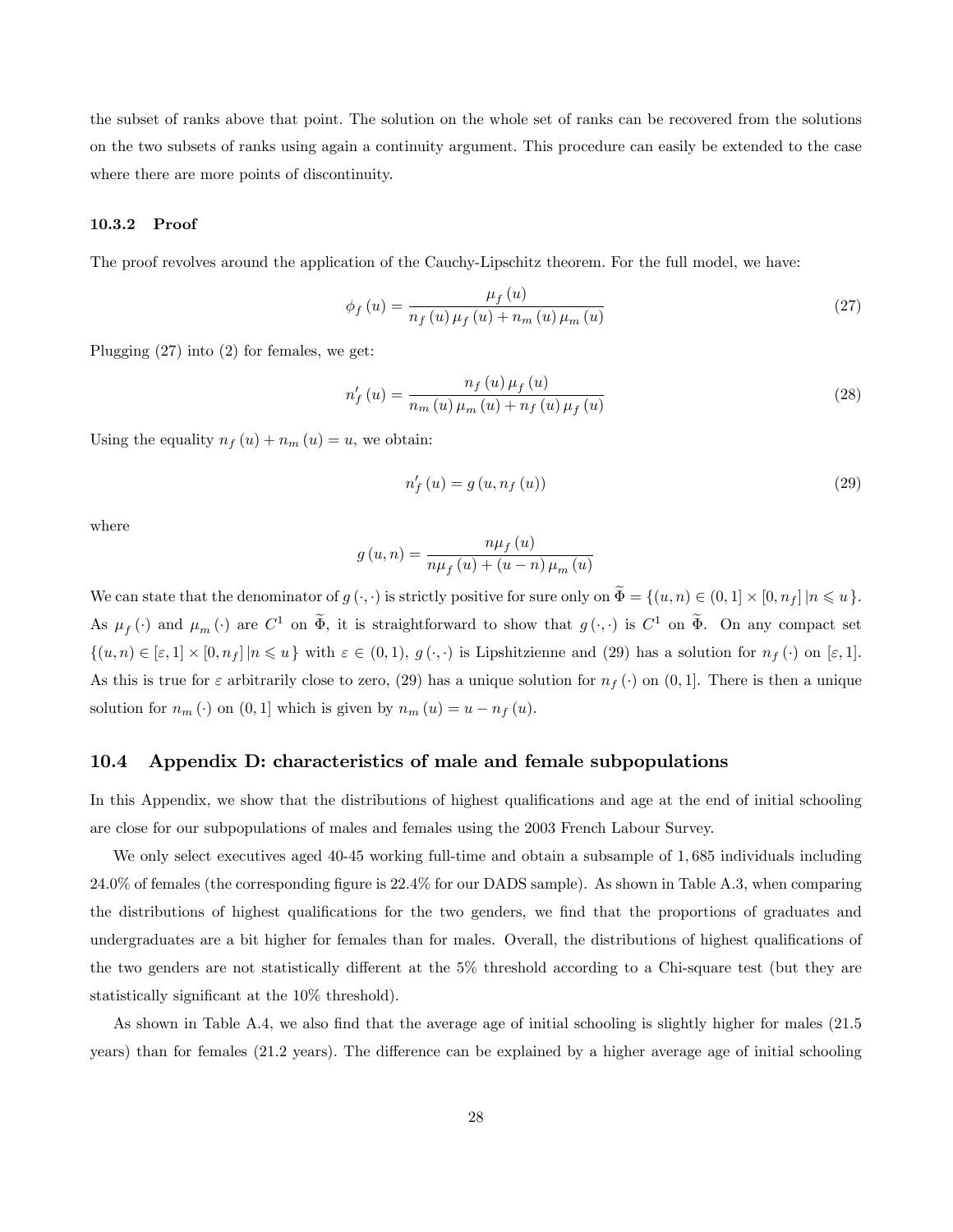for male graduates than for female graduates (although a slighly lower proportion of males becomes graduates). It is not significant even at the 10% threshold when conducting a T-student test.

Even though it would be better to control for education in our analysis, it is likely that omitting variables related to education does not noticeably bias the results as gender differences in education are rather small.

### 10.5 Appendix E: Simulation procedure for statistical discrimination

In this appendix, we explain how we conduct the simulations to generate the access function when there is some statistical discrimination. We generate  $N = 17750$  observations among which 3976 are considered to be females. These number are fixed such that the sample size is 5% of workers in the private sector and the proportion of females is that observed in the data  $(22.4\%)$ .<sup>25</sup> For each observation, we draw the skills in a normal law with mean  $\omega = 0$  and variance  $\sigma^2 = 1$ . There are also N jobs ranked in decreasing order of attractiveness for workers.

We want to compute the access function (19) where  $\Psi_j(u)$  is given in (18). We compute the access function backwards, evaluating it first for the most attractive job at rank  $u = 1$ . For an observation which corresponds to a male (resp. female), we draw a noise in a normal law with mean zero and variance  $\sigma_m^2 = 1$  (resp.  $\sigma_f^2 = 2$ ). Summing the simulated skills and noise, we generate the observed skills  $y_i$  (1).

We then compute  $E[s_i|y_i(1), i \in \Omega_j(1)]$  for all  $i \in \Omega_j(1)$ , where  $\Omega_j(1)$  is the whole sample of gender-j workers. This is done conducting a non-parametric regression of  $s_i$  on  $y_i$  (1) such that:

$$
\widehat{E}\left[s_i\left|y_i\left(1\right),i\in\Omega_j\left(1\right)\right]\right] = \left[\sum\nolimits_{k\left|j\left(k\right)=j} K\left(\frac{y_k\left(1\right)-y_i\left(1\right)}{h_j}\right)s_k\right] / \left[\sum\nolimits_{k\left|j\left(k\right)=j} K\left(\frac{y_k\left(1\right)-y_i\left(1\right)}{h_j}\right)\right]\right]
$$

where  $K(\cdot)$  is a kernel chosen to be Epanechnikov and  $h_j$  is the gender-j bandwidth fixed to the value given by the rule of thumb. An estimator of  $\Psi_j(1)$  denoted  $\Psi_j(1)$  is then given by the sample average of  $\exp E [s_i | y_i(1), i \in \Omega_j(1)]$ for observations in  $\Omega_j(1)$ . The value of the access function at rank 1 can then be estimated using the formula:  $\widehat{h}(1) = \widehat{\Psi}_f(1)/\widehat{\Psi}_m(1).$ 

The manager of the most attractive job derives from a worker i a utility  $V_i(1)$  given by (17). He selects the worker  $i_1$  yielding the highest utility. The utility derived from a worker i can be approximated by the sum of  $\widehat{E}[s_i|y_i(1), i \in \Omega_{j(i)}(1)]$  and a draw of the match value in an extreme value law. It is then possible to construct the set of gender-j workers available for the job of rank  $(N-1)/N$ . If the worker hired by the manager  $i_1$  is a male, we have:  $\Omega_f((N-1)/N) = \Omega_f(1)$  and  $\Omega_m((N-1)/N) = \Omega_m(1) \setminus \{i_1\}$ . If the worker hired by the manager is a female, we have:  $\Omega_m((N-1)/N) = \Omega_m(1)$  and  $\Omega_f((N-1)/N) = \Omega_f(1) \setminus \{i_1\}.$ 

The whole procedure is repeated for the job of rank  $(N-1)/N$  to compute  $\hat{h}((N-1)/N)$  and determine  $\Omega_j((N-2)/N), j \in \{1,2\}.$  We keep repeating the procedure downwards for the jobs of rank  $(N-2)/N$ ,  $(N-3)/N, ..., 1/N.$ 

 $25$  We consider this sample size to keep the simulations tractable with current computer resources.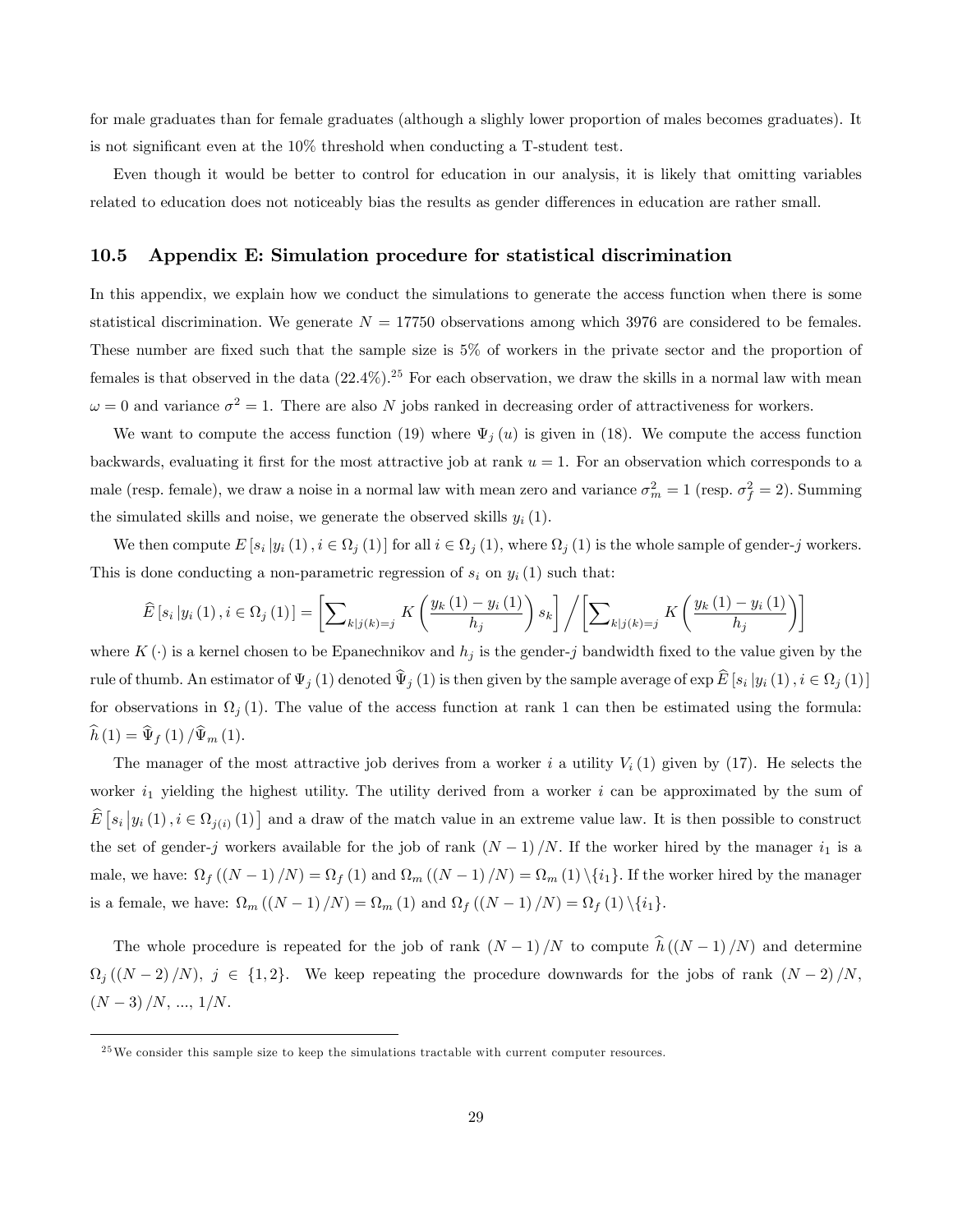## References

- [1] Abowd J., Kramarz F. and S. Roux (2006), "Wages, Mobility and Firm Performance: Advantages and Insights from Using Matched Worker-Firm Dataî, Economic Journal, 116, pp. 245-285.
- [2] Aigner D. and G. Cain (1977), "Statistical Theories of Discrimination in Labor Markets", Industrial and Labor Relations Review, 30(2), pp. 175-187.
- [3] Albrecht J., Björklund A. and S. Vroman (2003), "Is There a Glass Ceiling in Sweden?", Journal of Labour Economics, 21(1), pp. 145-177.
- [4] Arrow J.K. (1971), *The theory of discrimination*, Working paper n°30A, Princeton University, in O. Aschenfelter & A. Rees Eds, 1974, Discrimination in Labor Markets, NJ: Princeton UP.
- [5] Babcock L. and S. Laschever (2003), Women Donít Ask: Negotiation and the Gender Divide, Princeton University Press, 240p.
- [6] Baker G., Gibbs M. and B. Holmstrom (1994), "The internal economics of the firm: evidence from personnel data, ", The Quarterly Journal of Economics, 109(4), 881-919.
- [7] Bartel A. (2004), "Human Resource Management and Organizational Performance: Evidence from Retail Banking", *Industrial and Labor Relations Review*, 57(2), 181-203.
- [8] Becker G. (1971), The Economics of Discrimination, Second Edition, The University of Chicago Press, 178p.
- [9] Bertrand M. and K.F. Hallock (2001), "The Gender Gap in Top Corporate Jobs", Industrial and Labor Relations Reviews, 55(1), 3-21.
- [10] Blackaby D.H., Booth A. and J. Frank (2005), "Outside Offers and the Gender Pay Gap: Empirical Evidence from the UK Academic Labour Market", The Economic Journal, 115, F81-F107.
- [11] Cornell B. and I. Welch (1996), "Culture, Information, and Screening Discrimination", *Journal of Political* Economy,  $104(3)$ , pp. 542-571.
- [12] Coate S. and G. Loury (1993), "Will affirmative action policy eliminate negative stereotypes?", American Economic Review, 83(5), pp. 1220-40.
- [13] Combes P., Duranton G., Gobillon L., Puga D. and S. Roux (2012), "The productivity advantages of large cities: distinguishing agglomeration from firm selection", *Econometrica*, forthcoming.
- [14] Costrell R. and G. Loury (2004), "Distribution of Ability and Earnings in a Hierarchical Job Assignment Model", Journal of Political Economy, 112(6), pp. 1322-1363.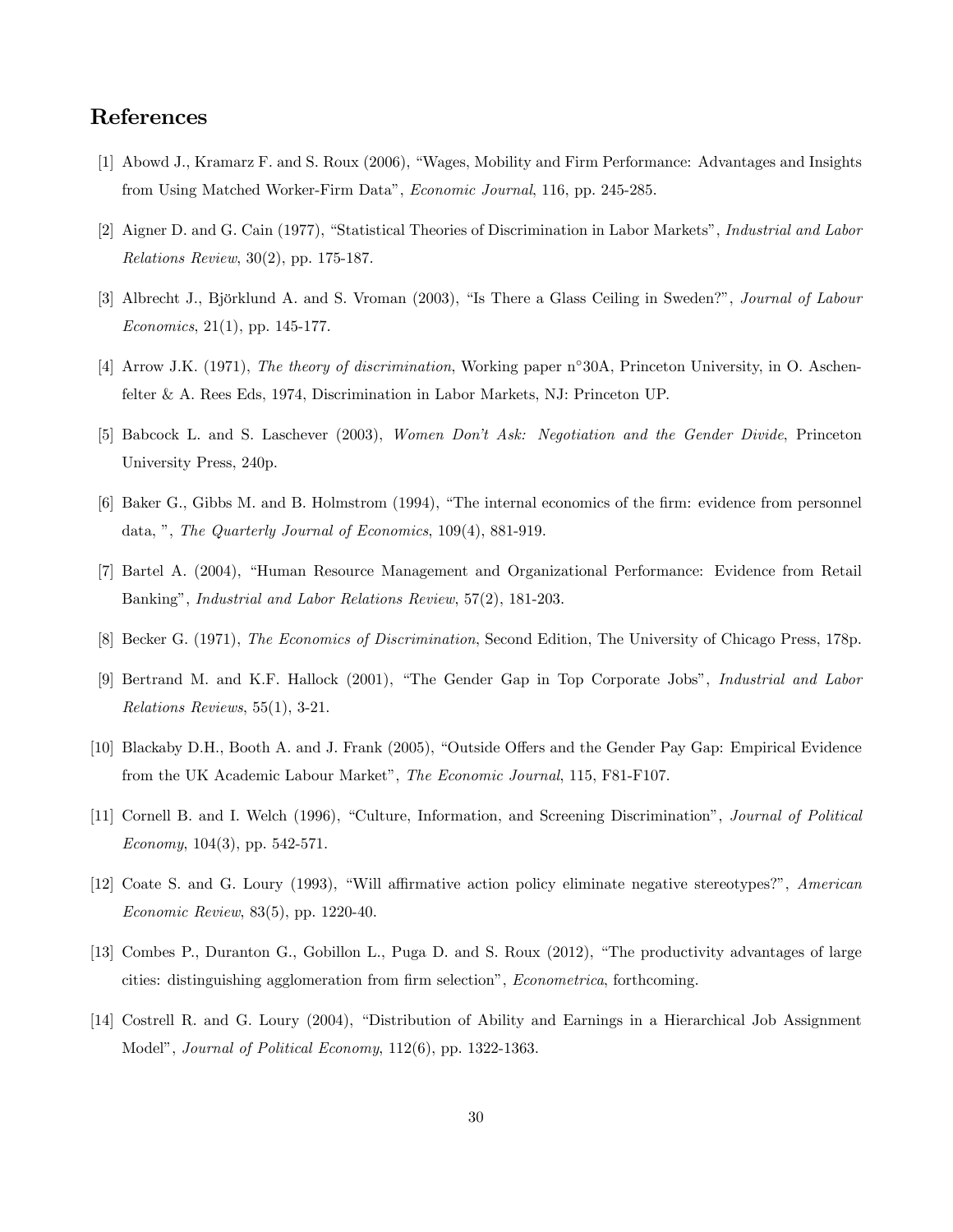- [15] Dagsvik J. (1994), "Discrete and Continuous Choice, Max-Stable Processes, and Independence from Irrelevant Attributes", *Econometrica*, 62(5), pp. 1179-1205.
- [16] Dejonghe V. and C. Gasnier (1990), "Pratiques salariales et gestion du personnel dans les banques et les assurances", Travail et Emploi,  $45(3)$ , pp.  $40-46$ .
- [17] Donald S., Green D. and H. Paarsch (2000), "Differences in Wage Distributions between Canada and the United States: An Application of a Flexible Estimator Distribution Functions in the Presence of Covariatesî, The Review of Economic Studies, pp. 609-633.
- [18] Fortin N. and T. Lemieux (2002), "Are Women's Wage Gains Men's Losses? A Distributional Test", American Economic Review, 90(2), pp. 456-460.
- [19] Gobillon L., Meurs D. and S. Roux (2011), "Estimating gender differences in access to jobs: females trapped at the bottom of the ladder", CEPR Working Paper 7475.
- [20] Killingsworth M. and C. Reimers (1983), "Race, Ranking, Promotions, and Pay at a Federal Facility: A Logit Analysis", *Industrial and Labor Relations Review*, 36, pp. 92-107.
- [21] Knott M. (1974), "The distribution of the Cramér-von Mises statistic for small sample sizes", *Journal of the* Royal Statistical Society B,  $36(3)$ , pp. 430–438.
- [22] Lancaster T. (1990), The Econometric Analysis of Transition Data, Cambridge University Press: Cambridge.
- [23] Pekkarinen T. and J. Vartiainen, (2006), "Gender differences in promotion on a job ladder: Evidence from Finnish metalworkersî, Industrial and Labor Relations Review, 59(2), pp. 285-301.
- [24] Phelps E. (1972), "The statistical theory of racism and sexism", American Economic Review, 62, pp. 639-651.
- [25] Polachek S. (1981), "Occupatioanl Self-Selection: A Human Capital Approach to Sex Differences in Occupational Structure", The Review of Economics and Statistics,  $63(1)$ , pp.  $60-69$ .
- [26] Press W., Teukolsky S., Vettering W. and B. Flannery (1992), Numerical Recipes in C, Second Edition, Cambridge University Press, 994p.
- [27] Ridder G. and I. Tunali (1999), "Stratified partial likelihood estimation", *Journal of Econometrics*,  $92(2)$ , 193-232.
- [28] Sattinger M. (1993), "Models of the Distribution of Earnings", Journal of Economic Literature, 31(2), pp. 831-880.
- [29] Silverman B. (1986), Density Estimation for Statistics and Data Analysis, Chapmal & Hall, 175p.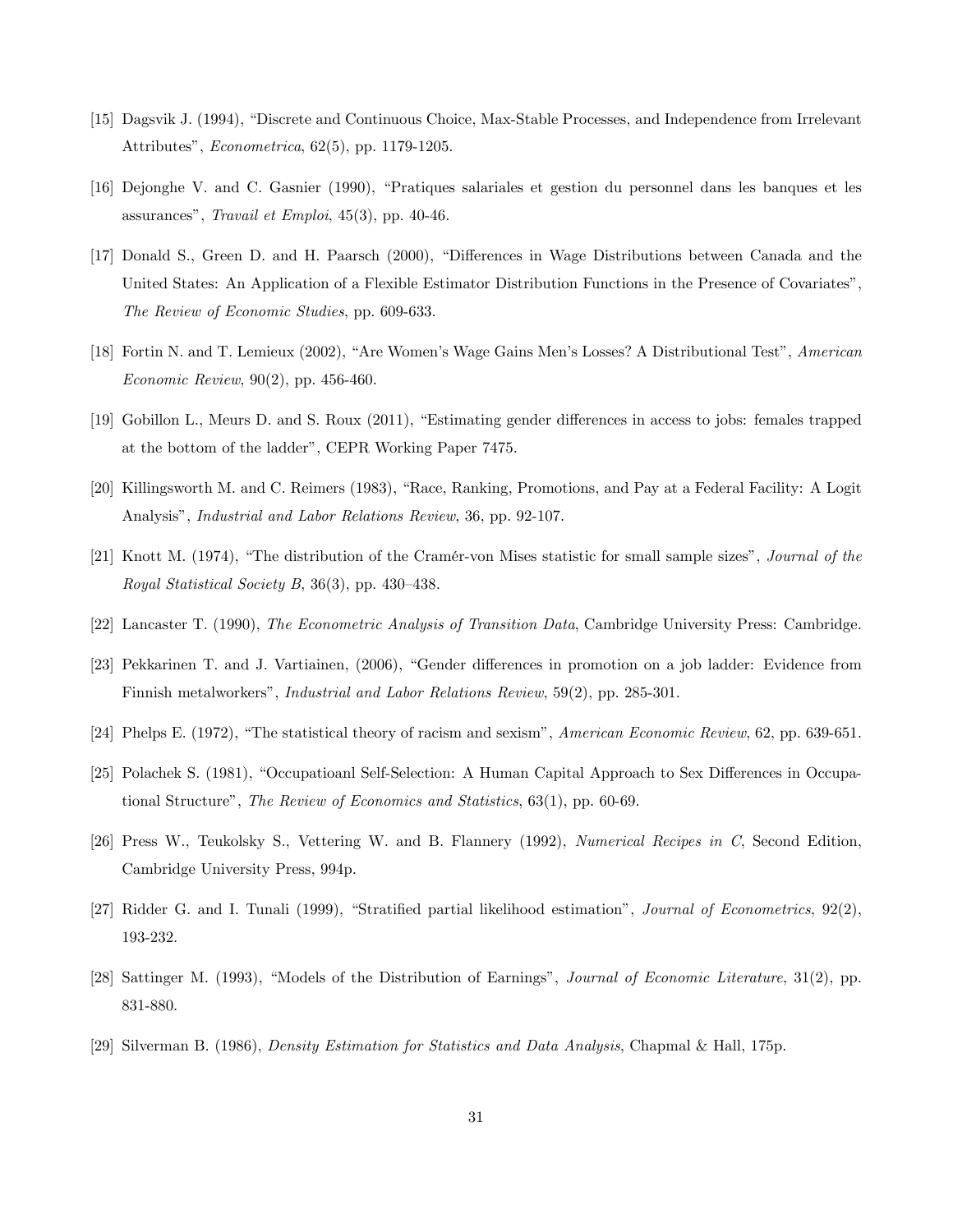- [30] Teulings C. (1995), "The Wage Distribution in a Model of the Assignment of Skills to Jobs", Journal of Political Economy, 103(2), pp. 280-315.
- [31] Van der Vaart A.W. (1998), Asymptotic Statistics, 443p, Cambridge Series in Statistical and Probabilistic Mathematics, Cambridge University Press.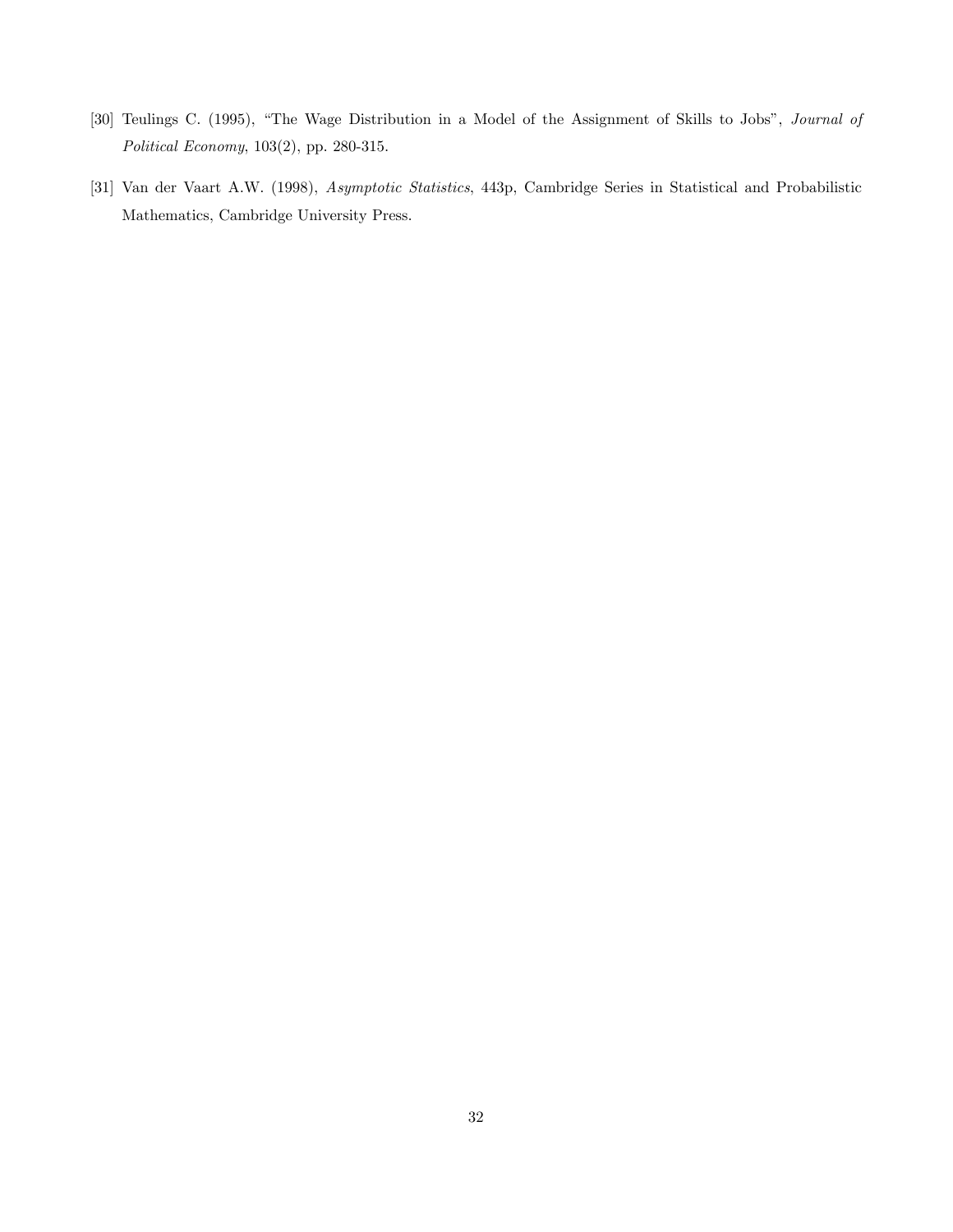Figure 1: Distribution of males and females along a job ladder



Note:  $\Delta w_j$  is the gender wage difference for the  $j^{th}$  male-female pair.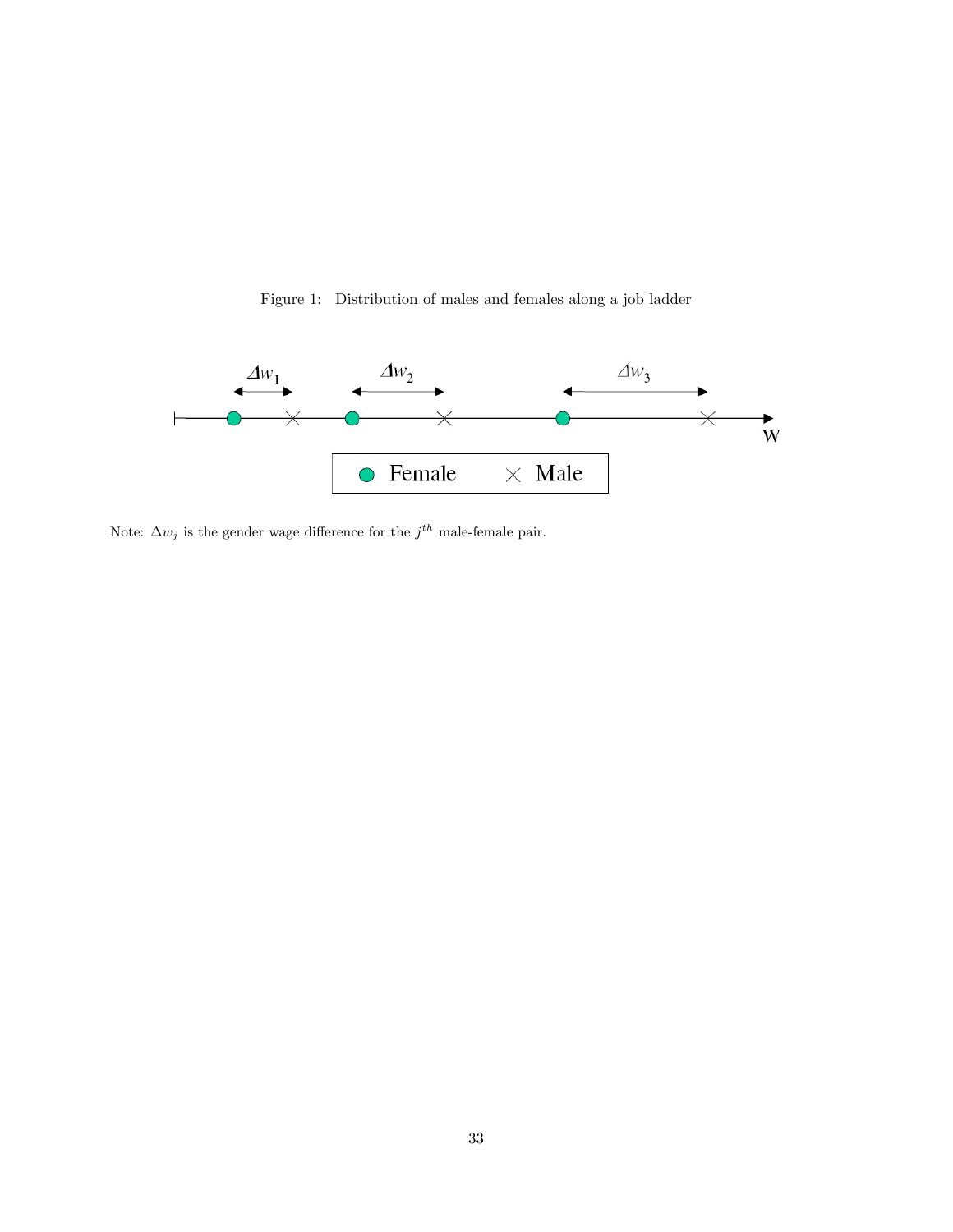

Figure 2: Gender quantile difference (M-F) obtained from the model,  $h(u) = .672$ 

Source: DADS, 2003, full-time executives of the banking industry aged 40-45.

Note: the curve represents the gender quantile difference when the wage distribution of job positions is supposed to be the empirical wage distribution in the banking industry (and the proportion of females is fixed to the one in that industry: 28.7%). The gender quantile difference is the difference between the quantile of males and the quantile of females.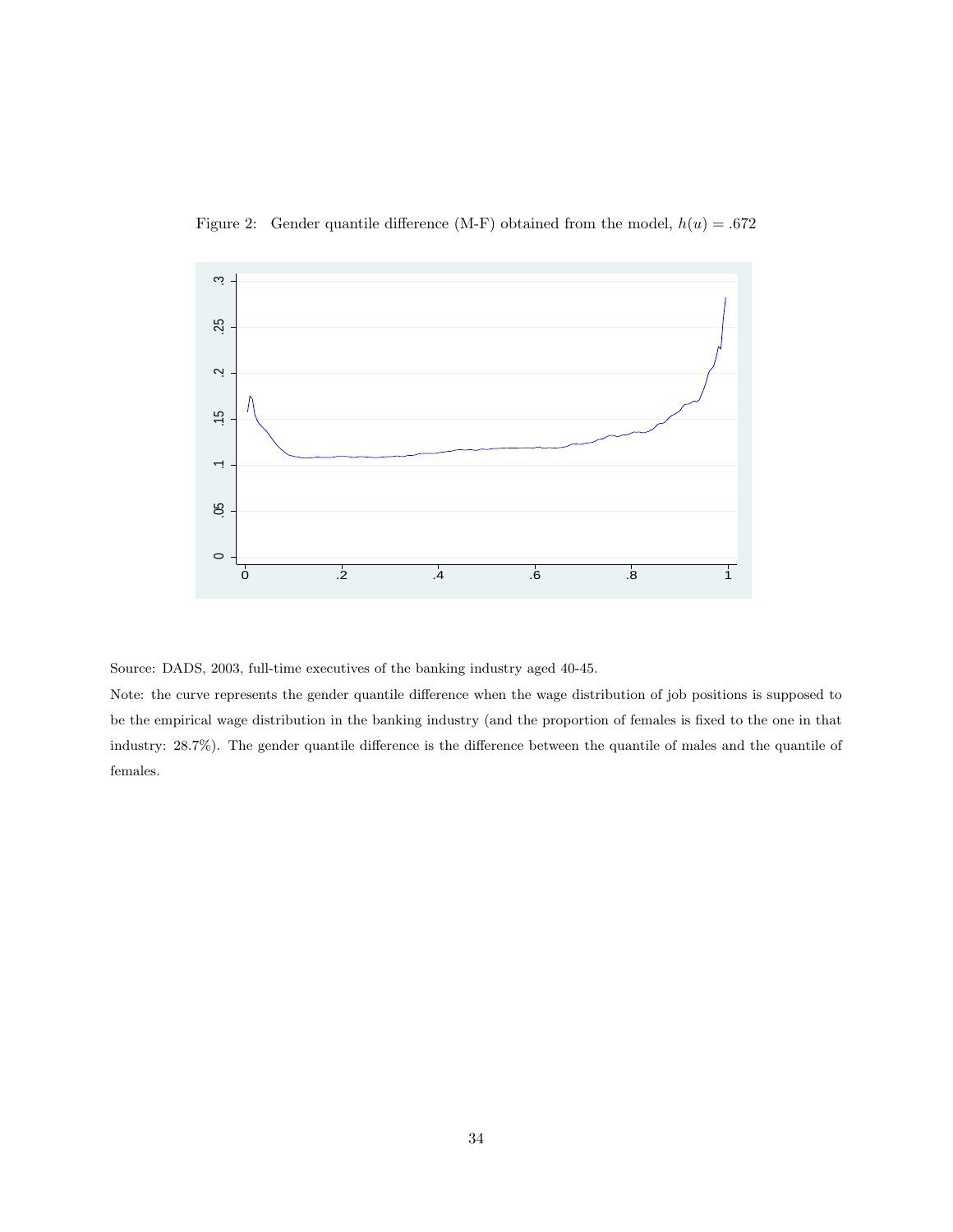

Figure 3: Log-wage densities of the two genders, pooled industries

Source: DADS, 2003, full-time executives of the Private Sector aged 40-45. Note: in red, log-wage distribution of males; in blue, log-wage distribution of females.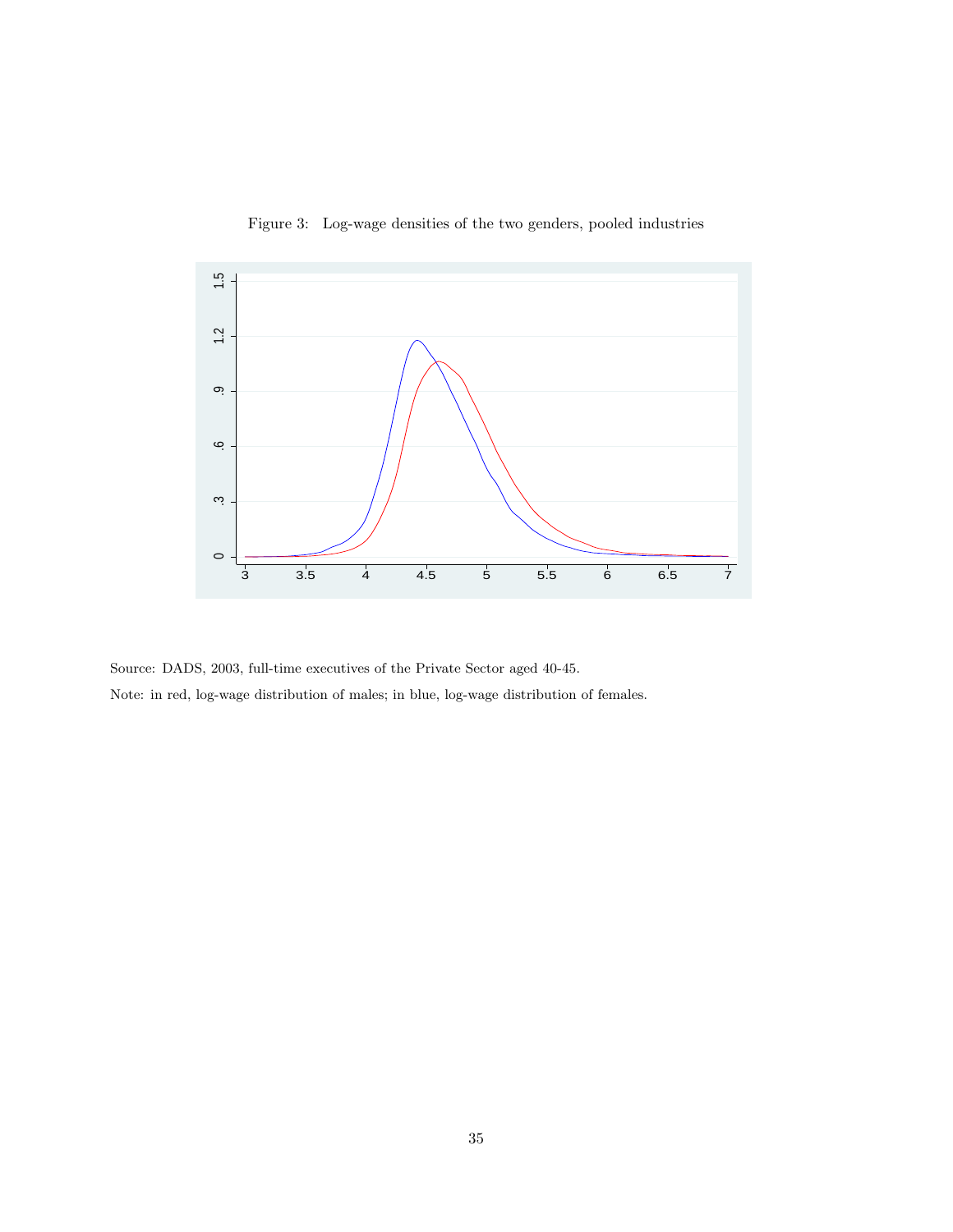

Figure 4: Gender quantile difference (M-F) as a function of rank, pooled industries

Source: DADS, 2003, full-time executives of the Private Sector aged 40-45.

Note: the gender quantile difference is the difference between the quantile of males and the quantile of females. Bounds of the confidence interval estimated by bootstrap (100 replications) are represented by dashed lines.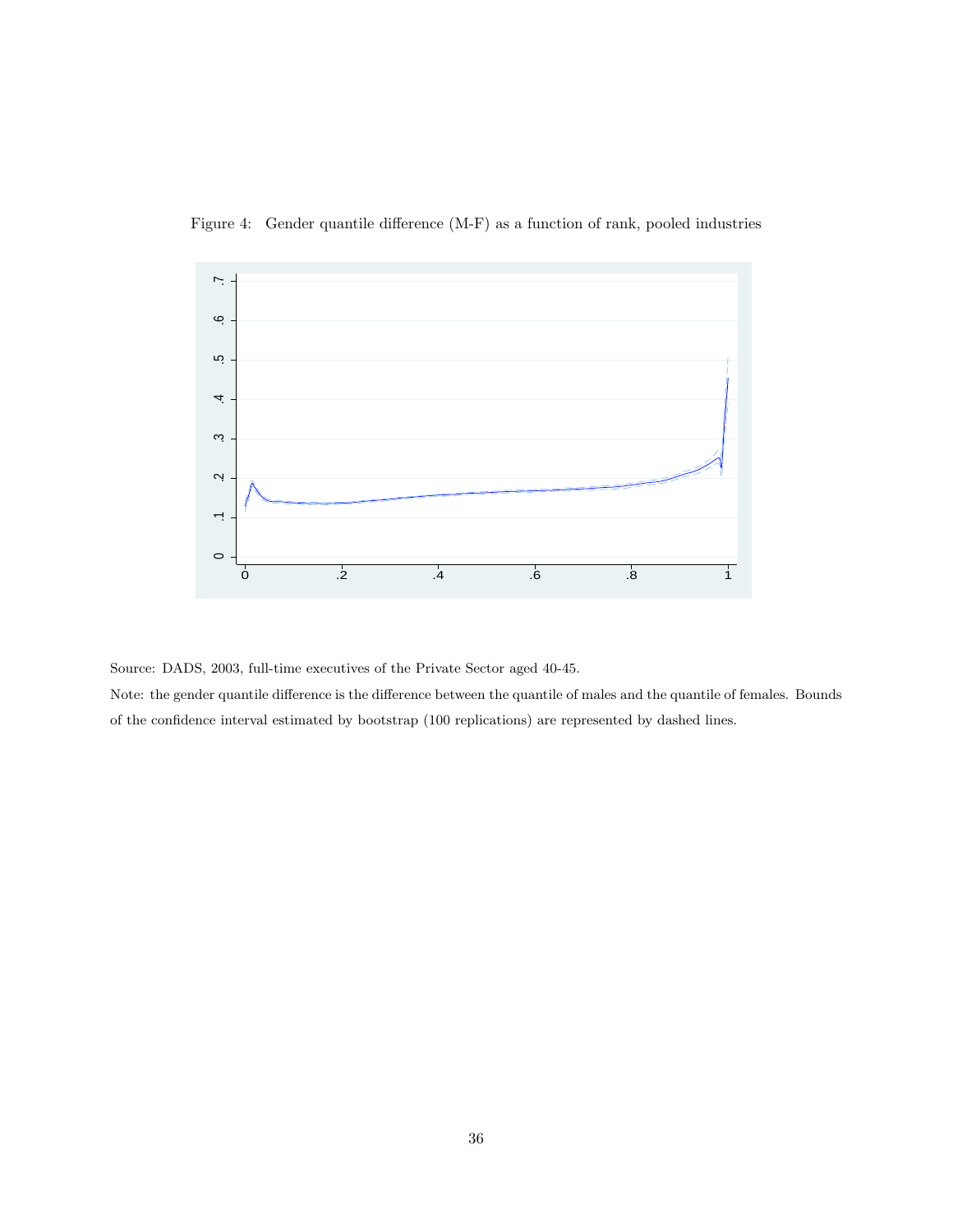



Source: DADS, 2003, full-time executives of the insurance industry aged 40-45.

Note: the gender quantile difference is the difference between the quantile of males and the quantile of females. Bounds of the confidence interval estimated by bootstrap (100 replications) are represented by dashed lines.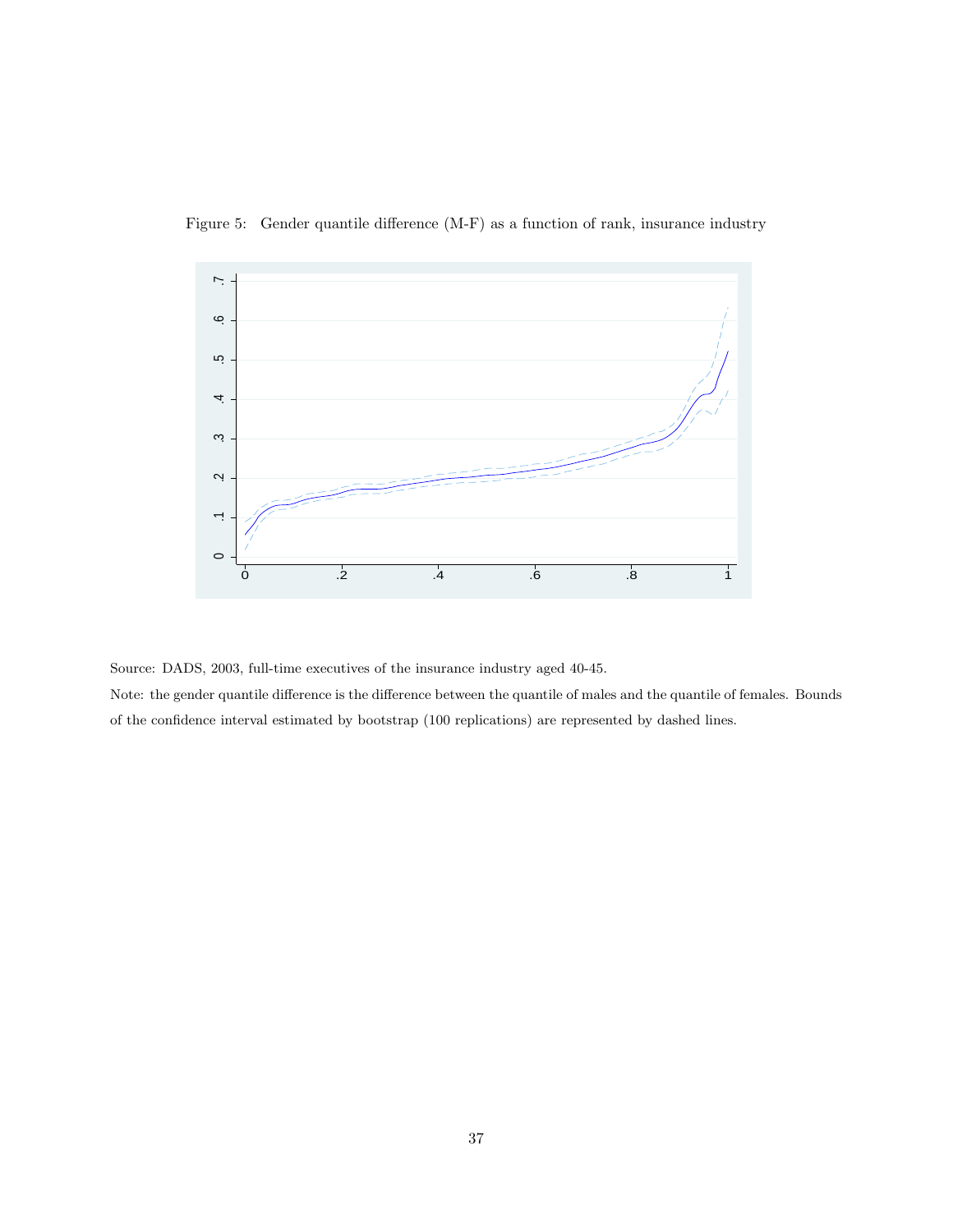

Figure 6: Gender quantile difference (M-F) as a function of rank, banking industry

Source: DADS, 2003, full-time executives of the banking industry aged 40-45.

Note: the gender quantile difference is the difference between the quantile of males and the quantile of females. Bounds of the confidence interval estimated by bootstrap (100 replications) are represented by dashed lines.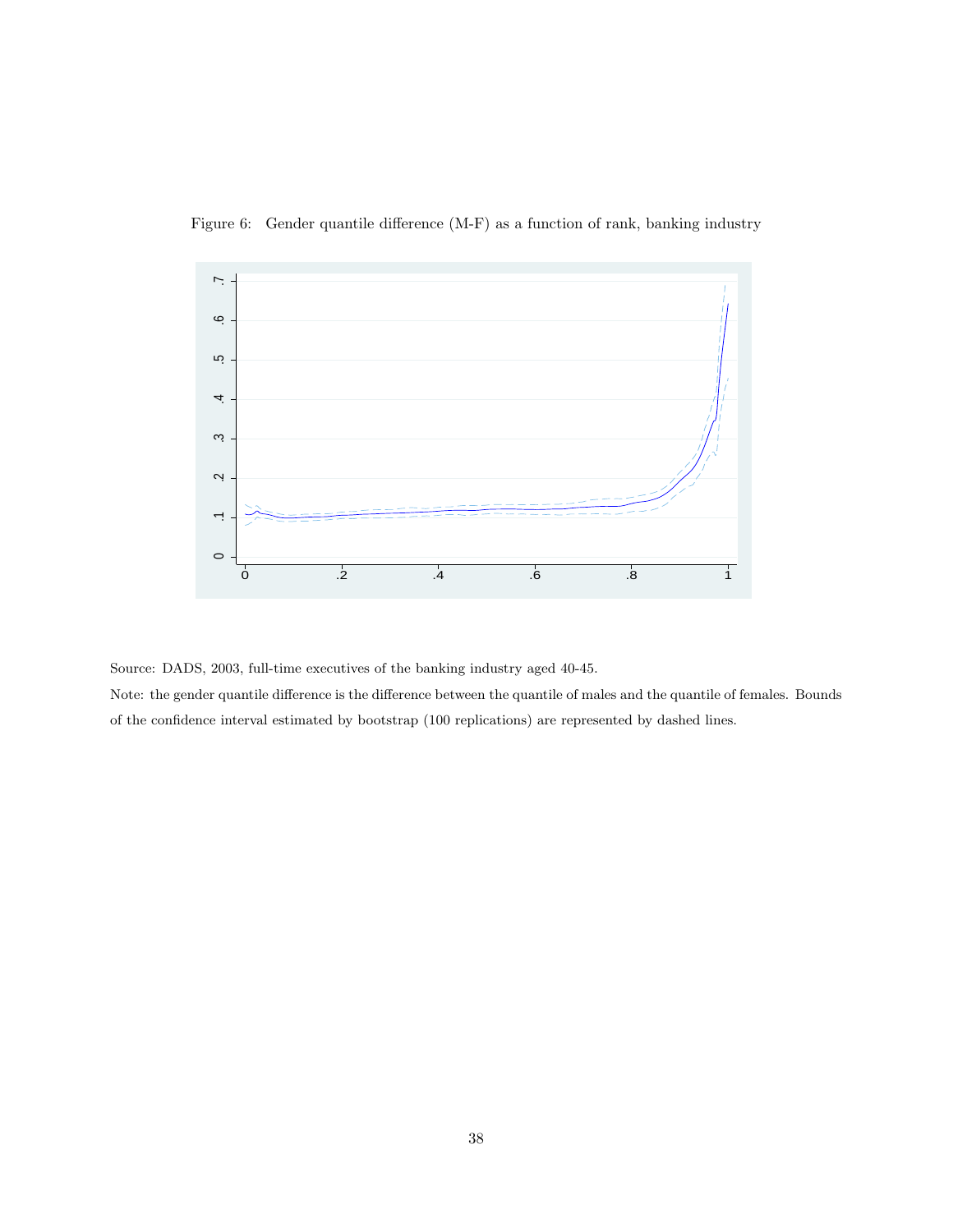

Figure 7: Access function  $(F/M)$  as a function of job rank, pooled industries

Source: DADS, 2003, full-time executives of the Private Sector aged 40-45.

Note: see Section 3 for details on the estimation method. Bounds of the confidence interval estimated by bootstrap (100 replications) are represented by dashed lines.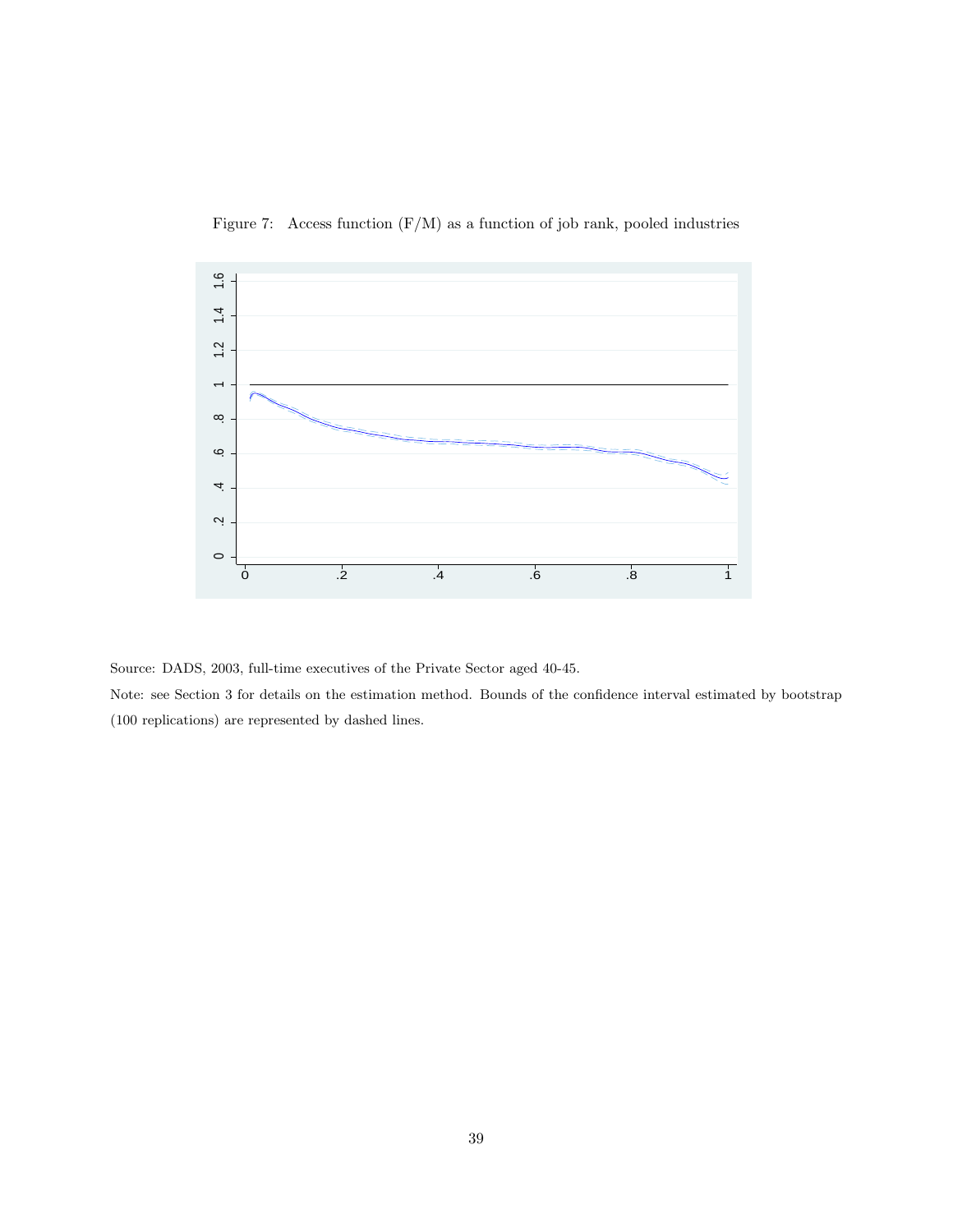

Figure 8: Access function  $(F/M)$  as a function of job rank, insurance industry

Source: DADS, 2003, full-time executives of the insurance industry aged 40-45.

Note: see Section 3 for details on the estimation method. Bounds of the confidence interval estimated by bootstrap (100 replications) are represented by dashed lines.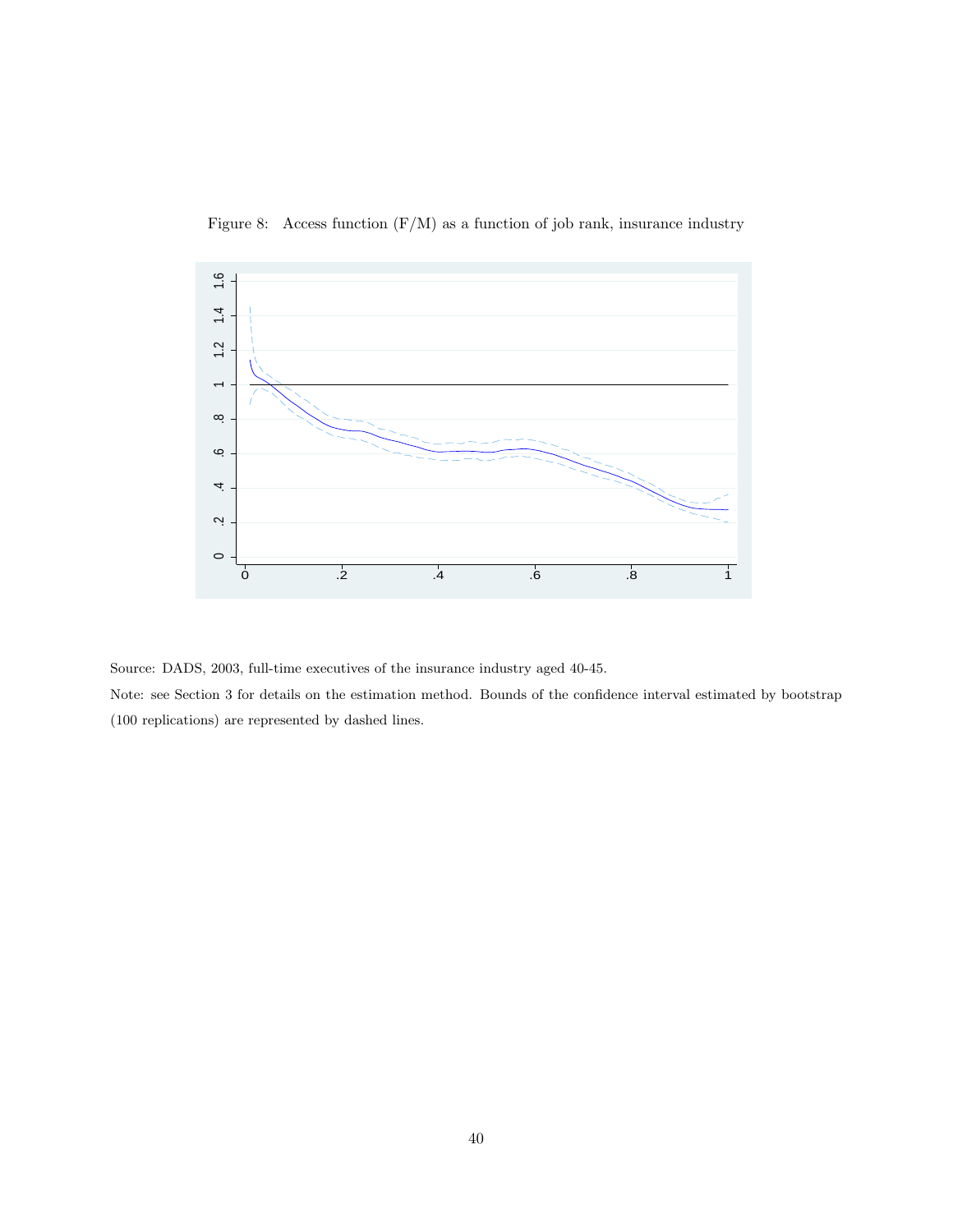

Figure 9: Access function  $(F/M)$  as a function of job rank, banking industry

Source: DADS, 2003, full-time executives of the banking industry aged 40-45.

Note: see Section 3 for details on the estimation method. Bounds of the confidence interval estimated by bootstrap (100 replications) are represented by dashed lines.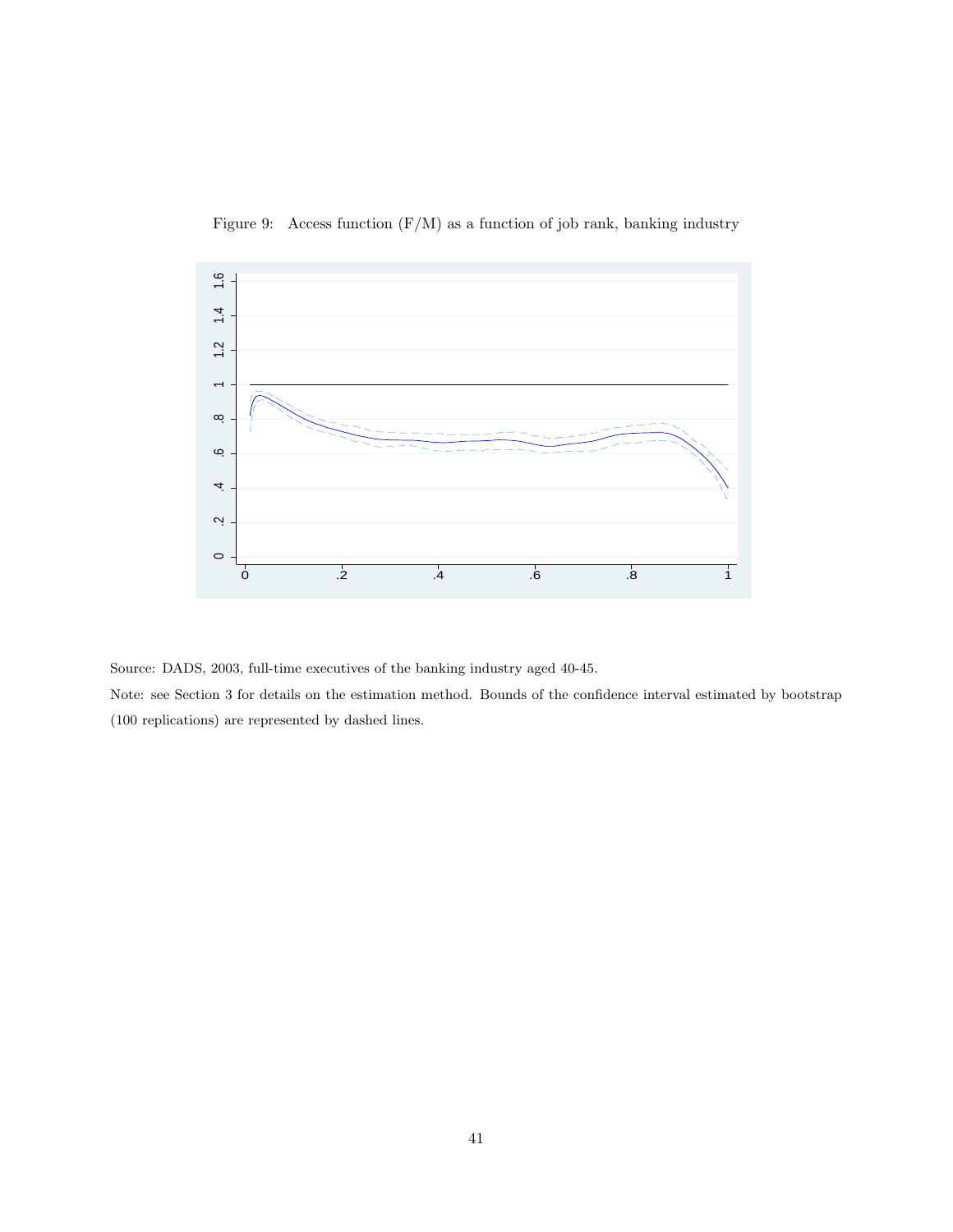

Figure 10: Access function  $(F/M)$  as a function of job rank, pooled industries, by age group

Source: DADS, 2003, full-time executives of the Private Sector aged 40 or 45.

Note: in blue: workers aged 40; in red: workers aged 45. See Section 3 for details on the estimation method. Bounds of the confidence intervals estimated by bootstrap (100 replications) are represented by dashed lines.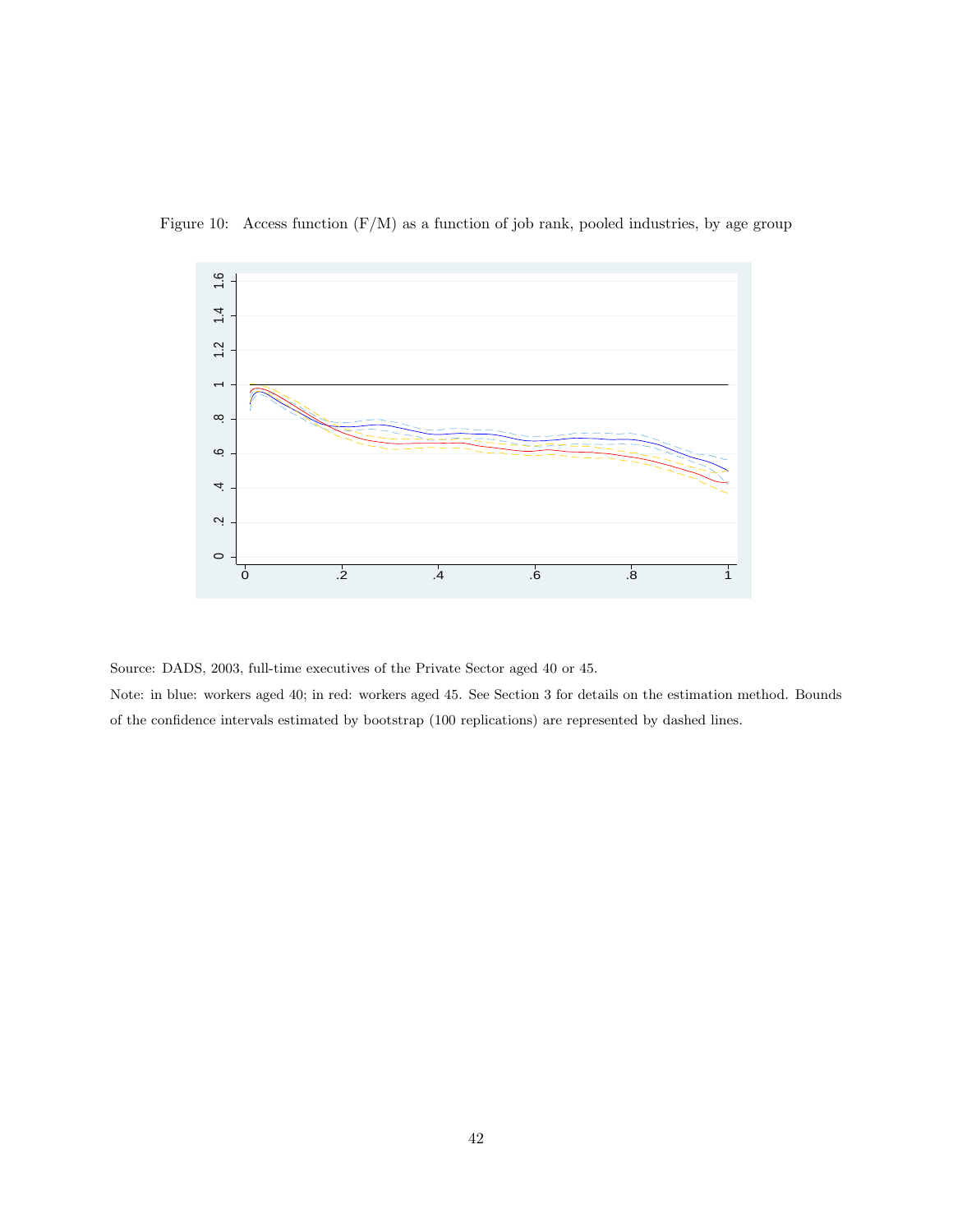

Figure 11: Access function  $(F/M)$  as a function of job rank, pooled industries, by country of birth

Source: DADS, 2003, full-time executives of the Private Sector.

Note: in blue: born in France; in red: born in a foreign country. See Section 3 for details on the estimation method. Bounds of the confidence intervals estimated by bootstrap (100 replications) are represented by dashed lines.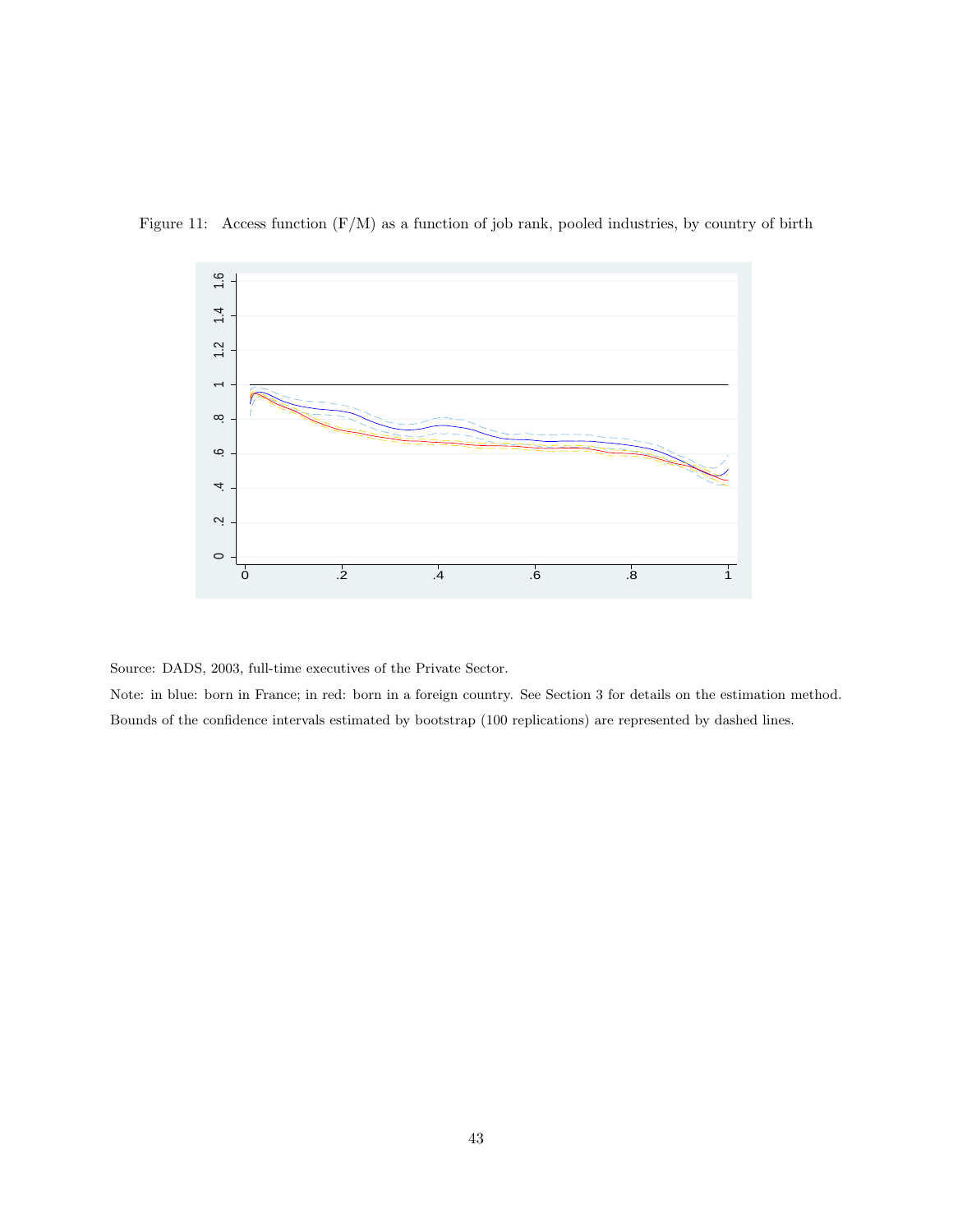

Figure 12: Average access function  $(F/M)$  as a function of job rank, large firms, national market and segmented submarkets

Source: DADS, 2003, full-time executives aged 40-45 in firms employing more than 150 such executives. Note: in blue: access function for the national market; in red: average access function computed across segmented submarkets (each submarket being a large firm). See Section 3 for details on the estimation method. Bounds of the confidence interval estimated by bootstrap (100 replications) are represented by dashed lines.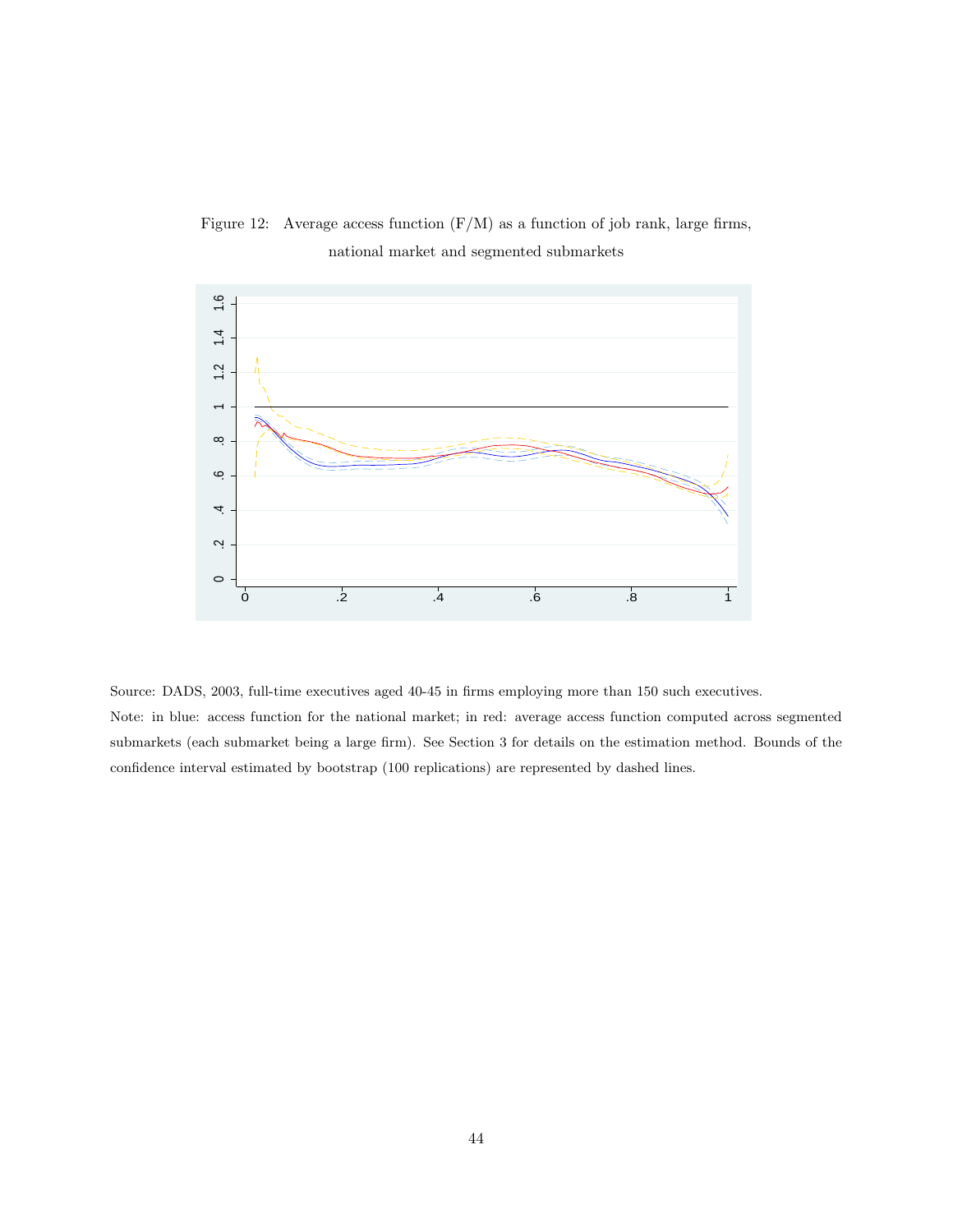

Figure 13: Average access function (F/M) as a function of job rank, by experience group

Source: DADS, 2003, full-time executives of the Private Sector aged 40-45, born in October of an even year. Note: in blue: labor market experience above median; in red: labor market experience below median. See Section 3 for details on the estimation method. Bounds of the confidence interval estimated by bootstrap (100 replications) are represented by dashed lines.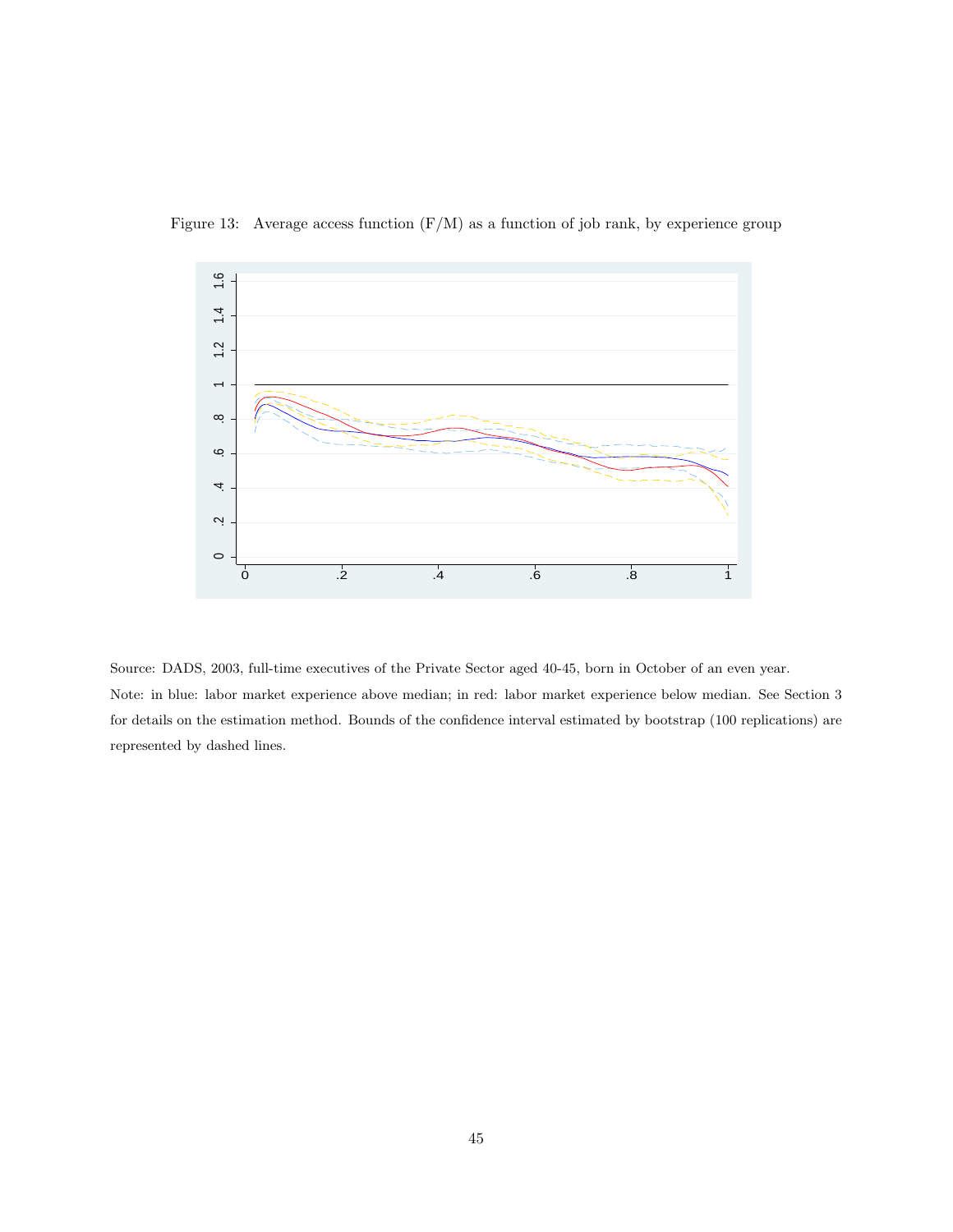



Source: DADS, 2003, full-time workers occupying an executive or an intermediate position in the Private Sector, aged 40-45, and born in October of an even year.

Note: in blue: access function for executive workers only. In red: access function obtained when the sample includes executives and workers occupying an intermediate position. In green: access function obtained when the sample includes executives and workers occupying an intermediate position with at least ten years of experience in intermediate positions.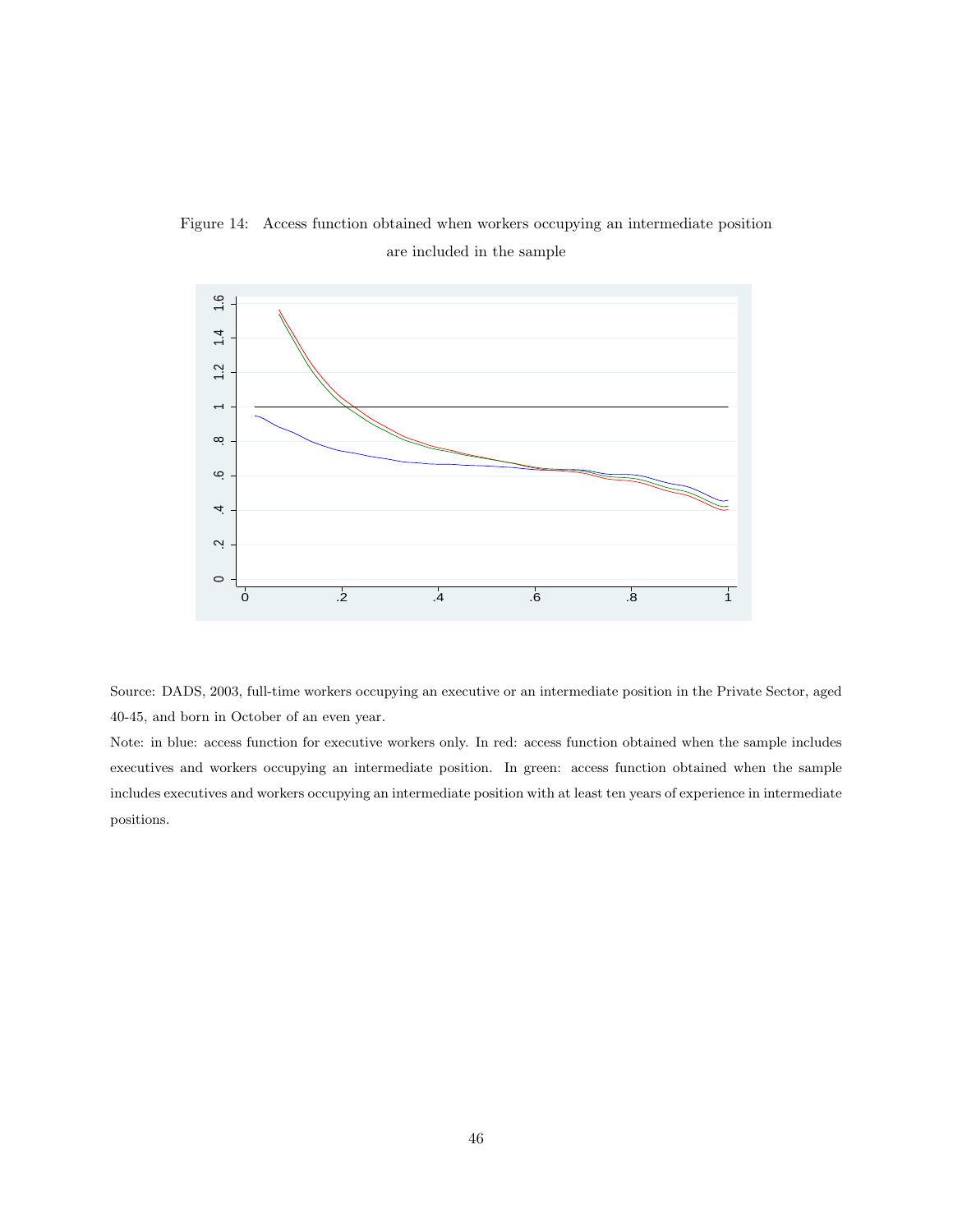

Figure 15: Access function (F/M) from simulation of statistical discrimination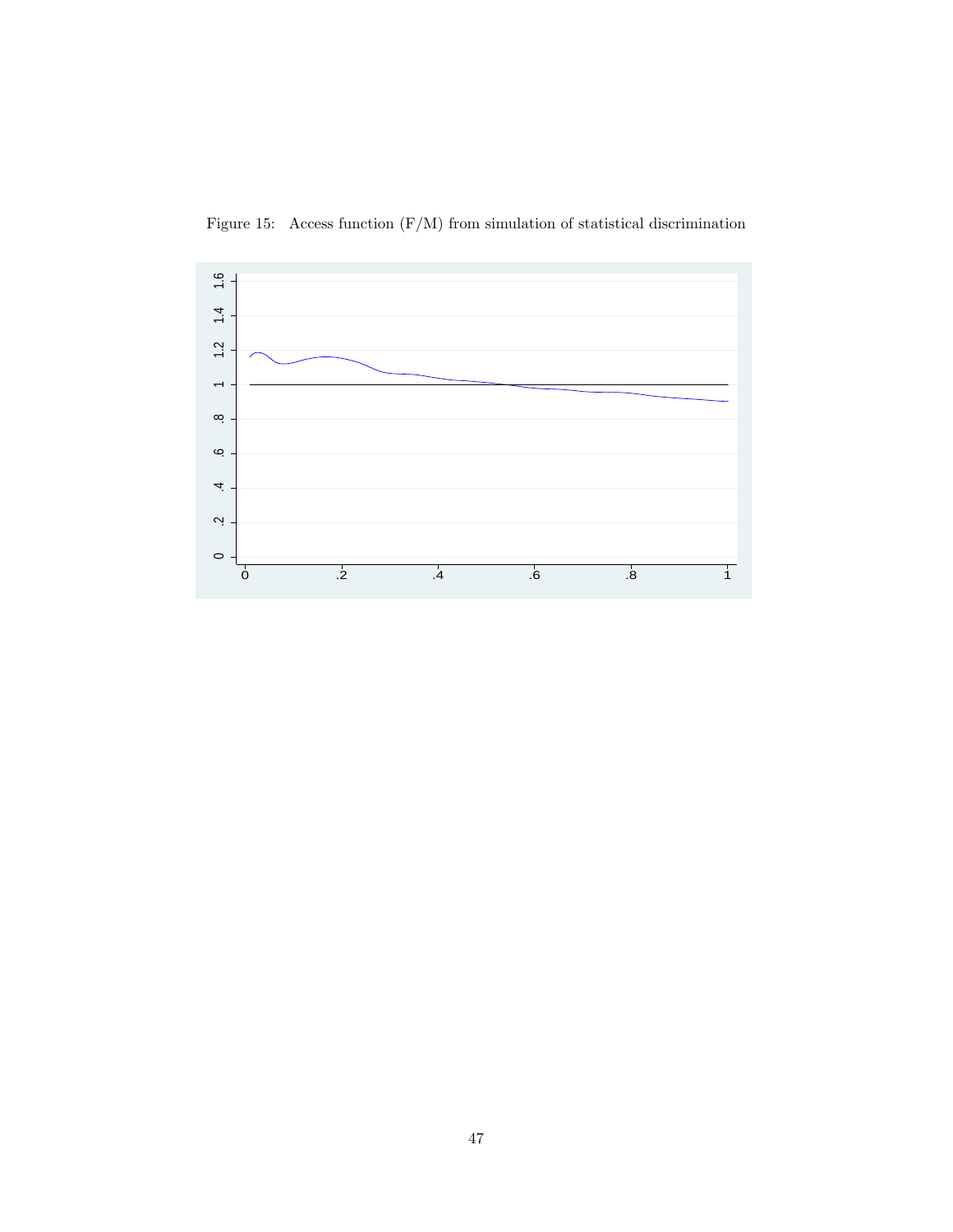| Sector                 | Nb. firms | Nb. jobs | $%$ females |      |     | Daily wages, all |    |     |     |
|------------------------|-----------|----------|-------------|------|-----|------------------|----|-----|-----|
|                        |           |          |             | Mean | Std | p50              | p5 | p90 | p95 |
| All firms              | 86989     | 354968   | 22.4        | 139  | 602 | 109              | 64 | 200 | 252 |
| Large firms            | 175       | 90345    | 22.2        | 132  | 119 | 113              | 69 | 196 | 245 |
| Banking                | 545       | 18628    | 28.7        | 142  | 449 | 104              | 68 | 197 | 269 |
| Banking, large firms   | 18        | 9024     | 31.0        | 155  | 298 | 112              | 68 | 223 | 320 |
| <i>Insurance</i>       | 507       | 9360     | 36.9        | 125  | 74  | 107              | 67 | 186 | 238 |
| Insurance, large firms | 12        | 4611     | 39.0        | 119  | 64  | 106              | 68 | 175 | 216 |

Table 1: Descriptive statistics by subgroup of firms

Source: DADS, 2003, full-time executives of the Private Sector aged 40-45.

Note:  $pX$  corresponds to the  $X^{th}$  percentile.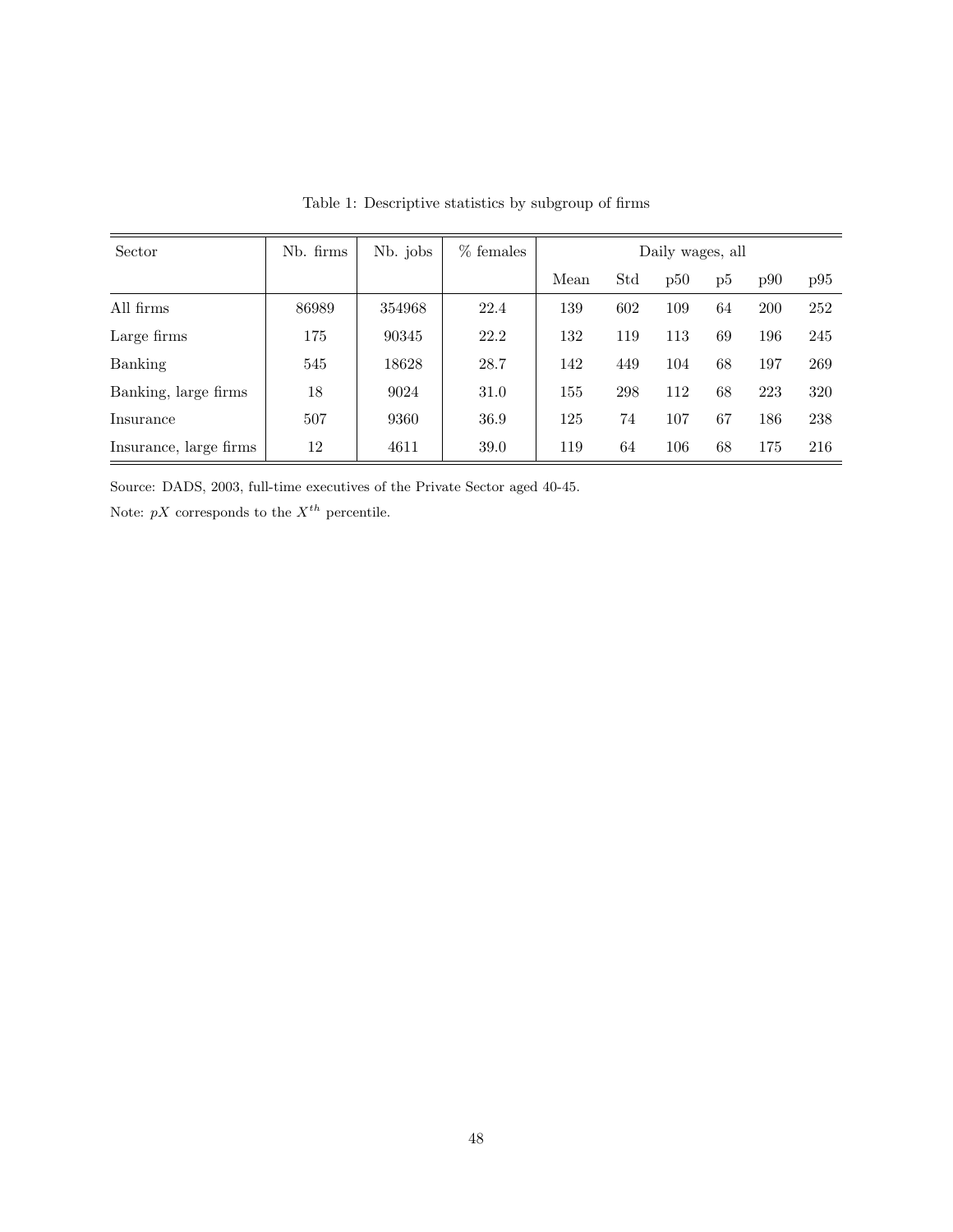| Sector                 |      |     | Daily wages, Females |    |     |     |      |     | Daily wages, Males |             |     |     |
|------------------------|------|-----|----------------------|----|-----|-----|------|-----|--------------------|-------------|-----|-----|
|                        | Mean | Std | p50                  | p5 | p90 | p95 | Mean | Std | p50                | $_{\rm D5}$ | p90 | p95 |
| All firms              | 119  | 434 | 96                   | 58 | 169 | 209 | 145  | 642 | 113                | 66          | 208 | 263 |
| Large firms            | 116  | 83  | 103                  | 62 | 170 | 208 | 136  | 126 | 116                | 72          | 202 | 257 |
| Banking                | 120  | 211 | 95                   | 64 | 171 | 220 | 150  | 514 | 108                | 71          | 208 | 292 |
| Banking, large firms   | 126  | 134 | 103                  | 63 | 190 | 245 | 168  | 347 | 117                | 71          | 240 | 359 |
| Insurance              | 105  | 49  | 94                   | 63 | 147 | 172 | 136  | 84  | 115                | 71          | 206 | 262 |
| Insurance, large firms | 102  | 41  | 93                   | 64 | 141 | 158 | 131  | 72  | 114                | 72          | 193 | 245 |

Table 1: Descriptive statistics by subgroup of firms (cont.)

Source: DADS, 2003, full-time executives of the Private Sector aged 40-45.

Note:  $pX$  corresponds to the  $X^{th}$  percentile.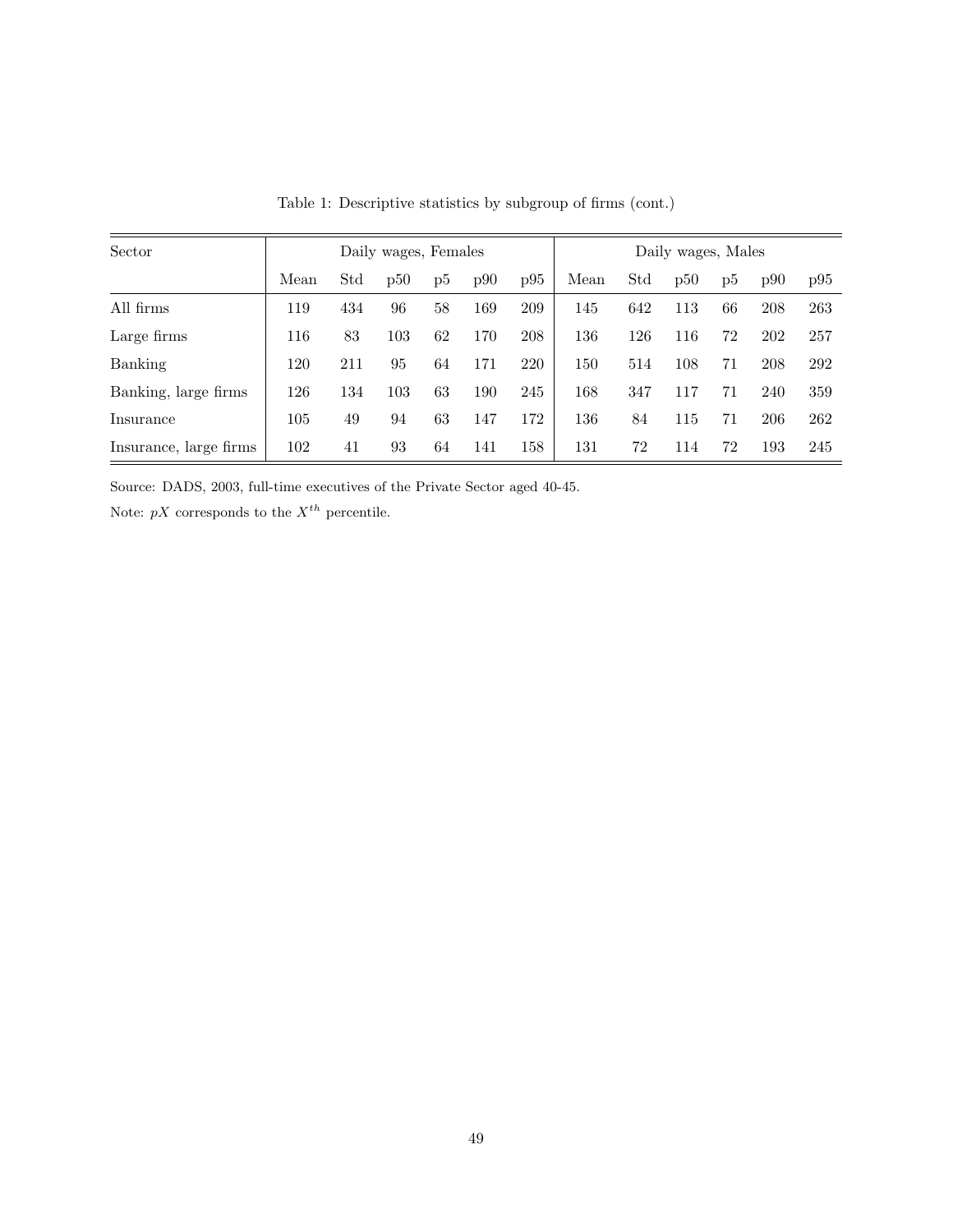|                        | ΡŚ                        | $_{\rm pl}$        | p25                     | p50                                                 | 62d                       | $_{\rm{p90}}$                  | p95                            | 0.90                      |
|------------------------|---------------------------|--------------------|-------------------------|-----------------------------------------------------|---------------------------|--------------------------------|--------------------------------|---------------------------|
| firms                  |                           | 85.                |                         | .66                                                 | $\ddot{\circ}$            | 55.                            |                                |                           |
|                        | $\left[ .90, .92 \right]$ | $.84, .86$ ]       | $\left[ 70, 73 \right]$ | $-.65, .67]$                                        | $\left[ .60, .62 \right]$ | $[-53, 56]$                    | $[.48,.51]$                    | $[-42, 48]$               |
| Large firms            | 89.                       | 74.                | .66                     | .73                                                 | 69.                       | <b>69</b>                      | 52.                            | $\ddot{=}$                |
|                        | $-.87, .90]$              | $[-72, 76]$        | $-.64, .69]$            | $\left[ .70, .75\right]$                            | $\left[ .66, 71 \right]$  | $[\mathbf{.56}, \mathbf{.61}]$ | $[\mathbf{.50}, \mathbf{.55}]$ | $-.45]$                   |
| Banking                | 92                        | 83                 | 69                      | 79.                                                 | .69                       | 69.                            | 58                             | 4                         |
|                        | $\left[ .89, .95 \right]$ | $[.80, .87]$       | $-.66, .74]$            | $\left[ .62, 71 \right]$                            | $[-64, 74]$               | [.65, 74]                      | $[.54, 64]$                    | $\left[ .38, .53 \right]$ |
| Banking, large firms   | 95                        | 86.                | 01                      | 52                                                  | $69$ .                    | <b>S3</b>                      | $\ddot{5}$                     | 33                        |
|                        | [.91, .99]                | $[.82, .91]$       | $-.65, .76]$            | [.67, .79]                                          | $\left[ .63, 75 \right]$  | $[\mathbf{.56}, \mathbf{.68}]$ | $\left[ 45, .57\right]$        | $[-25, 42]$               |
| Insurance              | $1.00$                    | 89.                | $\ddot{z}$              | .61                                                 | .49                       | $\ddot{31}$                    | <b>38</b> .                    | 27                        |
|                        | .96, 1.05                 | $[.84, .96]$       | [.67, .78]              | $[-56, 66]$                                         | $\left[45,.53\right]$     | $\left[ .38, .34 \right]$      | $\left[ .24, .31 \right]$      | $\left[ .21, .35\right]$  |
| Insurance, large firms | 1.02                      | 92                 | 52                      | .59                                                 | 52.                       | $\ddot{5}$                     | 22                             | 23                        |
|                        |                           | .96,1.08 [.85,.99] |                         | $[.66, .81]$ $[.53, .67]$ $[.46, .58]$ $[.25, .33]$ |                           |                                | [.18, .27]                     | $\left[ .15, .32\right]$  |

Table 2: Values of the access function at different ranks Table 2: Values of the access function at different ranks

Source: DADS, 2003, full-time executives of the Private Sector aged 40-45. Source: DADS, 2003, full-time executives of the Private Sector aged 40-45.

 $\overline{\phantom{a}}$ 

Note: Source: DADS, 2003, full-time executives of the Private Sector aged 40-45. Note: Source: DADS, 2003, full-time executives of the Private Sector aged 40-45.

Note:  $pX$  corresponds to the  $X^{th}$  percentile. See Section 3 for the estimation method. Bounds of the confidence intervals reported in brackets Note:  $pX$  corresponds to the  $X^{th}$  percentile. See Section 3 for the estimation method. Bounds of the confidence intervals reported in brackets are estimated by bootstrap (100 replications). are estimated by bootstrap (100 replications).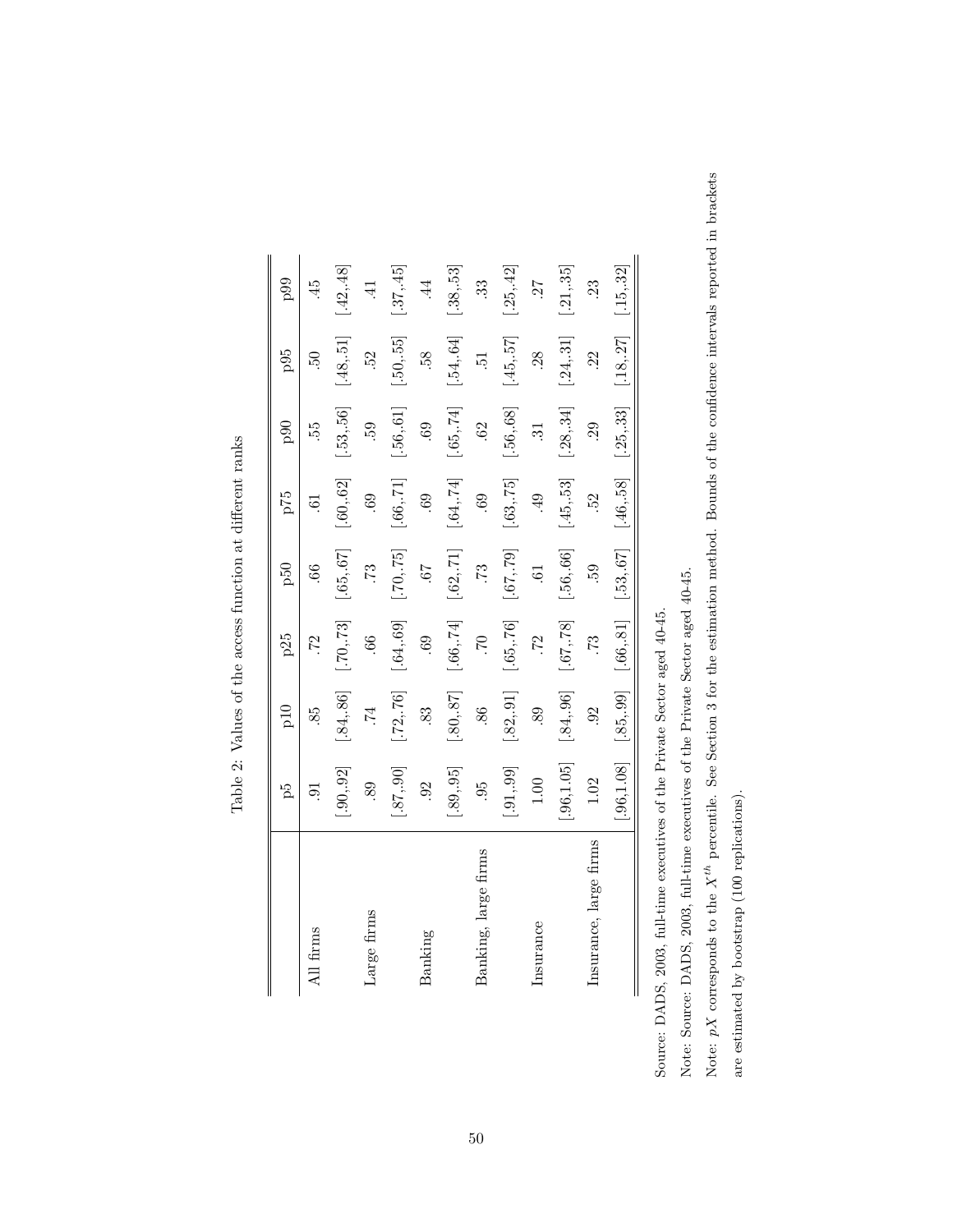| Sector                 |             | National market |      |            | Segmented markets |      |
|------------------------|-------------|-----------------|------|------------|-------------------|------|
|                        | Const       | Slope           | Stat | Const      | Slope             | Stat |
| All firms              | .80         | .28             | .453 |            |                   |      |
|                        | [.79, .81]  | [.26, .29]      |      |            |                   |      |
| Large firms            | .74         | .09             | .828 | .69        | .05               | .434 |
|                        | [.72, .76]  | [.07, .14]      |      | [.64, .70] | $[-.02, .07]$     |      |
| <b>Banking</b>         | .71         | .07             | .066 |            |                   |      |
|                        | [.67, .75]  | $[-.01, .15]$   |      |            |                   |      |
| Banking, large firms   | $.83\,$     | $.26\,$         | .077 | $.77$      | .25               | .300 |
|                        | [.77, .89]  | [.16, .39]      |      | [.67, .82] | [.11, .33]        |      |
| Insurance              | .90         | .60             | .078 |            |                   |      |
|                        | [.85, .95]  | [.54, .69]      |      |            |                   |      |
| Insurance, large firms | .93         | .66             | .056 | .74        | .41               | .339 |
|                        | [.82, 1.01] | [.53, .79]      |      | [.60, .79] | [.23, .51]        |      |

Table 3: Linear specification of the access function

Source: DADS, 2003, full-time executives of the Private Sector aged 40-45.

Note: we report the estimated coefficients of a linear specification of the access function,  $h(u) = a - bu$  where "Const" refers to a and "Slope" refers to b. Bounds of the confidence intervals are estimated by bootstrap (100 replications) and are given in brackets. We also report the statistic of a specification test for which the threshold at the 5% level is .461. The method used to estimate the coefficients and to compute the test statistic is detailed in Appendix B.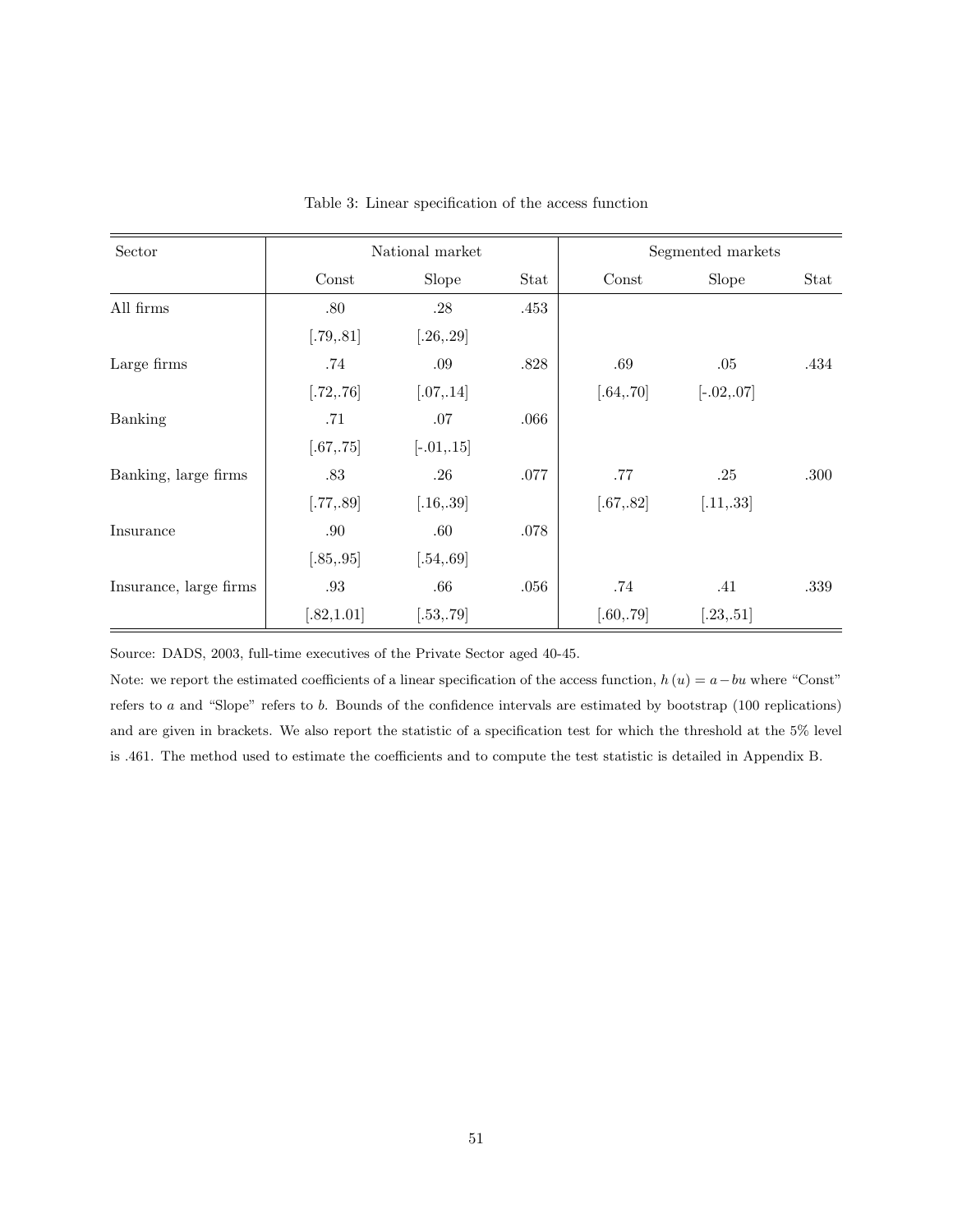| Sector                 |      |     | All     |         | Females |     |         |     | Males |     |         |     |
|------------------------|------|-----|---------|---------|---------|-----|---------|-----|-------|-----|---------|-----|
|                        | Age  |     | Foreign |         | Age     |     | Foreign |     | Age   |     | Foreign |     |
|                        | Mean | Std | Mean    | Std     | Mean    | Std | Mean    | Std | Mean  | Std | Mean    | Std |
| All firms              | 42.4 | 1.7 | .10     | .31     | 42.4    | 1.7 | .11     | .31 | 42.4  | 1.7 | .10     | .30 |
| Large firms            | 42.5 | 1.7 | $.10\,$ | .30     | 42.4    | 1.7 | .11     | .31 | 42.5  | 1.7 | .10     | .30 |
| Banking                | 42.4 | 1.7 | .09     | .29     | 42.3    | 1.7 | $.10\,$ | .30 | 42.5  | 1.7 | .09     | .28 |
| Banking, large firms   | 42.4 | 1.7 | .09     | .29     | 42.3    | 1.7 | $.10\,$ | .30 | 42.4  | 1.7 | .09     | .29 |
| Insurance              | 42.5 | 1.7 | .08     | .27     | 42.4    | 1.7 | .08     | .27 | 42.5  | 1.7 | .08     | .27 |
| Insurance, large firms | 42.5 | 1.7 | .07     | $.26\,$ | 42.4    | 1.7 | .07     | .25 | 42.6  | 1.7 | .07     | .26 |

Table A.1: Descriptive statistics on age and country of birth by gender

Source: DADS, 2003, full-time executives of the Private Sector aged 40-45.

Note: "Foreign" refers to being forn in a foreign country.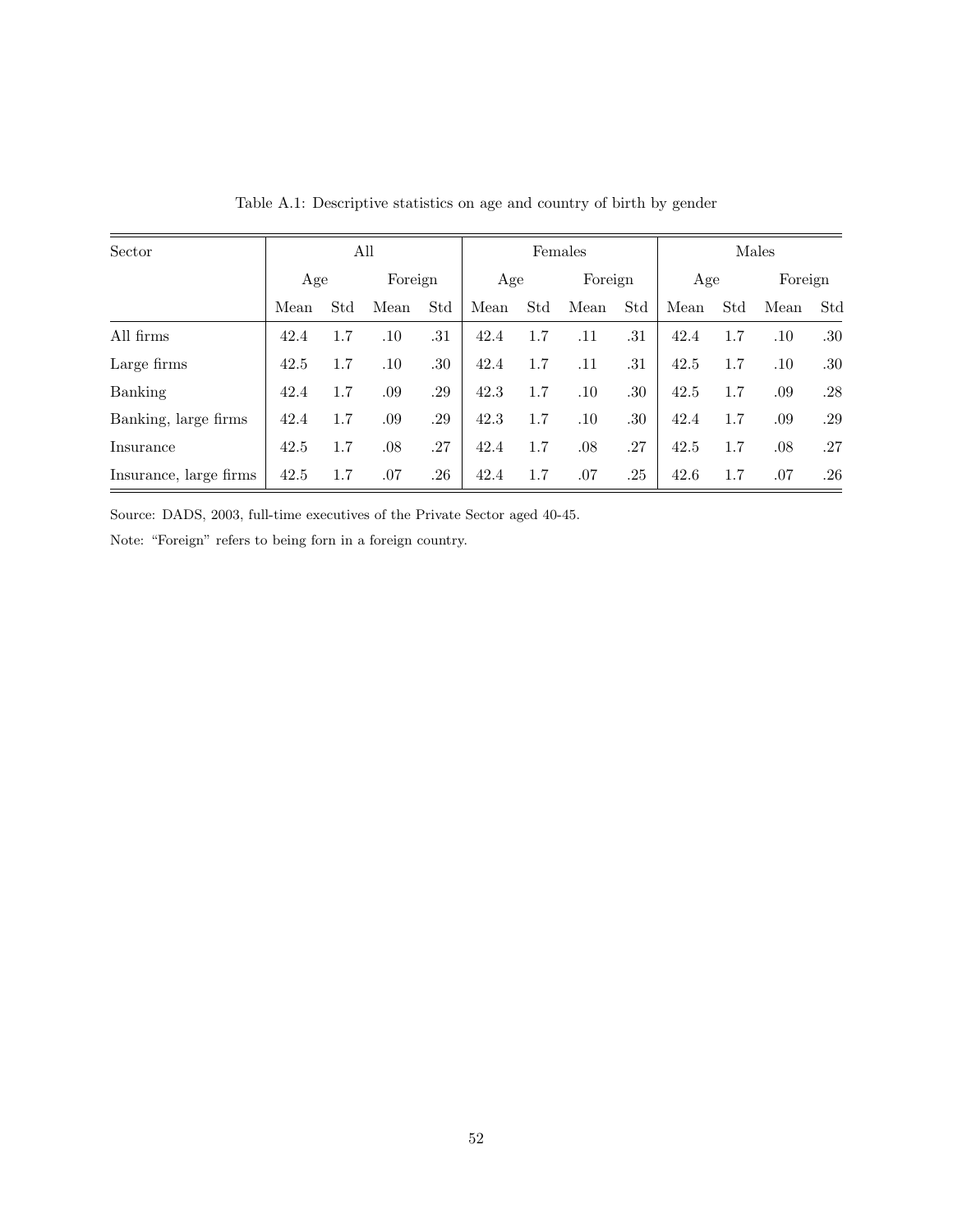|      |      |     | A11  |            |     |               |      |     | Females |            |     |      |      |     | Males |            |     |
|------|------|-----|------|------------|-----|---------------|------|-----|---------|------------|-----|------|------|-----|-------|------------|-----|
|      | Age  |     |      | Foreign    |     |               | Age  |     |         | Foreign    |     |      | Age  |     |       | Foreign    |     |
| Mean | Med  | Std | Mean | $^{Med}$   | Std | $_{\rm Mean}$ | Med  | Std | Mean    | Med        | Std | Mean | Med  | Std | Mean  | Med        | Std |
| 43.0 | 43.0 | 1.6 | .12  | 0          | .32 | 42.9          | 43   | 1.6 | .13     | $\theta$   | .34 | 43.0 | 43.0 | 1.6 | .11   |            | .32 |
|      | Wage |     |      | Experience |     |               | Wage |     |         | Experience |     |      | Wage |     |       | Experience |     |
| Mean | Med  | Std | Mean | Med        | Std | Mean          | Med  | Std | Mean    | Med        | Std | Mean | Med  | Std | Mean  | Med        | Std |
| 134  | 114  | 87  | 15.4 | 16.5       | 4.5 | 116           | 101  | 61  | 15.4    | 16.4       | 4.3 | 139  | 118  | 93  | 15.4  | 16.5       | 4.6 |

Table A.2: Descriptive statistics on the panel of workers born on octobre of an even year

Source: DADS, 2003, full-time executives of the Private Sector aged 40-45 born in october of an even year. Note: "Med" refers to the median. "Foreign" refers to being forn in a foreign country.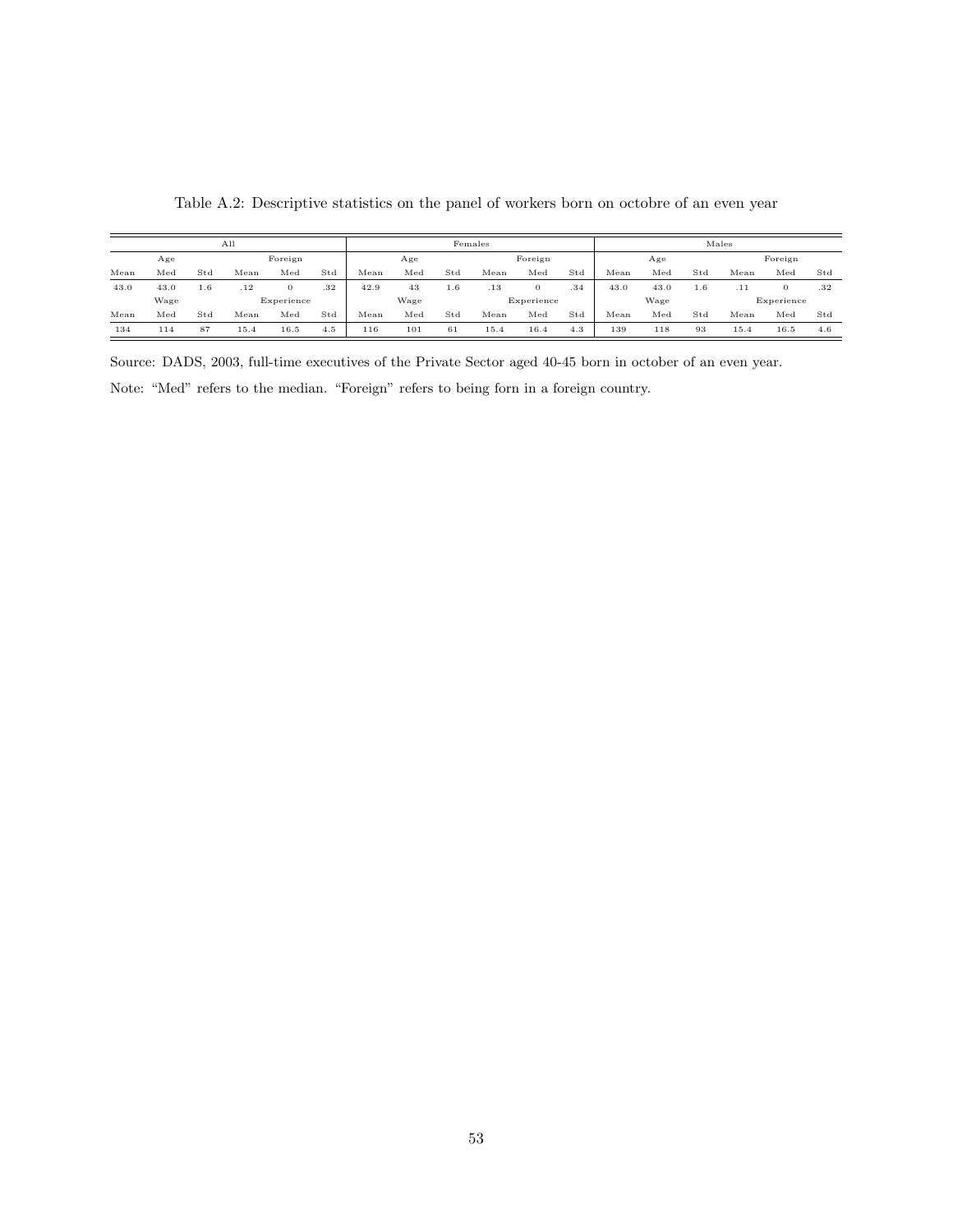| Highest qualifications | Males  | Females | All       |
|------------------------|--------|---------|-----------|
| Graduate               | 38.4\% | 39.9%   | 38.8%     |
| Undergraduate          | 24.9%  | 29.0%   | 25.9%     |
| High school completed  | 17.1%  | 17.3%   | 17.2%     |
| Below high school      | 19.6%  | 13.9%   | 18.2%     |
| Number of observations | 1,281  | 404     | $1.685\,$ |

Table A.3: Highest qualifications by gender computed from the 2003 Labour Force Survey

Source: 2003 French Labour Force Survey, full-time executives of the Private Sector aged 40-45. Note: Statistics are weighted for the sample to be representative of the population.